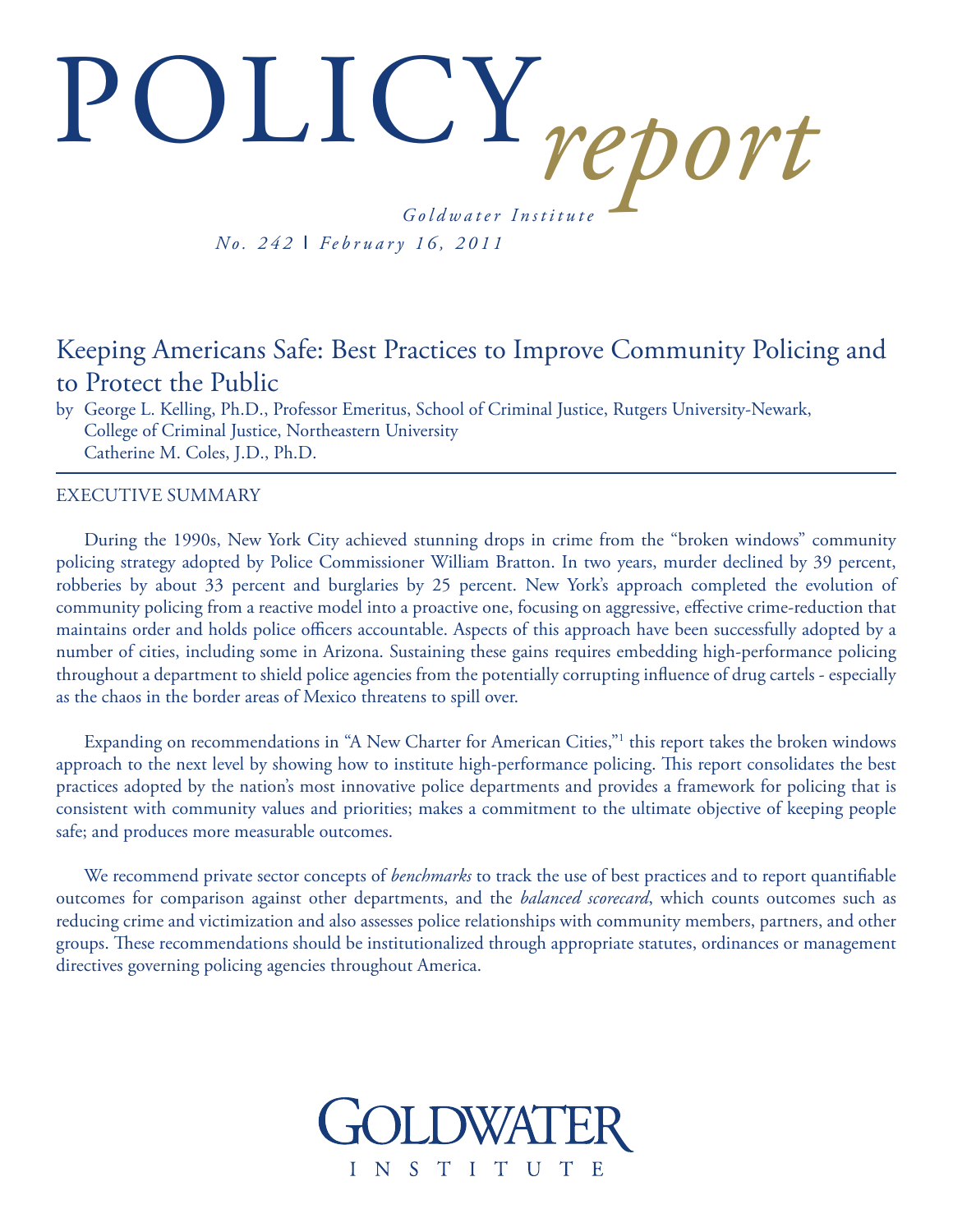# *Keeping Americans Safe: Best Practices to Improve Community Policing and to Protect the Public*

by George L. Kelling, Ph.D., Professor Emeritus, School of Criminal Justice, Rutgers University-Newark, College of Criminal Justice, Northeastern University Catherine M. Coles, J.D., Ph.D.

#### **Introduction**

Arizona has enjoyed several years of law enforcement success, with reported violent crimes in all of its major cities sharply declining between 2008 and 2009.<sup>2</sup> But there is a new threat on the horizon. Running battles between suspected Mexican drug cartels and authorities have come within 75 miles of the Arizona border, with the police chief of Rocky Point recently gunned down.<sup>3</sup> Aside from the possibility of such violence spilling over into Arizona's border communities,<sup>4</sup> there is the increased risk that criminal gangs will create safe havens or bases of operations in communities throughout Arizona, increasing the risk of serious crime and the corruption of law enforcement.<sup>5</sup> Against this backdrop, it is crucially important for Arizonans, inside and outside of the law enforcement community, to become conscious of the best practices of highperformance policing and to demand that they become standard practice for all law enforcement.

Ensuring public safety and order is one of the basic functions of government. Without safety and order, individual freedom is imperiled and the fundamental institutions of society - family, commerce, education, religion - cannot function adequately. In countries of Anglo-Saxon heritage such as our own, one of the primary means of achieving safety and order is through the actions of public police,

who patrol specific geographical areas in order to prevent crime and maintain order, respond after crimes occur, and investigate criminal events for the purpose of bringing offenders to justice. Even so, public police are by no means the sole providers of safety and order.

Fundamental to the Anglo-Saxon model of policing is the assumption that citizens are fully capable not only of governing, but also of policing themselves - a belief embodied in the principle articulated by Sir Robert Peel, prime minister of England, when the first modern police force was created in London in 1829: "The police at all times should maintain a relationship with the public that gives reality to the historic tradition that the police are the public and that the public are the police; the police are only members of the public who are paid to give full-time attention to duties which are incumbent on every citizen in the interest of the community welfare."<sup>6</sup> In American society today, taking action to ensure safety and order quite properly falls on many shoulders, involving private security companies, community and neighborhood groups, and vigilant and responsible individual citizens themselves.

Nevertheless, in the face of violent crime and disorder that undermine communities, as well as unexpected dangers and disasters, we recognize the need for local public police

*Ensuring public safety and order is one of the basic functions of government. Without safety and order, individual freedom is imperiled and the fundamental institutions of society – family, commerce, education, religion – cannot function adequately.*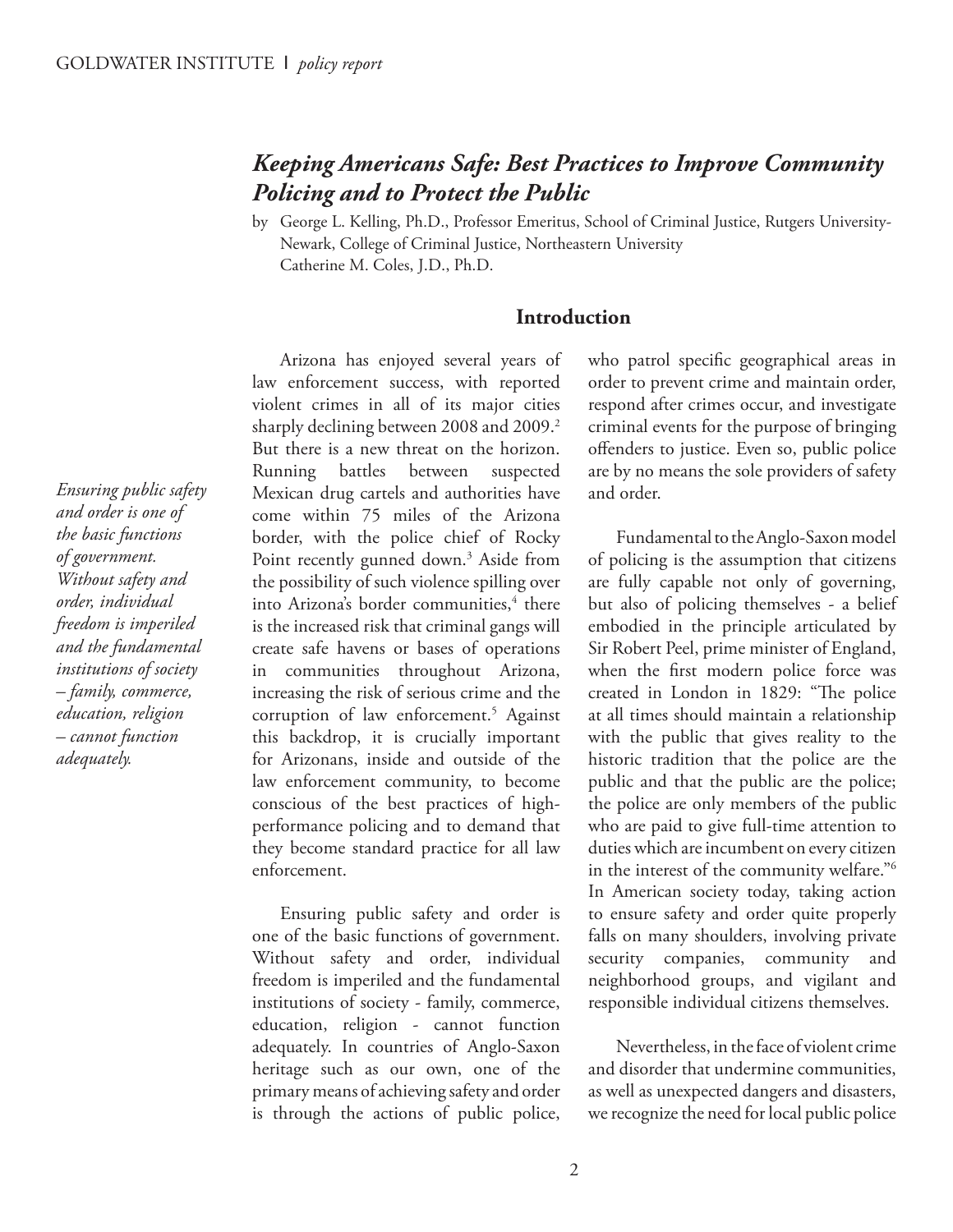forces; we accord police special powers beyond those that citizens are permitted to exercise routinely, give police particular responsibilities, and allocate public funds to pay for their services. Quite properly, we also demand accountability, lawful performance of police duties, and policing actions carried out fairly, efficiently, and effectively. The challenge for communities is to determine whether police are meeting our demands and their responsibilities.

This report presents recommendations for evaluating policing functions by which a community - its citizens, social and political leaders, and policymakers - can hold its police accountable for carrying out their duties in accordance with the legal and societal values of a free society, and commensurate with local goals; for performing effectively and efficiently; and for achieving established outcomes, both crime and non-crime related. This report thus provides a means by which a police organization, police performance itself, and policing outcomes can all be improved and compared against those of other police organizations. Implicit in the framework we offer is the assumption that a police department should be held accountable for demonstrating an understanding of local crime problems and concerns, knowledge of best practices in policing for addressing particular problems, and determination of their appropriate use in the local context. Police should also be accountable for carrying out creative, effective problem solving to reduce and prevent crime and maintain public order.

The discussion that follows is organized into four sections. The first section describes briefly how the business of policing developed in this country over the past century, and examines related attempts to develop independent performance measures for police through the 1980s. In spite of their demonstrated inadequacy and problematic nature, many elements of policing from this period persist, and related performance measures are still utilized today. Any serious attempt to improve policing and measure policing activities and outcomes effectively must understand the limitations inherent in these earlier efforts; thus, we cannot escape a look back before looking ahead.

The second section chronicles the maturation of community policing beginning in the 1990s, characterized by the development of new tactics and strategies. These changes required a rethinking of performance measurement and accountability, including the adoption of measurement and management concepts from the private sector applicable to policing. This part of the discussion is important for setting out the current context within which a department's performance can be measured and improved.

The third section proposes a framework for assessing and measuring performance based around valued policing functions (determined for policing within a specific community), ultimate objectives, outputs (activities and best practices carried out to achieve the goals), and outcomes (the ultimate effects of policing outputs). Both outputs and outcomes are discussed critically and in detail. The framework also incorporates two concepts borrowed from the private sector - a balanced scorecard approach and benchmarks.

The report concludes with recommendations to institutionalize high-

*! is report presents recommendations for evaluating policing functions by which a community – its citizens, social and political leaders, and policymakers – can hold its police accountable for carrying out their duties in accordance with the legal and societal values of a free society.*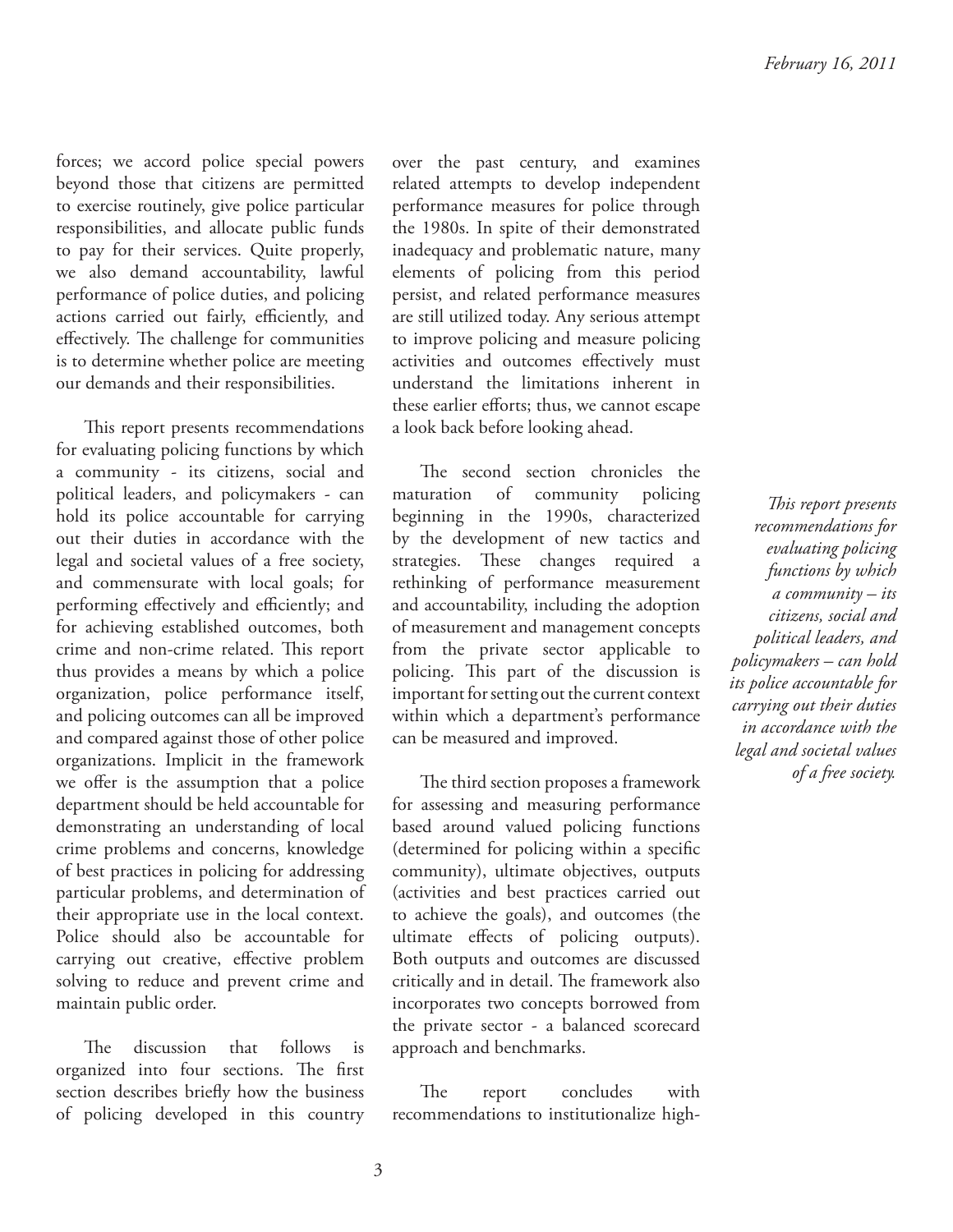performance policing in Arizona by way of statute, ordinance, or management directive.<sup>7</sup>

#### **The History of Policing and Performance Measurement**

The history of policing in the United States can be divided into three eras, each governed by a particular organizational strategy: political (1840s-1920s), reform/ progressive (1920s-1970s), and community (1980s-through today).<sup>8</sup>

#### **Political Policing**

When police were introduced in the United States during the mid-19th century, they were overlaid on the existing structures of local government. Unlike in England, where for over a century the national political and social elite debated how cities like London should be policed, the U.S. debates were local, in the smokefilled rooms of city halls where police were first established. With few exceptions, national and state police in this country entered later, as early 20th-century developments. As historian Robert M. Fogelson pointed out, "From the outset most Americans had a firm belief that the police should be controlled by local officials and organized along municipal lines."<sup>9</sup> Just as cities were divided into wards controlled by local politicians, police departments were organized along district or precinct lines corresponding to those wards. Fogelson described these early American police departments as "adjuncts" to the political machines that dominated most cities during the late 19th and into the 20th centuries: ward leaders (bosses) selected district captains as well as most

local police officers. It was not surprising then that in Irish communities most of the police were Irish, in Jewish communities they were predominately Jews, in Italian neighborhoods Italians, and so forth.

In terms of function, police departments were catchall organizations that provided the services politicians and their constituents demanded, from housing the homeless to cleaning streets. Ward leaders handpicked police and local ward commanders and decided police priorities, which laws police were to enforce, and how order should be defined. Police accountability was specific and strict: they were to please citizens, ensuring that ward leaders remained in office; failure for police likely meant loss of their patronage jobs. Certainly police were expected to respond to crimes and maintain order, but the ultimate test of their efficacy was to assist ward bosses in maintaining their positions.

#### **Reform/Progressive Policing**

Reformers, mostly outside of policing and especially clergy, railed against the police during the latter decades of the 19th century, but it was not until police allied with progressives early in the next century that the powerful ties between police and political machines were broken. More than any other police official, Berkeley-California Chief of Police (1907-1932) August Vollmer represented the effort to remove police from the control of ward politicians.<sup>10</sup> For Vollmer, political influence and control were at the core of all that was wrong with American policing - corruption, inefficiency, and ineffectiveness. One way to free police from accountability to local politicians was to develop "scientific" measures of performance, the use of which

*When police were introduced in the United States during the mid-19th century, they were overlaid on the existing structures of local government. Unlike in England, where for over a century the national political and social elite debated how cities like London should be policed, the U.S. debates were local, in the smokefi lled rooms of city halls where police were first established.*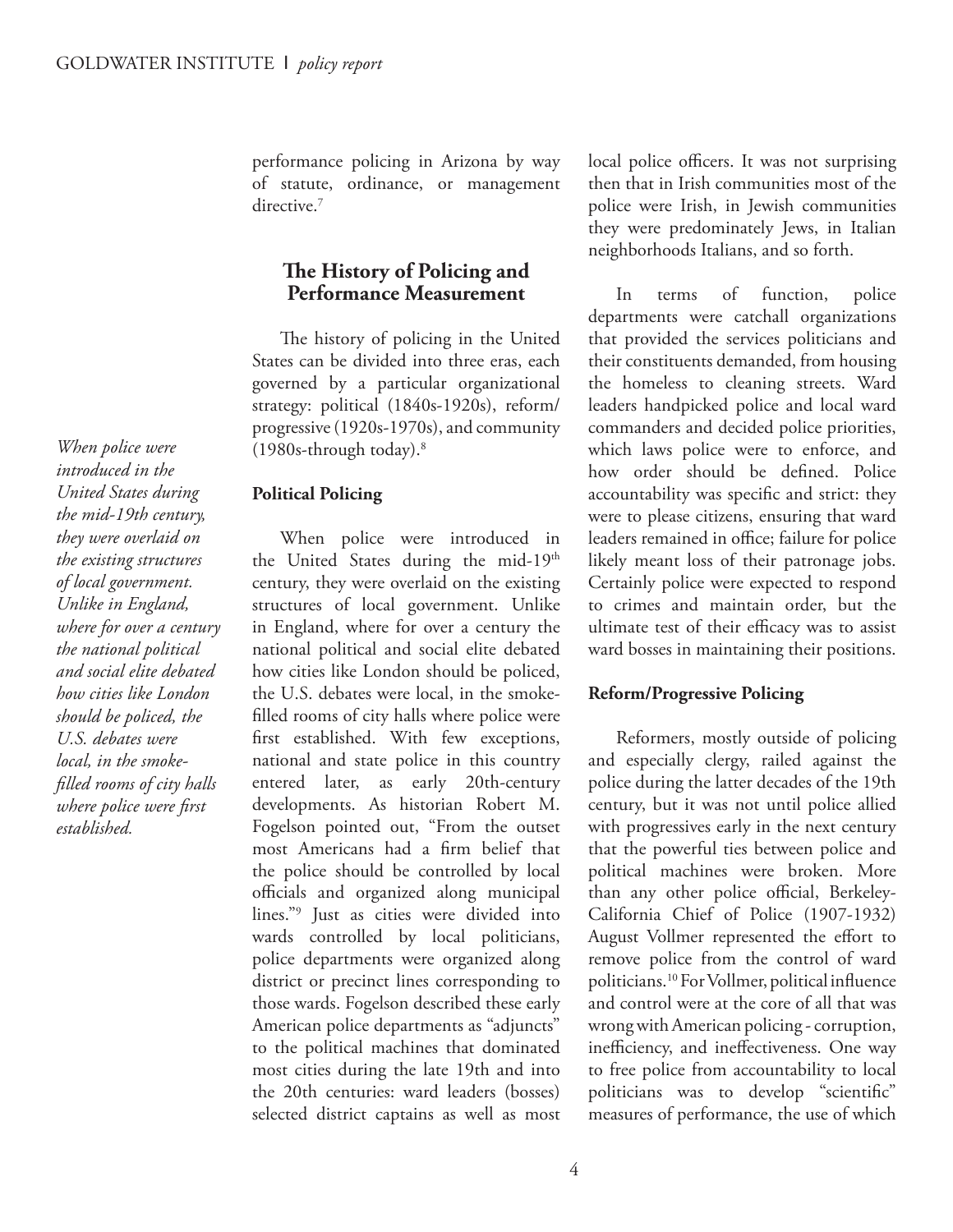would allow police to appeal directly to the public for support. The Uniform Crime Reporting (UCR) program, which Vollmer was instrumental in developing for the International Association of Chiefs of Police (IACP) in 1929, and newly created annual reports published by police departments that highlighted these crime statistics, were viewed as early means by which police would achieve this independence. Other measures included instituting tenure for chiefs of police, civil service for employees, and the use of tactics that put police out of reach of potentially corrupting citizens.

The UCR included seven crimes: murder and non-negligent homicide, forcible rape, burglary, aggravated assault, larceny, and motor vehicle theft; arson was added in 1979. The U.S. Department of Justice, with IACP support, took over compiling and reporting the UCR in 1930, assigning the task to the Bureau of Investigation (later the Federal Bureau of Investigation, under J. Edgar Hoover). The purpose of the UCR program was to provide a baseline against which police departments could measure crime trends over time, and a basis for comparison among cities. As a measure of police performance, however, the UCR reports had, and have, shortcomings: first, they use self-reported data that are vulnerable to manipulation throughout police organizations; second, citizens never report a large proportion of crimes; third, the reports only record serious crime - misdemeanors are ignored; and finally, what UCR data tell us is not always clear. Take rape as an example. If departments improve their handling of rape victims and this becomes well known, victims who previously would not have reported a rape might now be more inclined to do so. Thus, UCR data

could reflect increases in reported rape even though actual rapes might decline. Nonetheless, to this day the UCR program remains an important metric in evaluating police departments and units.

Congruent with the development of the UCR program, the police function shifted from providing a broad array of services for citizens to identifying and apprehending criminals: police became law enforcement officers whose "business" was to arrest criminals during a criminal act or after a criminal investigation. According to this model, incarceration, or criminals' fear of getting caught, would produce crime control. Arrests, citations, and clearances became the second set of major metrics used to evaluate departments, units, and individual officers. Like the UCR, these measures also had problems. Chief among them was that the legal definition of arrest can vary widely among states and agencies, while definitions of case clearance can vary widely by organization. Moreover, strong emphasis on obtaining arrests and citations can lead to data manipulation and encourage over-criminalization of target groups or specific crime problems.

Nevertheless, architects of these changes saw policing as a relatively simple set of tasks given to straightforward and predictable actions by officers. After a crime was committed, police would go to the scene. If an offender was present, they would arrest him or her. If an offender was not present, the attending officer would collect whatever evidence or information was available and turn it over to a detective for investigation. The detective would clear the case and, if it was strong enough, turn it over to a prosecutor. For O.W. Wilson, a police protégé of Vollmer who

*Congruent with the development of the Uniform Crime Reporting program, the police function shifted from providing a broad array of services for citizens to identifying and apprehending criminals; police became law enforcement offi cers whose "business" was to arrest criminals during a criminal act or after a criminal investigation.*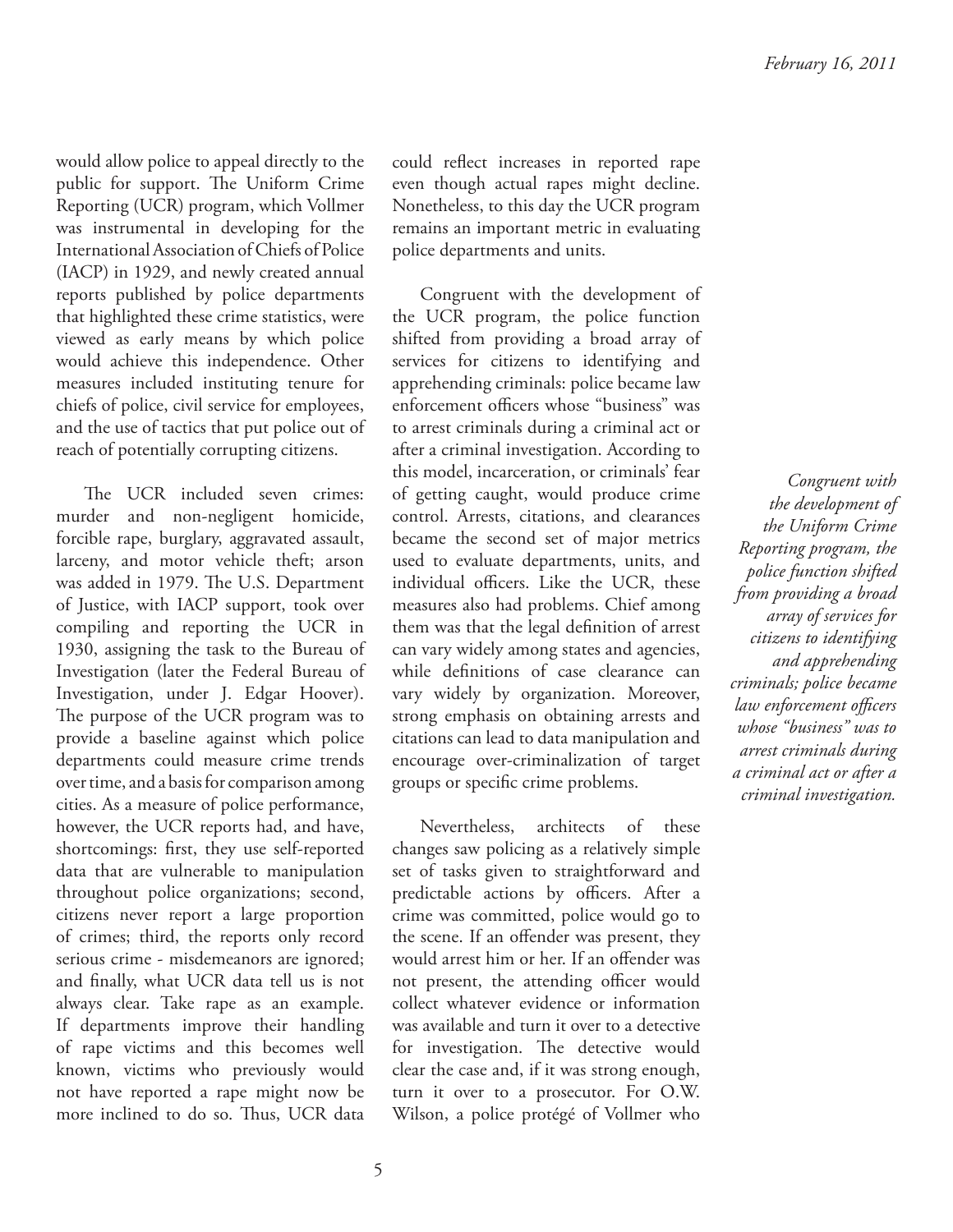*By the mid-20th century, police departments and their overseers had developed fi ve basic metrics of police performance: UCR, arrest, citations, clearances, and response time. All "fit" the strategy in place during this era. To this day, these metrics remain important indicators of police performance and will continue to be important in the future. Nevertheless, they do not take into account the complexity of problems police face, nor do they measure the diversity of their responses.*

was considered *the* last word on policing from the late 1930s to the 1960s, day-today police work was akin to that of a typist working from a manuscript: reflexive, simple, and routine.<sup>11</sup> This characterization of policing as analogous to rote typing suggests that policing is performed and organized as a *production line* or *flow shop* - that is, a common sequence of activities, carried out with little discretion or flexibility by staff of limited skill.<sup>12</sup>

During the middle decades of the 20th century, the business of policing was presumed to be serious crime. Policing's tools were arrests, citations, and clearances, and it was evaluated according to levels of serious crime and the number of arrests, citations, and clearances. As cars became more ubiquitous, police used them first to go from beat to beat to patrol by foot and later to patrol in cars to create a sense of police omnipresence that supposedly would reassure citizens and deter criminals. With car radios and home telephones more common, rapidly responding to calls for service became the keystone of police service. By the 1960s, "full service" policing meant responding to all calls for service in three minutes. Such response times, and the number of times patrol cars passed neighborhood "hazards" including saloons, schools, etc., were added to the UCR and processing metrics, such as arrest, as benchmarks by which departments were evaluated.

Thus, by the mid-20th century, police departments and their overseers had developed five basic metrics of police performance: UCR, arrest, citations, clearances, and response time. All "fit" the strategy in place during this era. They reflected the focus on felonies and the deterrence tactics of preventive patrol by automobile, rapid response to calls for service, and criminal investigation. To this day, these metrics remain important indicators of police performance and will continue to be important in the future. Nevertheless, they do not take into account the complexity of problems police face, nor do they measure the diversity of their responses.

In February 1965, President Lyndon Johnson's Commission on Law Enforcement and the Administration of Justice published its report, *The Challenge* of Crime in a Free Society, an influential document that gave formal recognition and validation to the form and substance of policing described previously and helped perpetuate it for decades. Three elements of the report are of special interest here. First, the report put forward a theory of crime causation and prevention that would dominate criminology, criminal justice, and policing for at least 30 years, and much academic thinking about crime and criminal justice to this day. At its core was the idea that crime is caused by poverty, racism, and social injustice and can only be prevented by ameliorating these problems. Second, the report led to startup funding for academic criminal justice programs, schools, and colleges throughout the country that to a great extent carried on Commission thinking. Third and most relevant here, the report largely endorsed the law enforcement view of police described previously: while police could improve in a variety of ways, especially with the recruitment of minorities, the challenge was essentially to do better that which was already being done. The Commission's view of crime causation and prevention was largely congruent with the progressive law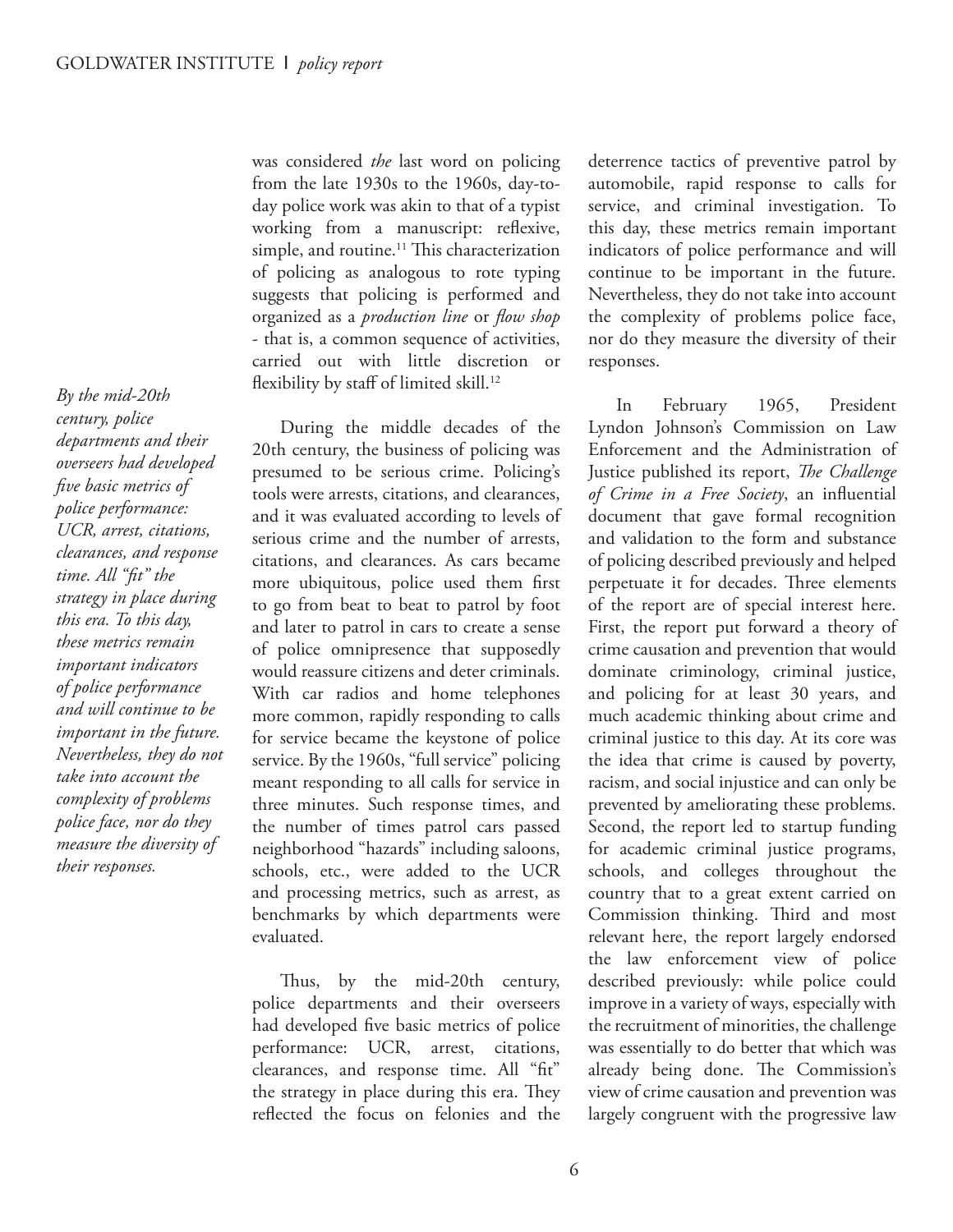enforcement strategy of police - that crime is prevented through social engineering, and police respond when prevention fails.

#### **Early Community Policing**

Despite the essential endorsement of its strategy by the President's Commission, policing as it was then carried out in the United States was already beginning to collapse during the 1960s and 1970s. The riots of the 1960s revealed pervasive resentment by the black community of policing, and lack of preparedness on the part of police to deal with broad-based dissent. Crime began an unrelenting surge starting in the 1960s that continued through the 1980s, threatening or destroying the quality of life in city after city. Research into police tactics suggested that preventive patrol and rapid response to calls for service had little beneficial impact on urban life and little effect on citizen safety, fear of crime, or crime itself. Research into police functioning demonstrated that although police identified themselves as law enforcement officers, they actually did little law enforcement, that police at all levels had enormous discretion and used it regularly, and that police routinely provided a wide array of public services although most were unrecognized and unacknowledged.<sup>13</sup> In short, by the end of the 1970s, American policing was a capacity struggling to find its identity - nothing seemed to "work." The idea of a *production line* didn't fit how police actually performed, and police were at odds with substantial portions of the public.

Still under the influence of the President's Commission, police nonetheless began reconsidering their strategy during the 1980s; their efforts became identified with the move to community policing. Community policing acknowledged the complexity of policing; urged police to reach out to various communities and institutions to gain, at minimum, their consent to be policed; recognized that even within the same city different neighborhoods have different problems; and adopted a new mission of policing far broader than its previous role as the front end of a criminal justice system focused on arresting and processing offenders. Community policing thus emphasized neighborhood problems - analyzing crime incidents not as isolated events but as symptoms of underlying causes collaborating with public and private sector institutions and organizations to identify and solve such problems, and decentralized decision-making regarding priorities and solutions.

The problem with early community policing as practiced during the 1980s was twofold. First, the idea that crime could only be prevented through massive social change continued to dominate popular and professional thinking about policing. Lee P. Brown, the community policing advocate who ultimately served as New York City Police Commissioner, was quite clear: "We must look at the underlying factors that produce crime…. If we don't address the causes of crime, I fully expect that 20 years from now we will still have a major problem."<sup>14</sup> Second, community policing failed to capture the vision of line police officers. For them, community policing was "soft" or "feel good" policing, more akin to social work than the law enforcement they thought they were getting into. But all this changed in the 1990s as community policing grew into a full-fledged new strategy.

*Community policing acknowledged the complexity of policing; urged police to reach out to various communities and institutions to gain, at minimum, their consent to be policed; recognized that even within the same city diff erent neighborhoods have different problems; and adopted a new mission for policing far broader than its previous role as the front end of a criminal justice system focused on arresting and processing off enders.*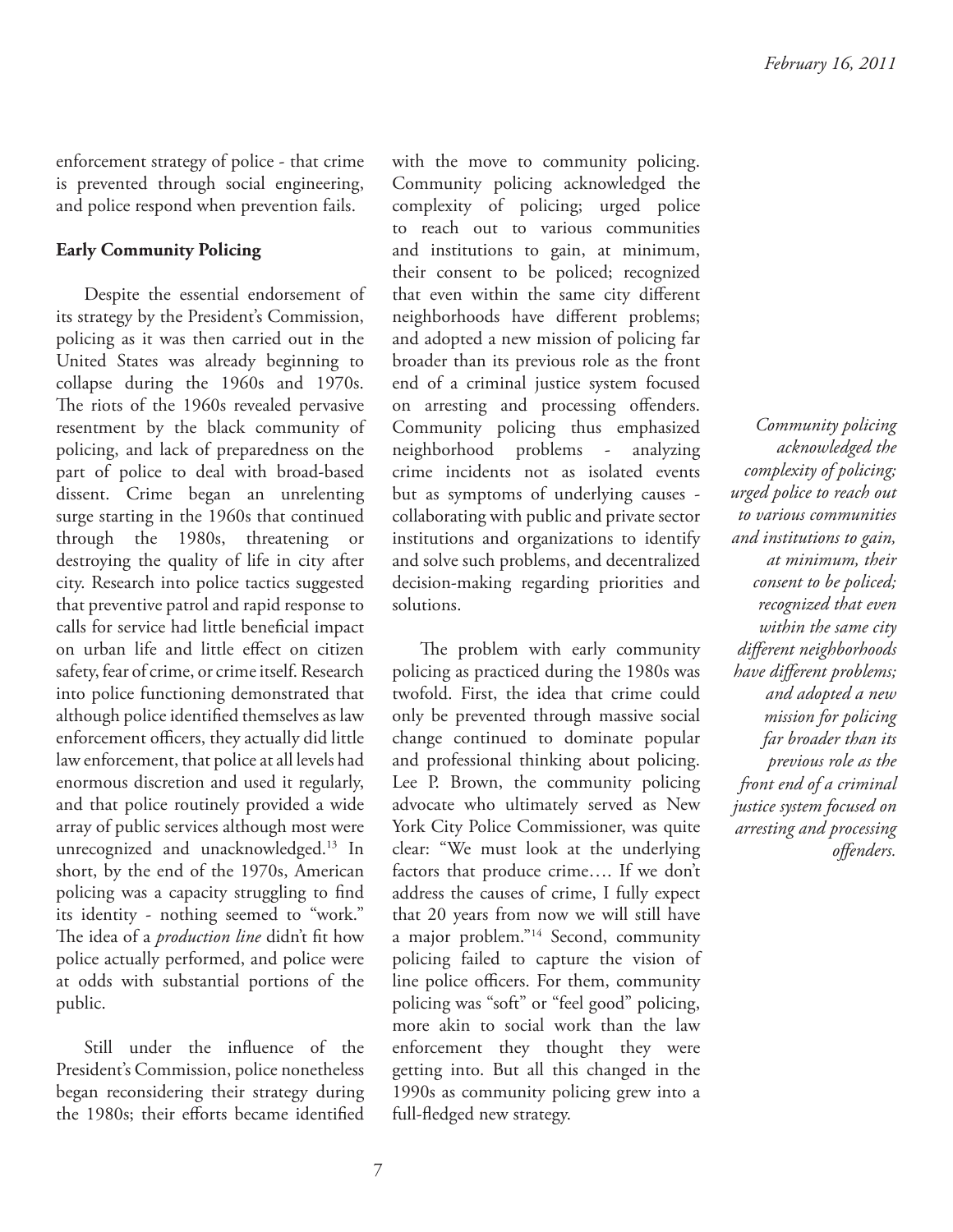*The broken windows policing approach contends that neighborhood disorderly behavior and conditions are linked to fear of crime, citizen abandonment of public places, serious crime, and urban decay – hence, police should take disorderly conditions and behavior seriously and deal with them.*

#### **The Maturation of Community Policing**

The strategy that dominates American policing today, which is the foundation of the recommendations made in this report, had its origins in the 1980s and early 1990s. During the 1990s, the political and policing landscape in the United States changed considerably. In cities like New York, "tolerating the intolerable," to use Norman Podhoretz's phrase describing urban disorder and crime, was no longer acceptable.<sup>15</sup> A demand for order expressed itself politically, resulting in the election of mayors like Rudy Giuliani - a conservative in an overwhelmingly liberal city. Police were rejuvenated as departments unveiled a new strategy that produced crime declines unmatched in then-recent history. Overthrowing the previously accepted view that crime could only be prevented through massive social, economic, and political change, police now could claim to be more than law *enforcement* officers whose responsibility was responding to crime after it occurred. By the end of the century, the contours of a community policing strategy that would replace the progressive/reform strategy became clear.

A revolution in thinking about performance measurement accompanied these changes and played a role in the ongoing development of the strategy itself. Partially driven by the article "Measuring What Matters,"<sup>16</sup> the National Institute of Justice convened a series of meetings with police and academics to focus on performance measurement. The Bureau of Justice Statistics also sponsored a special program at Princeton University that produced the carefully thought-out publication, *Performance Measures for the Criminal Justice System*, in 1993*. 17*

At the forefront of the transformation in policing was a new generation of police leadership, most well educated under the Law Enforcement Education Program (LEEP), which recognized the failure of the law enforcement strategy and the promise of ideas such as "problem solving" and broken windows. The broken windows policing approach contends that neighborhood disorderly behavior and conditions are linked to fear of crime, citizen abandonment of public spaces, serious crime, and urban decay - hence, police should take disorderly conditions and behavior seriously and deal with them.<sup>18</sup> The complementary problem solving approach arose under the influence of University of Wisconsin Professor Emeritus Herman Goldstein, when police came to understand that their mid-20th century focus on *incidents* (i.e., get a call, respond and handle the call as quickly as possible, and then get on to the next call) as their primary unit of work was a mistake.<sup>19</sup> Many, if not most, incidents were symptoms of underlying *problems* that could often be managed by citizens themselves or other agencies.

As an example, it is now well established that a high proportion of calls for service come from a relatively small percentage of residential or business addresses. Of the many taverns in a city, only a few are the subject of repeat calls for service for troubles either in or immediately outside their premises. Rather than just go to call after call, problem-solving police departments would establish the chronic nature of the problem and involve other agencies that can most effectively deal with it - in this

8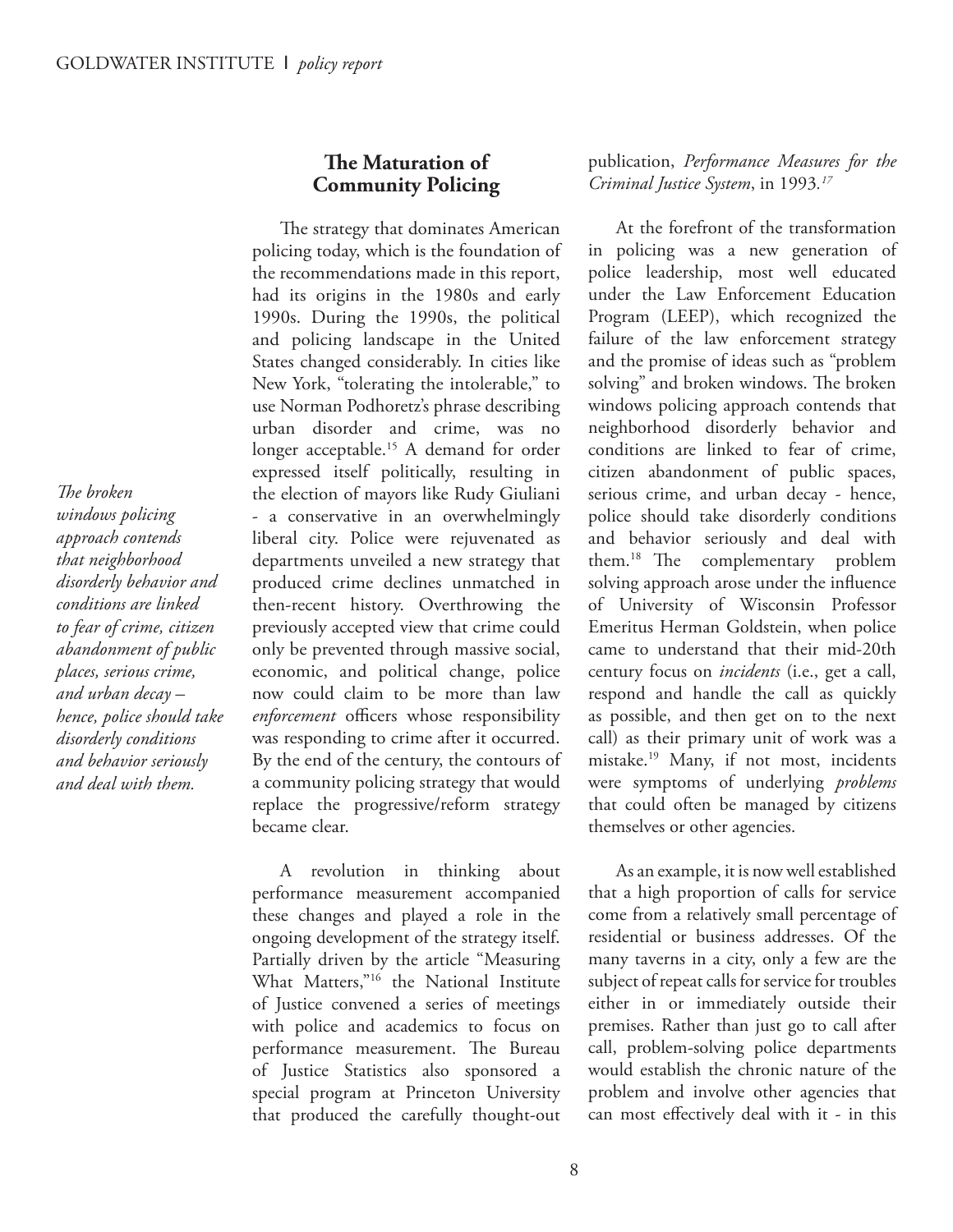example, perhaps engaging liquor-licensing authorities to deal with problem taverns.

Problem solving tactics thus involve both increased reliance on other agencies to meet their responsibilities in addressing the underlying cause of a criminal incident and the police "SARA" methodology. When applying the SARA methodology, first police " $Scan$ " the neighborhood to determine what is a problem, whether it is increasing or decreasing, where it is most acute, and which groups or types of people suffer the most from it; second, police "Analyze" to determine more specifically the causes of identified problems within the neighborhood, recognizing that these causes might differ between neighborhoods, change in time, and vary among categories of residents; third, police "Respond" in a way that is tailored and targeted to the neighborhood's specific problems and their causes; and fourth, police "Assess" the response to determine whether it is working to solve the problem and, if not, the reasons for failure.<sup>20</sup>

In view of such tactics, it is clear that characterizing community policing as soft fails to recognize the inherent aggressiveness of police problem-solving and crimeprevention activities, as well as the potential impact on felony crime.<sup>21</sup> For good or ill, the progressive/reform model of policing was relatively nonintrusive in urban life; basically police sat back, waited for something to happen, and then responded. Mature community policing, on the other hand, seeks to prevent crime rather than merely responding after the fact. It does so by attempting to anticipate security breakdowns and crime opportunities and interfere with their progression; officers are in constant touch with citizens in local

neighborhoods; police work closely with partners in other justice agencies and in the private sector, all bringing information, knowledge, and resources to bear on problems in particular areas.

By embracing problem solving and broken windows as community policing tactics, the new generation of police leadership in the 1990s moved beyond reactive law enforcement policing alone to developing a capacity that included new tactics to prevent and reduce crime. In early 1990, for example, William Bratton began working in New York City, where he would carry out radical changes in urban policing. After an earlier attempt failed to restore order in the city's subway system, the New York City Transit Authority hired Bratton to head the Transit Authority Police Department, then an independent police agency of approximately  $3,600$  officers. Order was restored and crime began to decline in the subway almost immediately after Bratton took charge.<sup>22</sup> Then, in 1994, as Mayor Giuliani's first police commissioner, Bratton assumed command of the New York Police Department (NYPD) and immediately demanded that precinct captains produce "doubledigit" declines in crime. Within two years, murder declined by 39 percent, auto theft by 35 percent, robberies by approximately 33 percent, and burglaries by 25 percent.<sup>23</sup>

New York City's experience broke the mold: it suggested to prudent politicians and policymakers alike that police departments were shortchanging many U.S. cities, that police actually possessed untapped potential to provide more value to cities than they had during past decades. Under Bratton, strategic changes in policing ranged from organizational overhauls to

*By embracing problem solving and broken windows as community policing tactics, the new generation of police leadership in the 1990s moved beyond reactive law enforcement policing alone to developing a capacity that included new tactics to prevent and reduce crime.*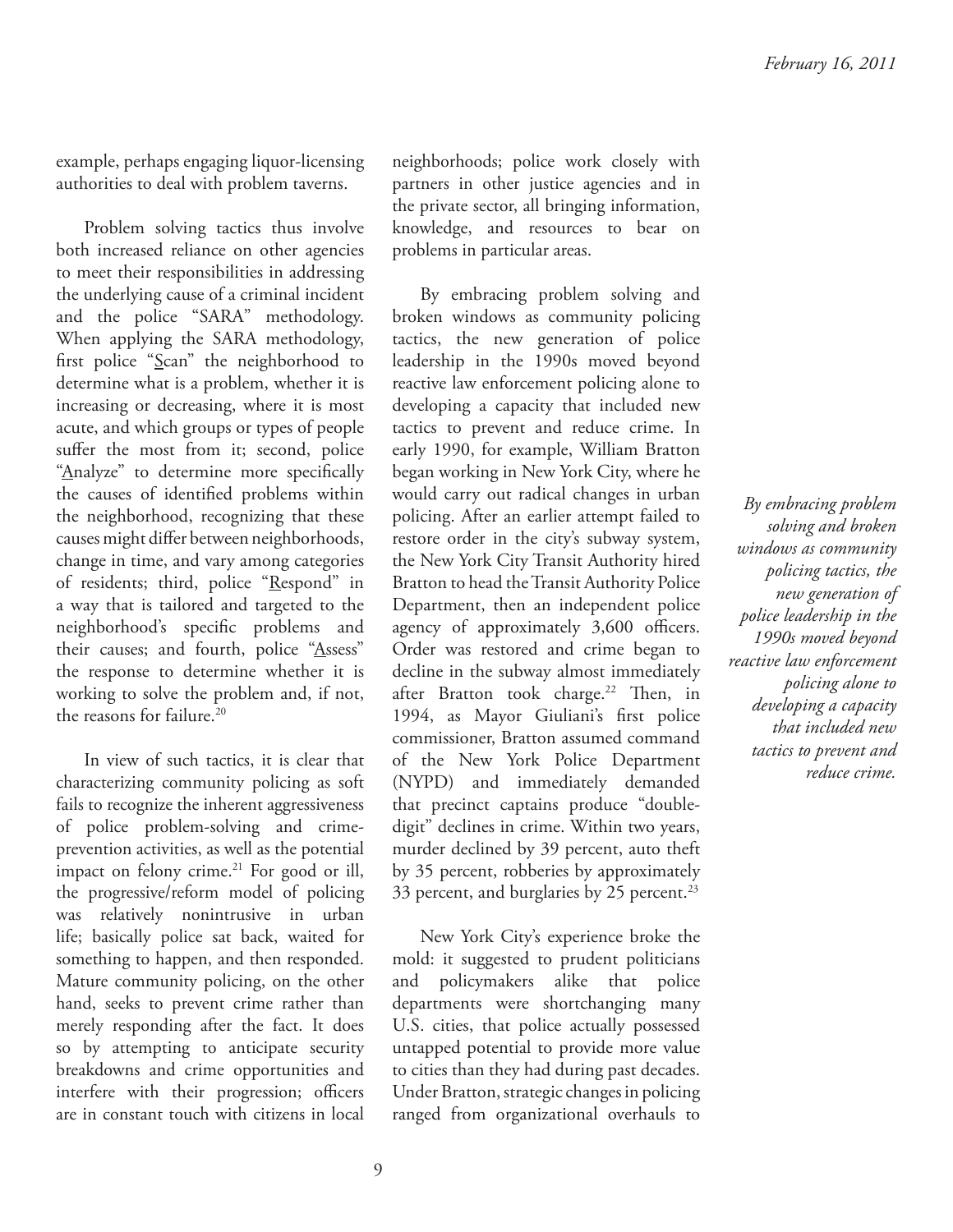*Under William Bratton, strategic changes in policing ranged from organizational overhauls to tactical innovations. Crime prevention, stopping the next crime rather than responding after the fact, was at the core of community policing in New York.*

tactical innovations. Although he pushed non-crime goals as well, it was clear that crime prevention, stopping the next crime rather than responding after the fact, was at the core of community policing in New York. Reduced crime was the bottom line. To facilitate and monitor this goal, Bratton established CompStat, a crime analysis and accountability management system that traced the progress of individual precincts in achieving substantial crime reduction; required mid-management to understand the nature of problems in specific geographical areas as well as craft creative responses to these problems; and set consequences for mid-management's achievements or failures.<sup>24</sup> Central to the effectiveness of the CompStat system both then and now - is its requirement that police captains meet regularly with their superiors and peers to present and discuss their crime problems and plans for managing them.

Bratton's actions represented new concepts in American policing, and the NYPD's success produced enormous controversy: to what extent was the NYPD responsible for NYC's remarkable crime drops? Were the crime data manipulated? Was CompStat too rough on district captains? How replicable was the NYPD experience, including CompStat? These controversies still rage, and research on them continues. Nonetheless, New York City's experience has been replicated throughout the United States. Similar efforts produced equally dramatic results in Boston, where police collaborated with other justice agency partners in Operation Cease Fire and dramatically reduced youth gang violence in the mid-1990s,<sup>25</sup> and in San Diego, which took the national lead in developing a problem-solving

methodology. Ultimately, many other locations experienced similar declines, including tough cities like Philadelphia, Baltimore, and Newark.<sup>26</sup>

#### **Is Arizona An Exception To The Rule?**

At this point, it is important to consider the extent to which the principles, recommendations, and wideranging examples discussed in this report are applicable to Arizona, especially its urban centers, and pertinent to its needs. Conventional wisdom emphasizes Arizona's uniqueness as a state with a comparatively low population density and large retirement population, as a border state with serious illegal immigration problems, and as a state with a unique political culture. It is fair to ask whether what has happened in New York City, Boston, Los Angeles, Milwaukee, and other American cities is relevant to Arizona.

Such questions are certainly not exclusive to Arizona: New Yorkers believe that their city is so unique that it cannot be compared with any other. They are partially right - no city in the United States has an area comparable to sections of Manhattan. At the same time, whole sections of Queens could be relocated to Milwaukee or Kansas City and hardly be recognized as distinct. Likewise, Arizona cities such as Phoenix, Tucson, and Tempe possess distinguishing characteristics, yet all three have residential and smallbusiness commercial areas that would fit indistinguishably into Los Angeles or San Diego. This is not to deny the existence of regional cultures in this country that are highly distinctive. Arizona is clearly at the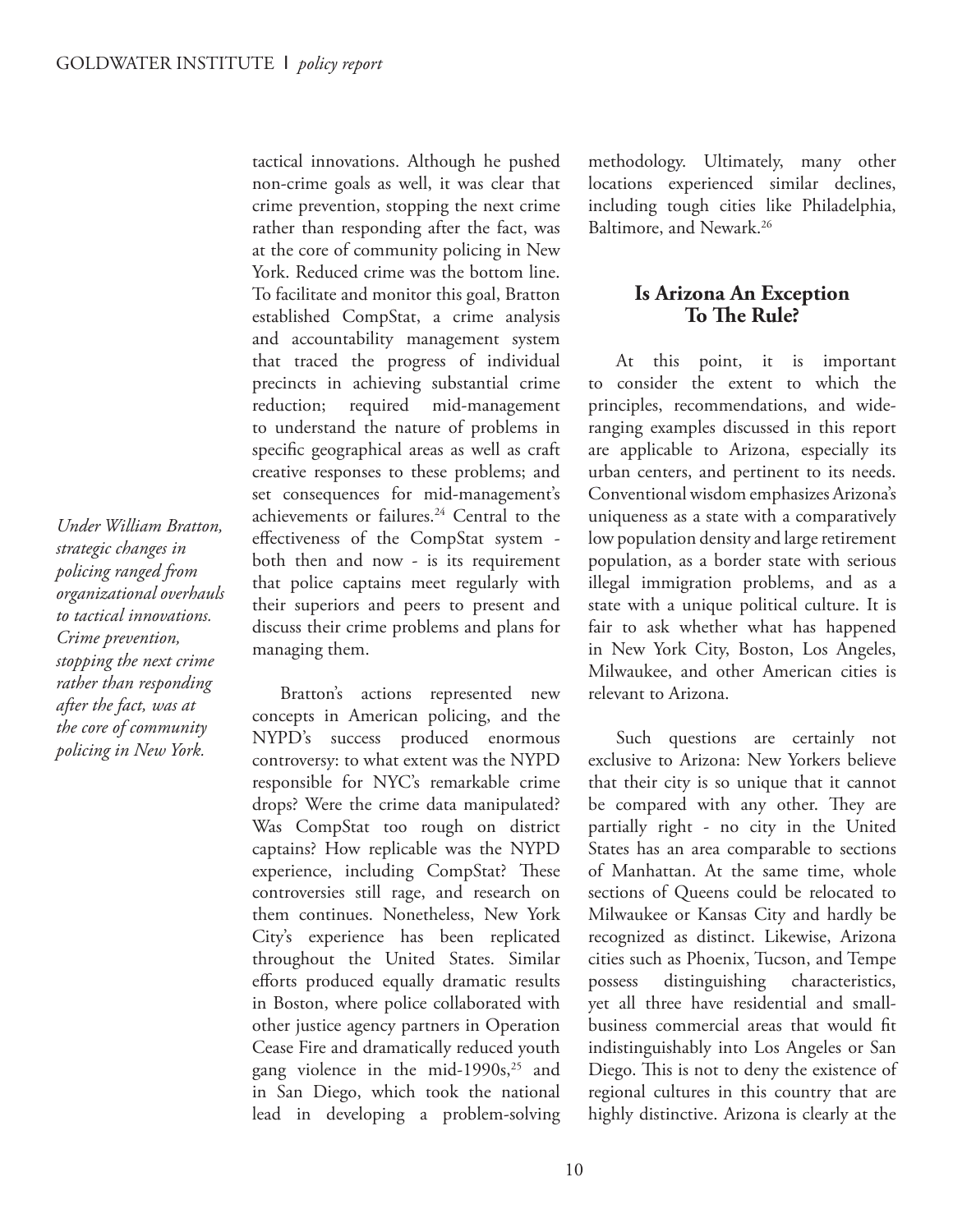heart of a Southwestern culture that has developed as a consequence of its history, climate and topography, proximity to Mexico, Native American population, the federalization of a good portion of the state, and many other factors. Furthermore, even within the same state, cultures may vary widely: for example, Los Angeles and San Francisco have very different cultures, as do Phoenix and Tucson.

If we look closely, however, despite regional cultures and other differences characterizing cities and states, U.S. cities may be more alike than generally assumed. Arizona is noted as having low population density, and in one respect this is true: it ranks 33rd among all states, with 55.8 residents per square mile (the national average is 86.2 residents per square mile, with New Jersey having the highest at  $1,171.1^{27}$ ). Yet, at 88 percent, Arizona ranks 13th in the proportion of its population living in metropolitan statistical areas. Arizona is more urbanized than Michigan

#### or Ohio and barely lags New York and Texas (see Figure 1).<sup>28</sup>

Additionally, as a retirement location, Arizona is commonly thought to have a relatively aged population. Yet Arizona's age distribution shows a slightly smaller proportion of residents 65 or older (11 percent) than the national average (13 percent).<sup>29</sup> Moreover, Arizona's 65-or-older proportion is at parity with Illinois and California, slightly higher than Texas's (10 percent), and *lower* than that of New York  $(13$  percent). This is likely explained by the percentage of Hispanic residents in Arizona, double that of the U.S. population as a whole (nationally, 16 percent; Arizona, 31 percent), reflecting recent immigration by young families with children or higher birth rates among these families. This is hardly a demographic fact unique to Arizona and further underscores the similarity between Arizona and many other jurisdictions where mature community policing has been successfully implemented.

#### **Figure 1: Arizona Has a Highly Urbanized Population**

# **Percentage of Population Living in Urban Areas**

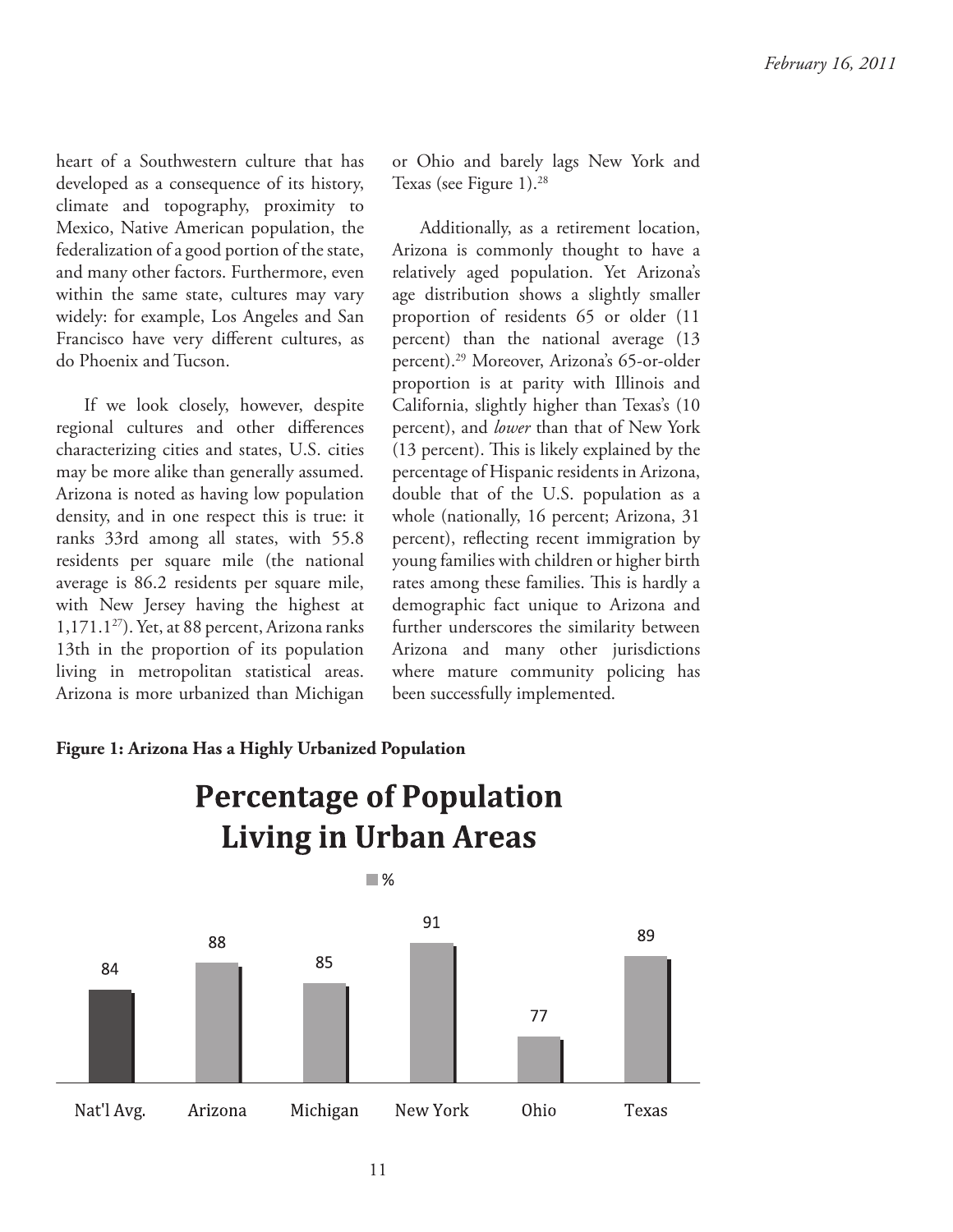

**Figure 2: Arizona's Retirement Community Is Not Unusual**

*Some Arizona cities have already devised methodologies congruent with national developments. Mesa has developed a sophisticated crime reporting system in support of its CompStat program. Tempe has been viewed as an exemplar of mature community policing.*

U.S. cities do have distinguishing characteristics - as well as a great many commonalities. And while we would tend to compare Arizona cities such as Phoenix with other Southwestern sprawling cities such as Dallas and Los Angeles, this does not mean that police functions, outputs, and outcomes would necessarily vary any less than if we compared them with Boston, Milwaukee, or Kansas City. Gangs, a serious problem in Phoenix, also plague Los Angeles, Chicago, and Boston; some of the methods used and experiences gained in these latter cities are directly relevant to cities like Phoenix and Tempe.<sup>30</sup> Indeed, some Arizona cities have already devised methodologies congruent with national developments. Mesa has developed a sophisticated crime reporting system in support of its CompStat program.<sup>31</sup> And as one of its early adopters,  $32$  Tempe has been viewed, especially in recent years, as an exemplar of mature community policing.<sup>33</sup>

Distinctive features of Arizona cities might require unique policing approaches and methods or perhaps a different mix of tactics. The gated neighborhoods of Phoenix make a move toward more privatization of policing services there supportable; the sprawling nature of cities means that less reliance on foot patrol is reasonable; the closeness of the Mexican border means that more emphasis is warranted on crimes and tactics associated with violent drug gangs (e.g., kidnapping); and so on. All of this, however, is congruent with the principles we will discuss: policing is complex; problems vary by city and neighborhood; police should analyze problems in light of this complexity and variability; methods should be tailored to specific local problems identified. Where proven best practices from other locations, which are consolidated below, appear to fit Arizona needs, they should be considered and implemented with appropriate local adaptations.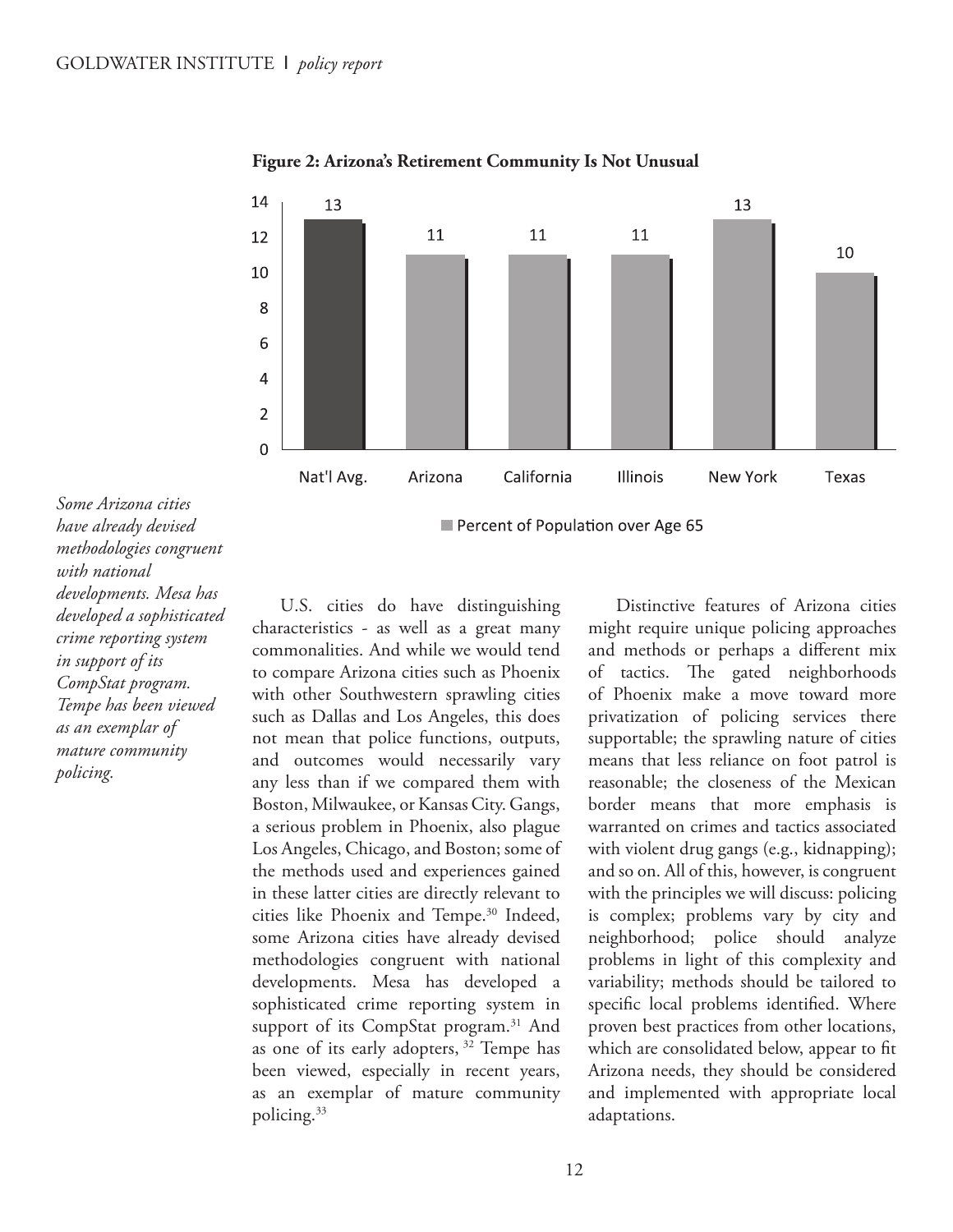#### **A Framework for Measuring and Improving Police Performance**

As already discussed, community policing is an organizational strategy of police departments akin to corporate strategies in the private sector that seeks to preserve and approximate the ancient Anglo-Saxon tradition of citizens policing themselves, by working closely with neighborhoods and communities to define problems and craft solutions. In the 1980s, while policing was still under the influence of the "root-causes" theory of crime control, the initial orientation of community policing concentrated on reducing citizen fear of crime, maintaining close relationships with citizens in neighborhoods, and enforcing the law (reacting after a crime occurred).

During the mid-1990s, however, community policing matured and moved beyond root-causes theories and sharpened its crime prevention focus. It is now understood that community policing's proper and primary focus is preventing crime by aggressive proactive tactics including maintaining order, concentrating on "hot spots" of crime and repeat violent offenders, and collaborating with citizens and private and public agencies to solve problems.

With this understanding of the current dominant strategy of American policing and how it developed and should apply, we turn now to examining how policing processes and outcomes should be assessed and improved. During the late 1990s, in response to the "measuring what matters" concerns that grew out of community policing, broken windows, and New York and other cities' experiences, the issues of measuring police outputs and outcomes

went through substantial rethinking. New questions arose: How do we measure crime prevention? Fear reduction? The quality of a police problem-solving capacity? Effective collaboration by police with citizens or other justice agency partners?

From the private sector, we draw upon the concept of a balanced scorecard to develop the framework recommended in this report. As Kaplan and Norton describe the balanced scorecard for financial institutions, benchmarks for traditional financial measures should be accompanied by measures of relationships with customers, internal processes, and ongoing learning that improves processes and outcomes.<sup>34</sup> Applying the notion of a balanced scorecard to public policing leads to a broadening of how the bottom line - those desired results that police achieve to justify both public funding and the authority they are granted - would be treated.<sup>35</sup> It translates into a focus not only upon measuring whether outcomes are achieved (e.g., reducing crime and victimization) but also on assessing police activities, tactics, and programs. It also requires monitoring relationships with community members, partners, and other interests and groups (referring to citizens not merely victims or offenders, more aptly described as "customers") who have formal or informal authority over police, or at least seek to influence them. Accordingly, the framework we propose here for assessing and improving police performance focuses upon four arenas: first, ensuring policing that is consistent with community values and priorities; second, making a commitment to the ultimate objectives of policing; third, promoting excellence in policing performance; and fourth, producing improvement in measurable policing outcomes.36

*Applying the notion of a balanced scorecard to public policing leads to a broadening of how the bottom line – those desired results that police achieve to justify both public funding and the authority they are granted – would be treated.*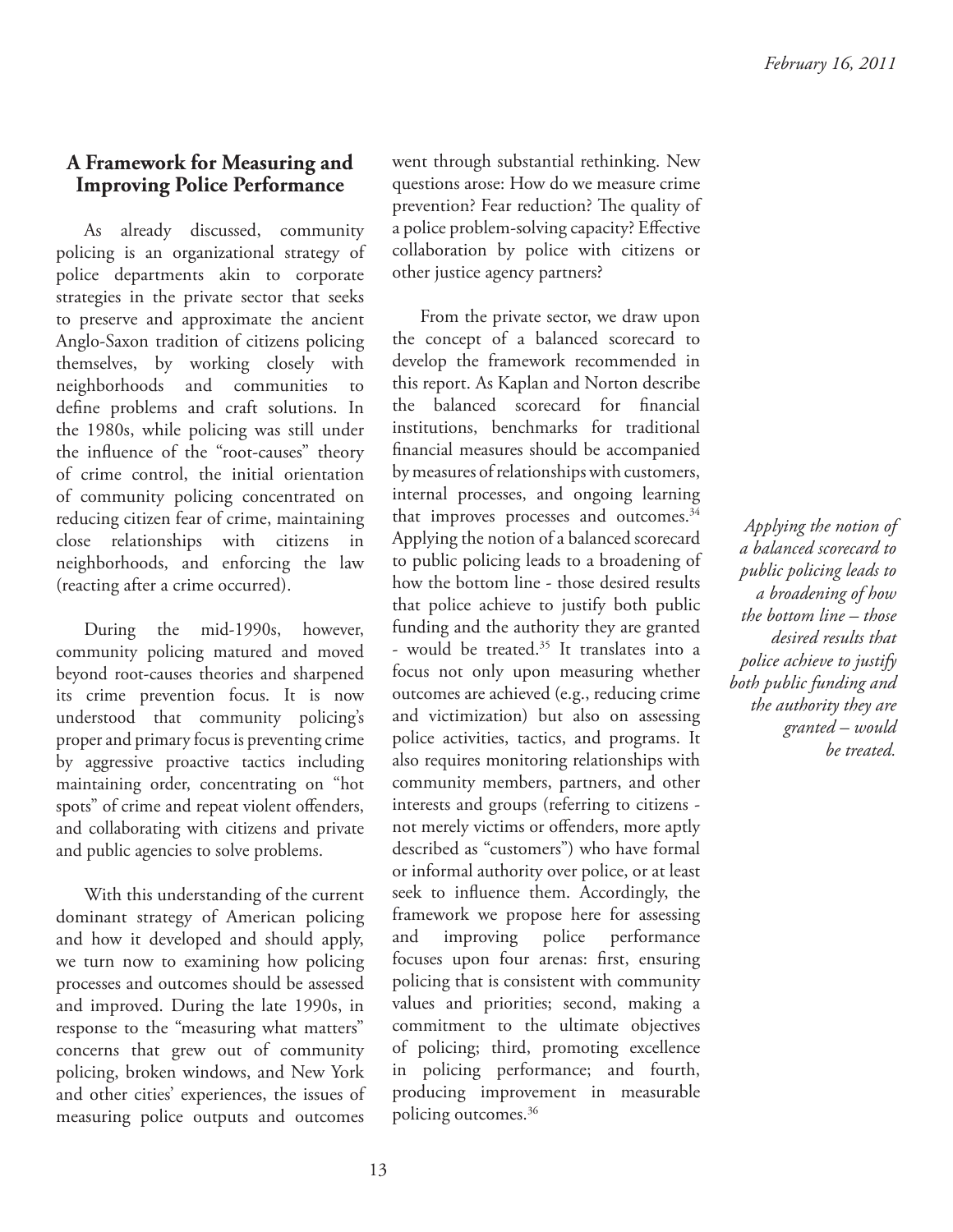#### **Policing Consistent with Community Values and Priorities**

The starting point of our framework is identifying what a society or community expects of its police and determining how to ensure police accountability to citizens in the community, thereby maintaining the legitimacy police need to perform their work. Part of the genius of Anglo-Saxon policing is that it is based on the principle of people policing themselves - in modern society, this is done through professional surrogates. Modern community policing's emphasis on policing consistent with community and neighborhood values reflects this principle; however, for a good share of the 20th century, police largely ignored these values, asserting that "police knew best." As police became distant "professionals," the consent and support they needed from local citizens dissipated, while communities became less safe and more alienated from police.

No one is better informed about local crime problems than citizens in neighborhoods who experience them every day. Therefore, effective policing in a community requires that police regularly monitor and attend to their relationships with a range of citizens and interest groups.<sup>37</sup> Such analyses and monitoring go beyond conforming to the requirements of formal political demands and input from elected officials. In practice, police should be collaborating with public and private groups and agencies to address crime problems in particular locations. The form that these relationships and collaborations take will depend upon population demographics, commercial and residential patterns, types and amount of crime and other problems, and the

capacities and vulnerabilities of particular local communities. Police must acquire a thorough knowledge of individual neighborhoods and areas in the community so as to ensure a match between the content of and manner in which policing services are delivered, even in matters such as recruitment and hiring, and community characteristics and needs. This includes achieving an understanding of community preferences and expectations and obtaining direct citizen input, which police can do through conducting surveys (an important source of such information in Tempe) and/or focus groups; regularly attending and participating in neighborhood and community meetings; producing annual police district and precinct reports; establishing regular feedback channels with partners in other justice agencies, and private and public institutions; and developing a citizens police academy. Police responses to community interests and involvement in working with them to address quality of life and crime problems should be, insofar as possible, encouraging, positive, and receptive. The era of Joe Friday's "just the facts, ma'am" is in the past.

Policing clearly requires sensitivity and responsiveness to legitimate community and neighborhood issues. To be effective in its ultimate objectives, policing functions should be crime related but also allow for the kind of noncriminal police work that is necessary to maintain law and order.<sup>38</sup> From the 1920s on, police have tried to strip themselves of non-crime functions; yet they could not, for a number of reasons. The links among disorder, fear, and serious crime have become clearly apparent, so police cannot ignore order maintenance where citizens are unable to maintain order

*The starting point of our framework is identifying what a society or community expects of its police and determining how to ensure police accountability to citizens in the community, thereby maintaining the legitimacy police need to perform their work.*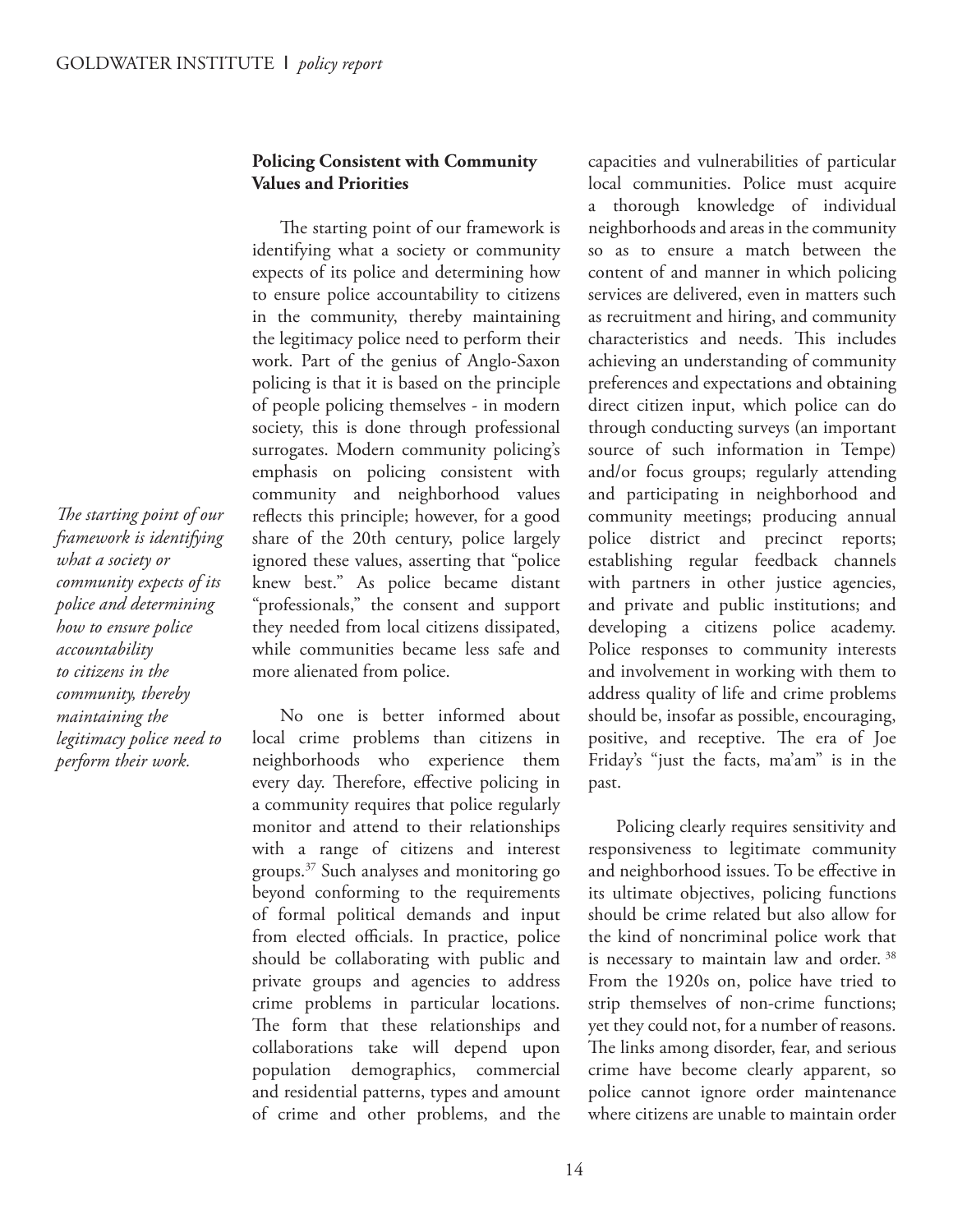themselves. Even minor conflicts have the potential for spinning off into violence. In other words, excellent policing is anything but simplistic; citizens have wide-ranging legitimate expectations of what police could and should do; and police themselves now understand that since their business is complex and broad, they have to manage it in those terms (see Figure  $3$ ).<sup>39</sup>

Engaging the community does not mean, however, that police should cater to every community whim. Rather, police must learn to "manage" demand.<sup>40</sup> When communities, particular neighborhoods, or local groups espouse values and priorities that are trivial or even alien to constitutional, legal, and moral principles - as they surely do at times - police must be able to say "no" to requests for police action that departs from those principles,

or lies clearly outside appropriate policing functions. Therefore, negotiating consensus about priorities and desired policing outcomes with local interests and groups requires the development of police practices and policies within the context of a strong police vision of *functions* and ultimate objectives that are appropriate and consistent with constitutional and legal principles.

#### **Making a Commitment to the Ultimate Objectives of Policing**

According to Mark Moore of Harvard University and his colleagues, there are essentially seven "dimensions of police performance,"<sup>41</sup> which identify the ultimate objectives of policing: (1) reducing crime and victimization;  $(2)$  effectively initiating justice processes;  $42$  (3) reducing fear and

*Excellent policing is anything but simplistic; citizens have wideranging, legitimate expectations of what police could and should do, and police themselves now understand that since their business is complex and broad, they have to manage it in those terms.*

#### **Figure 3: Police Must Engage the Community to Earn Legitimacy**

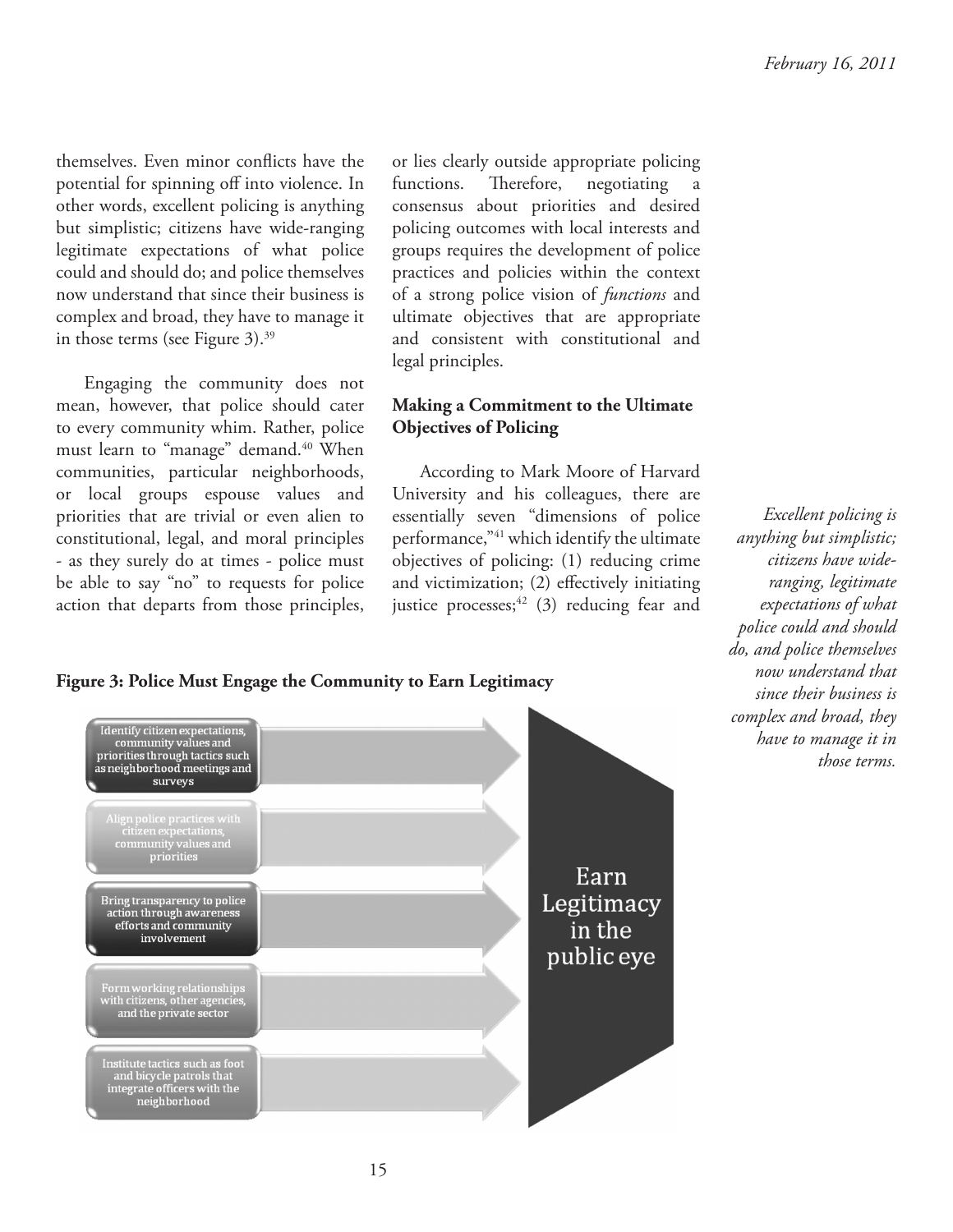The seven objectives do *not imply that every police department will look or perform the same, nor that the outcomes all communities demand and expect from their police departments will be identical.*

enhancing personal security; (4) ensuring safety in public spaces;  $(5)$  using financial resources fairly, efficiently, and effectively; (6) using force and authority fairly, efficiently, and effectively; and (7) satisfying consumer demands/achieving legitimacy with those policed. These objectives do not imply that every police department will look or perform the same, nor that the outcomes all communities demand and expect from their police departments will be identical. The needs and expectations of different cities, neighborhoods, and communities will not be monolithic. Even such basic features as minimum acceptable levels of security and maximum tolerable levels of violence will vary: within one city or county, demands may vary considerably between neighborhoods from reducing street prostitution, to streetcorner drug dealing, to illegal parking, to gang activity and homicides. Therefore, police, in consultation with leadership and citizens within a particular city, district, or precinct, are responsible for targeting and prioritizing specific problems and solutions within these seven ultimate policing objectives based on local circumstances.

Subject to this caveat, we describe each of the seven ultimate objectives of policing:

- *1. Reducing Crime and Victimization*: This objective is the first and most important element of the police mission. Police should begin by focusing on crime prevention rather than law enforcement alone.
- 2. Effectively Initiating Justice Processes: Police properly pursue justice by investigating crime and arresting offenders. While many citizens see

this objective as an end in itself, the practical effects may also be related to crime reduction through deterrence and incapacitation of offenders.

- *3. Reducing Fear and Enhancing Personal Security*: Police should recognize that fear of crime, even apart from crime itself, has enormous consequences for neighborhoods and communities. People act on fear by withdrawing from public spaces, locking themselves in their homes, or even moving from neighborhoods. All of these actions undermine their own quality of life and the vitality of the community and its capacities, threatening schools, industry, commerce, churches, and other institutions.
- 4. Ensuring Safety in Public Spaces: This objective overlaps with the point immediately above but includes safety associated with traffic, medical and other emergencies, public and political demonstrations, and other such problems and events. The safety of public spaces has long been fundamental to our social, political, and economic activities.
- *5. Using Financial Resources Fairly, Efficiently, and Effectively*: To carry out their mission, police are entrusted with a substantial proportion of a city's economic resources. The minimum amount of public funds required should be used to produce the outcomes sought.
- *6. Using Force and Authority Fairly, Efficiently, and Effectively*: By its very nature, policing implies having the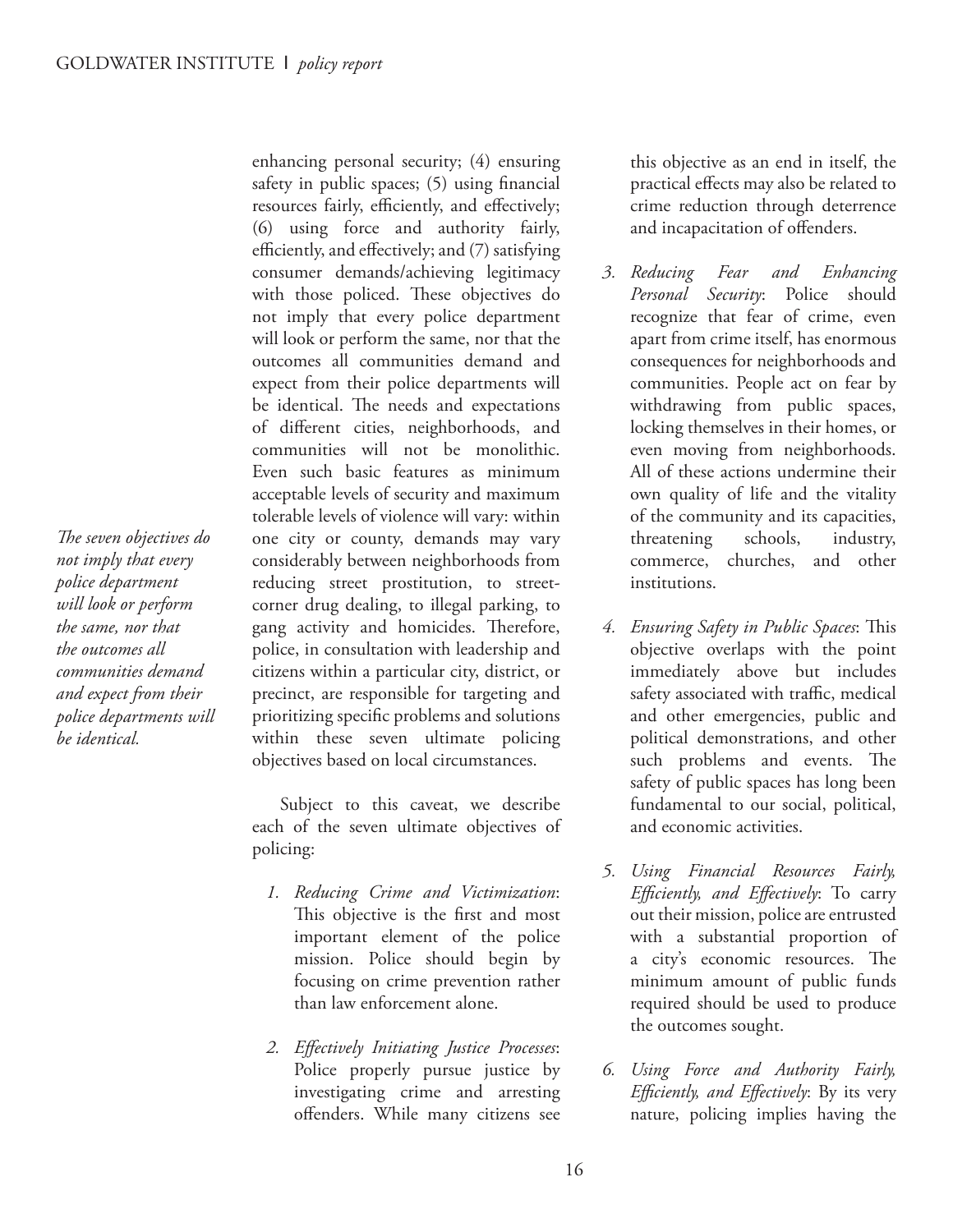capacity to use authority and force to obtain compliance. This force ranges from ordering someone to desist from some behavior to using deadly force. It is an expendable resource that police can squander if not managed effectively: it matters a great deal that citizens perceive police fairness in using force, that police use the least amount of force required, and that they use it in accordance with the law.

*7. Satisfying Customer Demands/ Achieving Legitimacy with Those Policed*: Like use of force and financial resources, trust and legitimacy are resources essential both to perform police services and to maintain public support for police. Important here are not only law enforcement activities during which victims and even offenders should be treated properly, but public services and contacts that police have with ordinary citizens – all of which lead to perceptions of satisfaction and police legitimacy.

This list covers the essential functions that police should be expected to perform with respect to ensuring safety, security, and civility in a community (objectives one through four), as well as basic criteria that should ultimately characterize their actions in performing these functions (objectives five through seven).  $43$  These objectives should be regarded as outlining the categories of a balanced scorecard - a mix of crime and non-crime measures, which includes measures of crime reduction and community satisfaction, akin to the financial and nonfinancial measures used in the private sector - to evaluate individual, unit, and organizational police performance.<sup>44</sup>

#### **Promoting Excellence in Police Performance**

We turn now to the third arena for improving police performance, those technologies, activities, and tactics ("outputs") that have received some degree of recognition as best practices for achieving each of the foregoing seven ultimate objectives of policing. Appropriate benchmarks corresponding to each output should be considered. Benchmarking is defined by the *Dictionary of Business* as "The process of identifying the best practice in relation to products and processes, both within an industry and outside it, with the object of using this as a guide and reference point for improving the practice of one's own organization."<sup>45</sup> At first glance, policing appears to be a natural for external benchmarking. For example, comparing one department with another on specific outcomes, say car theft, would appear to be appropriate. Because of the demands made by private insurers, UCR car-theft data are relatively reliable. Given that a "portfolio" of police anti-car theft tactics can be identified, it would also appear appropriate to compare departments' outputs in terms of the numbers of arrests, crime clearances, and so on. Internal benchmarking, including those between districts and within a department, would seem appropriate for the same reason.

The problem, and where the analogy between private and public sector organizations can break down, is that all car theft is not the same. Depending on the city or area within a city, different forms of car thefts cluster. If a car is stolen from a downtown Boston entertainment area, it will most likely be found in a suburban area; teens steal cars to get from the city back to their own neighborhoods. If a car is stolen

*! ese objectives should be regarded as outlining the categories of a balanced scorecard – a mix of crime and non-crime measures, which includes measures of crime reduction and community satisfaction – to evaluate individual, unit, and organizations police performance.*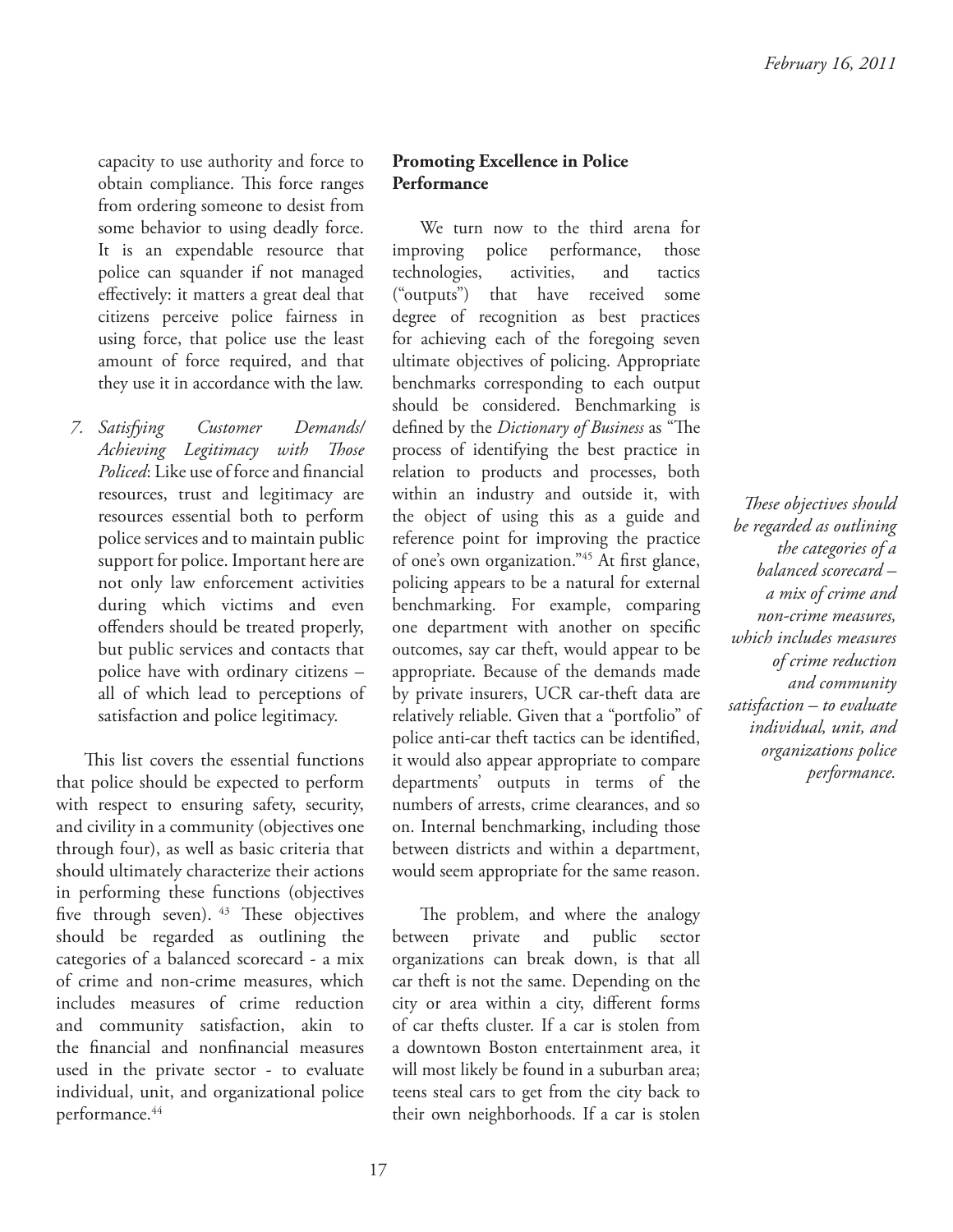*Police are still in the early stages of developing many best practices and*   $b$ enchmarks. Throughout *the 1970s, police and researchers learned more about what didn't work that what did. Regarding a core function, crime prevention, only in the mid-1990s did policing begin to create a portfolio of tactics and activities*  that offered promise of *predictable results.*

from another specific area, it is more likely to be found in another port city, such as Providence, RI, being prepared for shipment overseas. A car stolen from yet another area is likely to end up in a local "chop shop," dismantled for the sale of parts. UCR measurements do not distinguish among these different forms of car theft or suggest much about the police tactics required to deal with them. Yet it is crucial to recognize that "[b]enchmarking is not informative when it is used to compare fundamentally different processes or products."46

Police are still in the early stages of developing many best practices and benchmarks. Throughout the 1970s, police and researchers learned more about what didn't work than what did. Regarding a core function, crime prevention, only in the mid-1990s did policing begin to create a portfolio of tactics and activities that offered promise of predictable results. Even then, some of what was considered the best research provided results that could not be replicated. The most egregious example was the Minneapolis Domestic Violence Experiment of the early 1980s, which found that arresting an assailant produced outcomes superior to those obtained from offering advice and counsel or asking the assailant to leave for eight hours. $47$  The experiment had an enormous impact on public policy, yet three subsequent replications of the study failed to support its findings. Consequently, in our attempt to identify best practices and corresponding benchmarks in the following pages, we counsel readers to be cautious. Some of these practices are solidly supported by experimental research; others by correlational studies; others still by reflectedupon experience.<sup>48</sup> Police departments are clearly responsible for identifying the value

and applicability of specific practices and their use as benchmarks based on their own unique circumstances.

Additionally, it should not be forgotten that in policing, process can, does, and often *should* "trump" outcome. Put another way, good police work is work conducted properly. This emphasis is especially significant, since American police operate within a constitutional and legal framework that appropriately constrains their exercise of power and authority. If we examine the value of calling offenders to account as an example, *how* an arrest is made or an investigation conducted is ultimately more important than obtaining a specific outcome. Measuring outputs, therefore, presents particular problems in policing, and we discuss the issue only briefly here.

Some measurements, such as the UCR program, are readily available but can be manipulated and hard to interpret. Others, such as victimization surveys, provide a relatively reliable picture of what they measure but are expensive and require administration skills not typically found in police departments. And almost without exception we can define or describe outputs, and usually measure their impact, with relative certainty but can say little quantitatively about their dimension or scope. An example of this is foot patrol in mixed-use neighborhoods that include both residential and small businesses. We know from research in Newark, New Jersey, that fear is substantially reduced when officers patrol during one shift per week. We also know that fear of crime increases when foot patrol stops.<sup>49</sup> Yet we have no idea of what benefits, if any, would result if foot patrol were to be increased beyond tested levels, nor do we know how far we could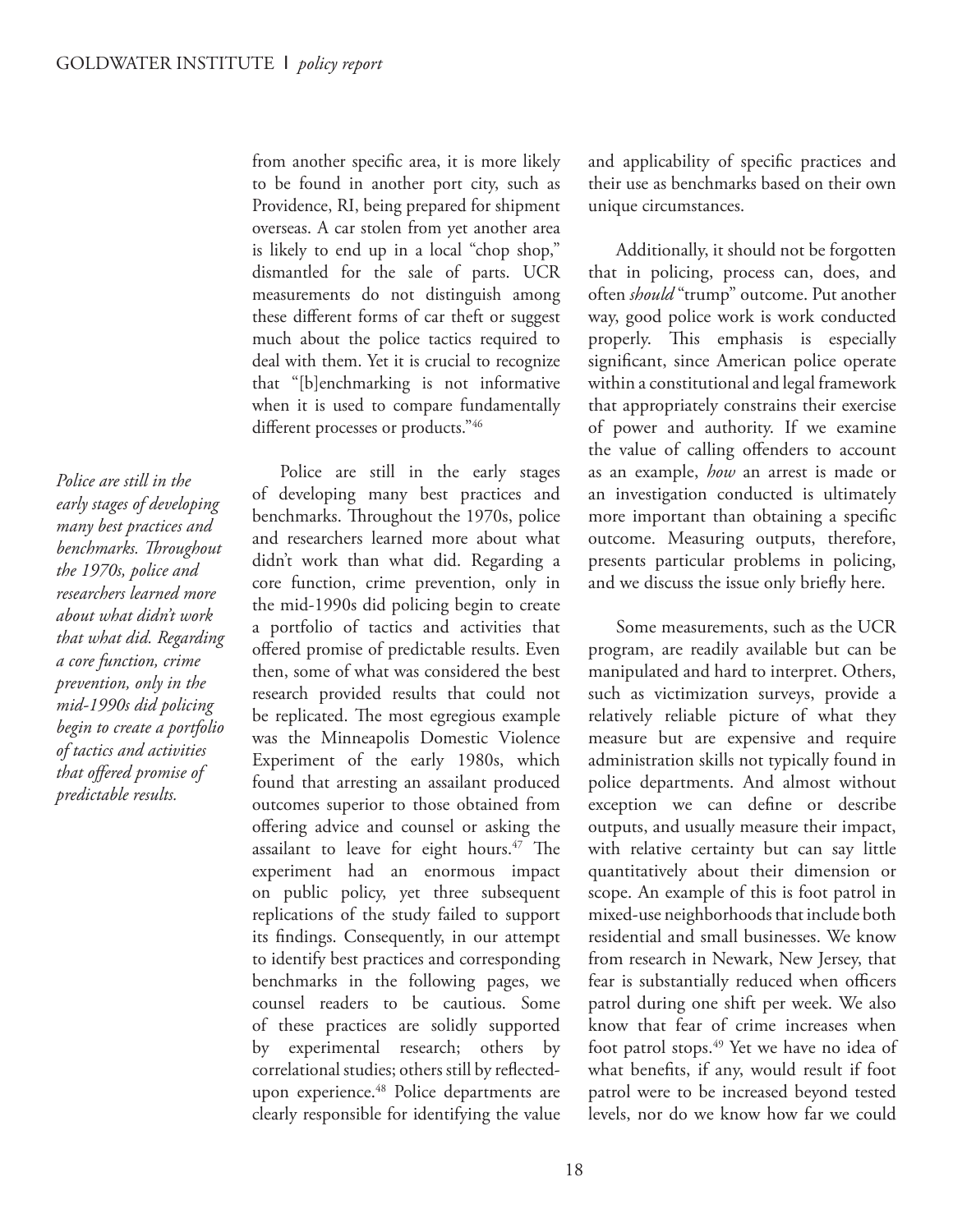reduce the "dosage" of foot patrol before seeing a loss in impact.

Further complicating the issue is the variation in problems police address across and within cities, and in the priorities of citizens. Different cities not only have different problems but different tolerance levels for certain kinds of behavior. Comparing Milwaukee and San Francisco with regard to levels of disorder as a possible outcome measure for reducing fear and/or guaranteeing safety is simply not feasible. Milwaukee has traditions of orderliness quite alien to San Francisco's traditions of freedom of expression. Likewise, comparing districts within a city is problematic.

By identifying a selection of widely recognized tactics and benchmarks in policing that for legitimate reasons seem to offer promise for obtaining a desired goal, we hope to reinforce the conclusion that the police response of "sending a car," "increasing the level of patrol," or "assigning a special unit" to solve a problem is no longer acceptable police practice. Any prudent and knowledgeable police manager, when confronted by some problem - that is, a recurrent pattern of incidents in either time or space - must seek solutions from the inventory of tactics that have developed locally as well as in other departments, and from police literature.<sup>50</sup> Moreover, within the context of their defined functions, police should negotiate and renegotiate a consensus about desired performance benchmarks based on the Constitution, laws and ordinances, and the amount of injury and damage problems are causing a neighborhood or community. Regardless of the bargain struck between police and citizens, frequent monitoring and evaluation should permit adjustment

of a community's performance benchmarks in light of achievements or failure to produce policing outcomes, as well as changing local circumstances.

In sum, ongoing documentation of outputs by police departments and making them available to public scrutiny is crucially important to ensuring high performance, whether the activity is routine and familiar, or a new "best practice" being adopted and implemented for the first time. Particular problem-solving projects require a formal evaluation to determine whether they should continue, and what adjustments are appropriate along the way. But more than this, police need to regularly debrief their operations. Most departments are extremely reluctant to debrief operations, especially when they go bad, preferring instead either to deny problems or play the "blame game." Learning from mistakes and making them public so that others can learn from them as well is as important as learning from successes. Examined experiences and related data collection might not have the explanatory power of controlled experiments, but they are the beginning of developing practical knowledge and skill and to determining whether performance benchmarks are being met.

#### **A Select Inventory of Best Practices and Benchmarks**

We turn now to identifying and discussing the activities and best practices (outputs) that we believe any reasonable police department must consider implementing, and contemplate using as benchmarks when determining how to achieve each of the seven ultimate objectives of policing discussed above (see Figure 4).

*Ongoing documentation of outputs by police departments and making them available to public scrutiny is crucially important to ensuring high performance, whether the activity is routine and familiar, or a new "best practice" being adopted and implemented for the fi rst time.*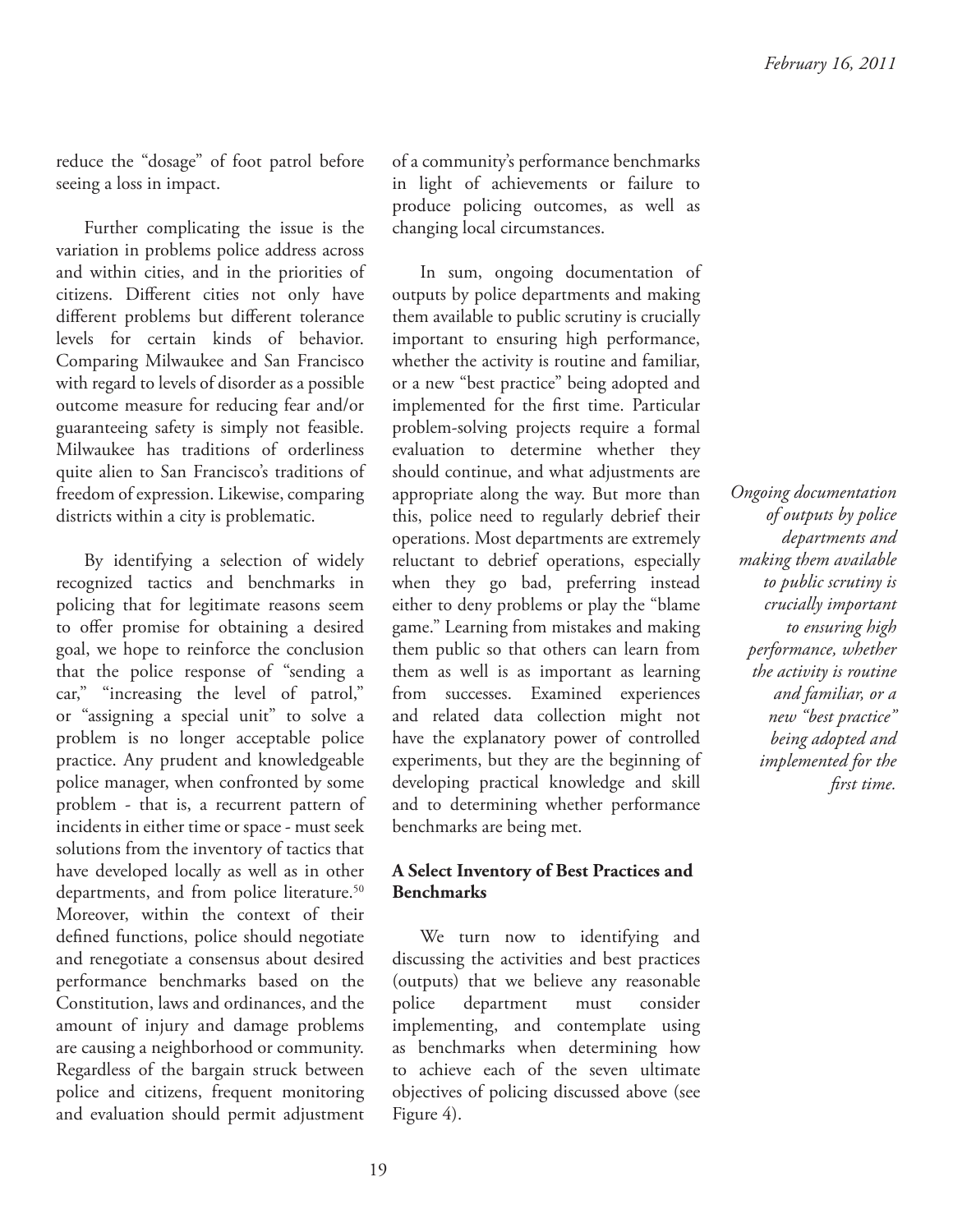#### **Figure 4: A Balanced Scorecard of Best Practices\***

| <b>Objectives</b>                                                                                 |                                                                                                                                                |                              |                                                                                        |                              |                                                                                                                  |                         |                                                                                                                                                              |                         |
|---------------------------------------------------------------------------------------------------|------------------------------------------------------------------------------------------------------------------------------------------------|------------------------------|----------------------------------------------------------------------------------------|------------------------------|------------------------------------------------------------------------------------------------------------------|-------------------------|--------------------------------------------------------------------------------------------------------------------------------------------------------------|-------------------------|
| <b>Reduce Crime and</b><br><b>Victimization</b>                                                   | Establish the<br>presence of police<br>through patrols and<br>participation in<br>community activities                                         | ☑                            | Maintain order<br>through the broken<br>windows approach                               | $\boxtimes$                  | Deter crime with<br>"pulling levers,"<br>hot spot approaches,<br>and law enforcement                             | ☑                       | Solve problems with a focus<br>on identifying clusters of<br>related activities rather than<br>individual incidents                                          | $\overline{\mathbb{M}}$ |
| <b>Effectively Initiate</b><br><b>Justice Processes</b>                                           | Measure and<br>benchmark the<br>number and quality<br>of arrests                                                                               | ☑                            | Measure and<br>benchmark quality<br>clearances                                         | $\triangledown$              | Measure and<br>benchmark the<br>percentage of cases<br>resolved either by<br>plea bargaining or<br>conviction    | $\overline{\mathsf{M}}$ | For detectives, identify<br>crime patterns and share<br>information with patrol<br>officers, special unit officers,<br>and community interests<br>and groups | $\triangledown$         |
| <b>Reduce Fear and</b><br><b>Enhance Personal</b><br>Security                                     | Increase the perceived<br>presence of police by<br>citizens through foot<br>and bicycle patrol, and<br>increased police-citizen<br>interaction | ☑                            | Maintain order<br>through the broken<br>windows approach                               | ☑                            | Target resources to<br>specific neighborhood<br>problems                                                         | $\triangledown$         | Organize the self-defense<br>capacity of neighborhoods<br>and communities                                                                                    | ☑                       |
| <b>Ensure Safety in</b><br><b>Public Spaces</b>                                                   | Implement vehicular,<br>foot, and bike patrols<br>in parks and other<br>public places                                                          | ☑                            | Partner with private<br>security and businesses                                        | $\overline{\mathsf{M}}$      | Study public spaces<br>and craft specific<br>programs to solve<br>disorder problems                              | $\boxed{\mathbf{N}}$    | Enforce traffic laws;<br>establish citizen ownership<br>of public spaces (e.g., parks)                                                                       | $\overline{\mathbb{Z}}$ |
| <b>Use Financial</b><br><b>Resources Fairly,</b><br>Efficiently, and<br><b>Effectively</b>        | Maintain budget<br>controls and set goals<br>for the cost each<br>citizen pays for police<br>protection                                        | ☑                            | Establish benchmarks<br>for deployment and<br>scheduling efficiency                    | $\boxed{\textstyle\diagup}$  | Target overtime to<br>problem areas                                                                              | $\triangledown$         | Implement public<br>policing alternatives:<br>outsourcing, privatization,<br>civilianization, or<br>regionalization                                          | $\triangledown$         |
| <b>Use Force and</b><br><b>Authority Fairly,</b><br><b>Efficiently, and</b><br><b>Effectively</b> | Establish value-based<br>guidelines for the use<br>of force                                                                                    | ☑                            | Train officers to<br>defuse conflicts and<br>use a wide array of<br>nonlethal devices  | $\boxtimes$                  | Require debriefing<br>after use of force<br>incidents                                                            | ☑                       | Develop easily accessible<br>citizen complaint system,<br>as well as mechanism<br>for speedy resolution<br>of complaints; monitor<br>problem officers        | $\triangledown$         |
| <b>Satisfy Consumer</b><br>Demands/Achieve<br>Legitimacy with<br><b>Those Policed</b>             | Establish a value<br>statement that guides<br>officers to deal with<br>citizens in a patient<br>and helpful manner                             | $\boxed{\blacktriangledown}$ | Establish a call<br>management system<br>to respond to service<br>requests efficiently | $\boxed{\blacktriangledown}$ | Shape service demand<br>by using community<br>input and educating<br>citizens about services<br>and alternatives | $\triangledown$         | Establish and maintain<br>maximum transparency<br>in operations and<br>performance data                                                                      | ☑                       |
|                                                                                                   |                                                                                                                                                |                              |                                                                                        |                              |                                                                                                                  |                         |                                                                                                                                                              |                         |

\*We emphasize that the adoption of best practices must be tailored to neighborhoods, their problems, and their potential solutions. Not all best practices necessarily apply to all neighborhoods. Moreover, additional best practices are discussed below, and others will be devised as knowledge and skills advance.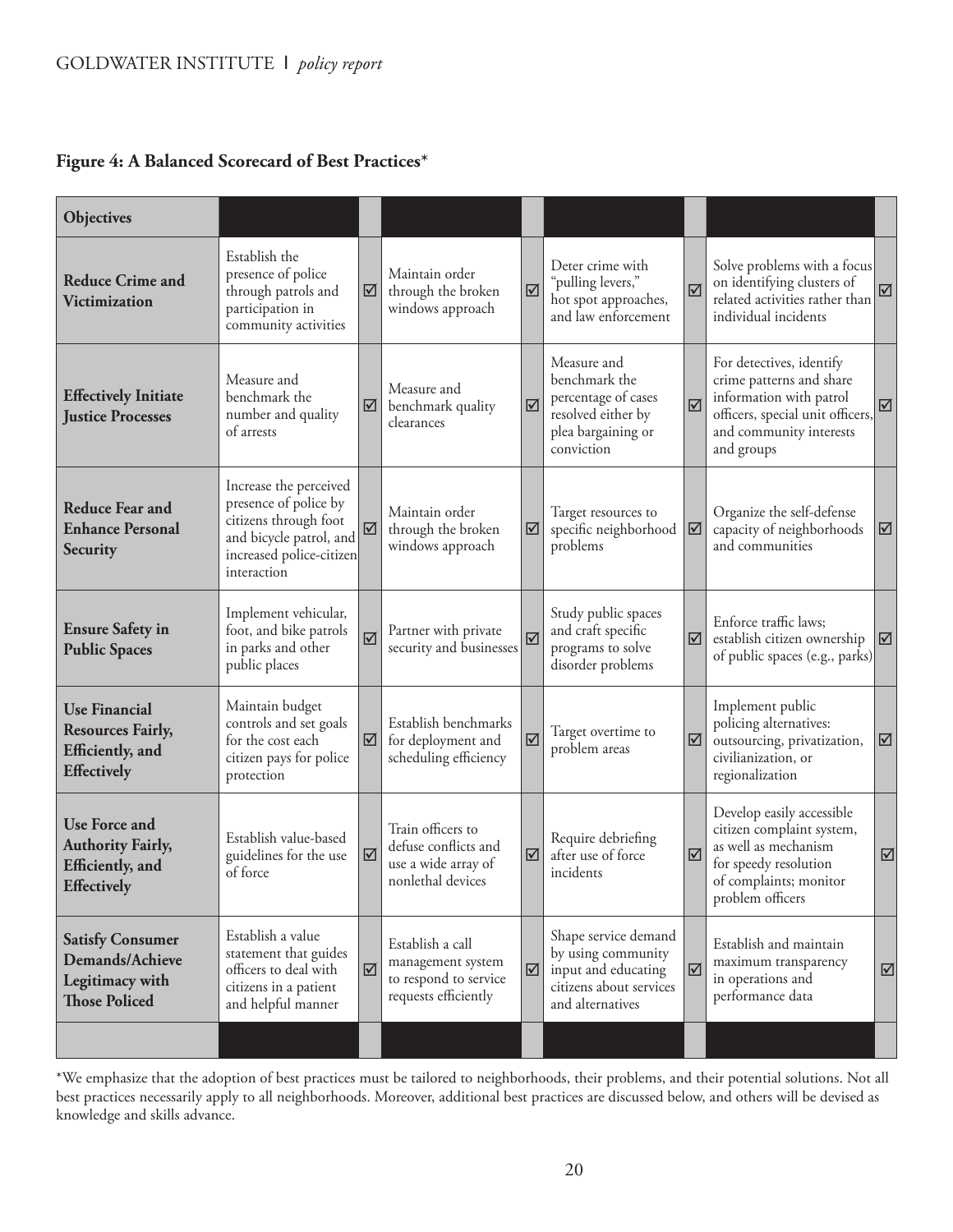#### 1. Reducing Crime and Victimization

Police must consider each of the following six methods of reducing crime and victimization: (1) establishing the "felt" presence of police; (2) persuading people to behave; (3) maintaining order; (4) solving problems; (5) enforcing the law; and (6) reminding people and organizations of their responsibilities. Although they are presented as distinct from each other, often crime prevention and reduction activities overlap and include a similar combination of approaches.

1a. *Presence*: A sense of strong police presence is established through foot and bicycle patrols, regular participation in neighborhood and community activities, and other such activities that increase the quantity and quality of police contacts with citizens.<sup>51</sup> Automobile patrol and special unit undercover operations do not create a felt presence of police because they are not integrated into the neighborhood.

1b. *Persuasion*: Perhaps the best example of successful persuasion of offenders to desist from their criminal behavior by police has been the work of David Kennedy in Boston and other communities, known today as "pulling levers."<sup>52</sup> This approach has been tailored for work with chronic offenders, gangs, drug dealing, and gang "wannabes." It emphasizes joint police, prosecution, and community confrontation of repeat offenders to spell out consequences for continued predatory behavior - and forceful moves to hold offenders accountable if they persist. For example, police departments will contact associates,

friends, and family of an offender with the message that the offender's behavior will no longer be tolerated; promise that the offender will be targeted with vigorous law enforcement efforts, including the use of informants, if his conduct remains criminal; and proceed to strictly enforce any of the offender's existing law enforcement relationships, including the aggressive enforcement of probation rules.

1c. *Maintaining Order*: Most commonly identified as broken windows and based on the idea that a causal relationship exists among disorderly behaviors and conditions, breakdown of community controls, and serious crime, this approach concentrates on restoring order to empower neighborhoods and give police increased access to serious offenders. The approach extends to traffic enforcement as well.

1d. *Problem Solving*: Although problem solving can run through all of these outputs, we present it as a separate category. Specifically, it requires a focus on problems (clusters of related activities that occur in particular times or locations) rather than individual criminal acts. A methodology for its use in policing, known as SARA (discussed above), has been developed and used widely. It has been most applicable to problems of disorder and is often coupled with a broken windows approach. Another problem-solving mechanism in use is CompStat (also a tactic for increasing accountability). Problem solving routinely involves police in partnerships and collaboration with representatives of other justice agencies, private sector groups, and *The persuasion approach has been tailored to work with chronic off enders, gangs and drug dealing, and gang "wannabes." It emphasizes joint police, prosecution, and community confrontation of repeat off enders to spell out consequences for continued predatory behavior – and forceful*  moves to hold offenders *accountable if they persist.*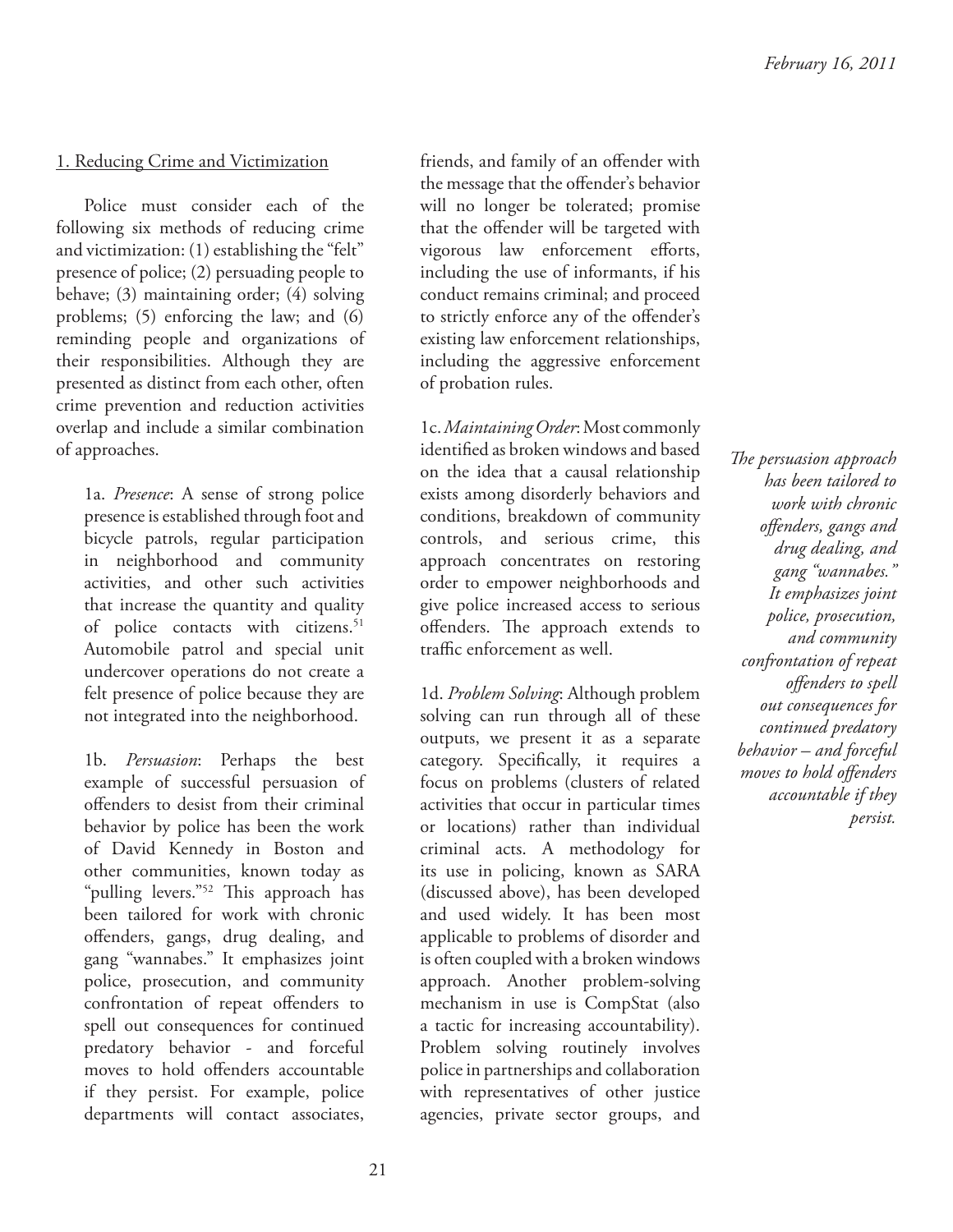*Problem solving routinely involves police in partnerships and collaboration with representatives of other justice agencies, private sector groups, and private citizens, working together to identify, understand the contours of specifi c problems, and craft a combination of law enforcement and extra-law enforcement solutions to address the problem.*

private citizens, working together to identify, understand the contours of specific problems, and craft a combination of law enforcement and extra-law enforcement solutions, such as engaging non-policing agencies of government or community groups, to address the problem.

1e. *Law Enforcement*: Recognizing that law enforcement overlaps with the next broad category, "initiating justice processes" (calling offenders to account), it is still a basic preventive measure that operates through offender incarceration and primary deterrence ("I am or will be deterred by police action in response to me") and secondary deterrence ("I am deterred by police action in response to others").

1f. Reminding Others of Their *Responsibilities*: Because police operate 24 hours a day and are distributed throughout cities, they are in a position to identify problems for which other agencies are responsible and should take action, collaborating with police on appropriate issues - for example, zoning, liquor control, probation and parole violations, private security, and health and safety code violations.

#### 2. Effectively Initiating Justice Processes

Effectively initiating justice processes is a means of reducing crime and victimization; even more important, it is a means of achieving justice. Police achieve this goal through arrests, clearances, and conviction rates. Effectively initiating justice processes is one of the more complicated issues in police administration and tactical development. For the most part, police action in this area takes place through arrests, while clearing cases and obtaining convictions lies within the domain of criminal investigators or detectives.

In many police departments, detective units are firmly established entities that have operated in the same way for decades. Senior personnel, often the elite of a department, most often staff the units. During the 1970s, detectives in many departments were organized into geographically based teams; such arrangements appeared to increase their productivity. During this same period, some departments experimented with the use of "solvability factors," or information that indicated whether a case was likely to be solved, in determining case priorities, breaking cases down through a form of triage: cases that would solve themselves (many do), those that intensive investigation could likely clear, and those that appeared to be dead ends.

For the most part, detectives have managed to avoid the research scrutiny that has examined patrol functions, and have remained largely unaffected by the evolution of the community policing strategy. Nevertheless, terrorism, especially since 9/11, has brought considerable pressure to bear so that the traditional role of criminal investigation is being reconsidered. This is most evident in the controversy over the role of the Federal Bureau of Investigation (FBI) in terrorism investigations. Critics of the FBI accuse it of being focused on gaining convictions rather than gathering intelligence to prevent future acts of terrorism. To be sure, the two approaches are not always mutually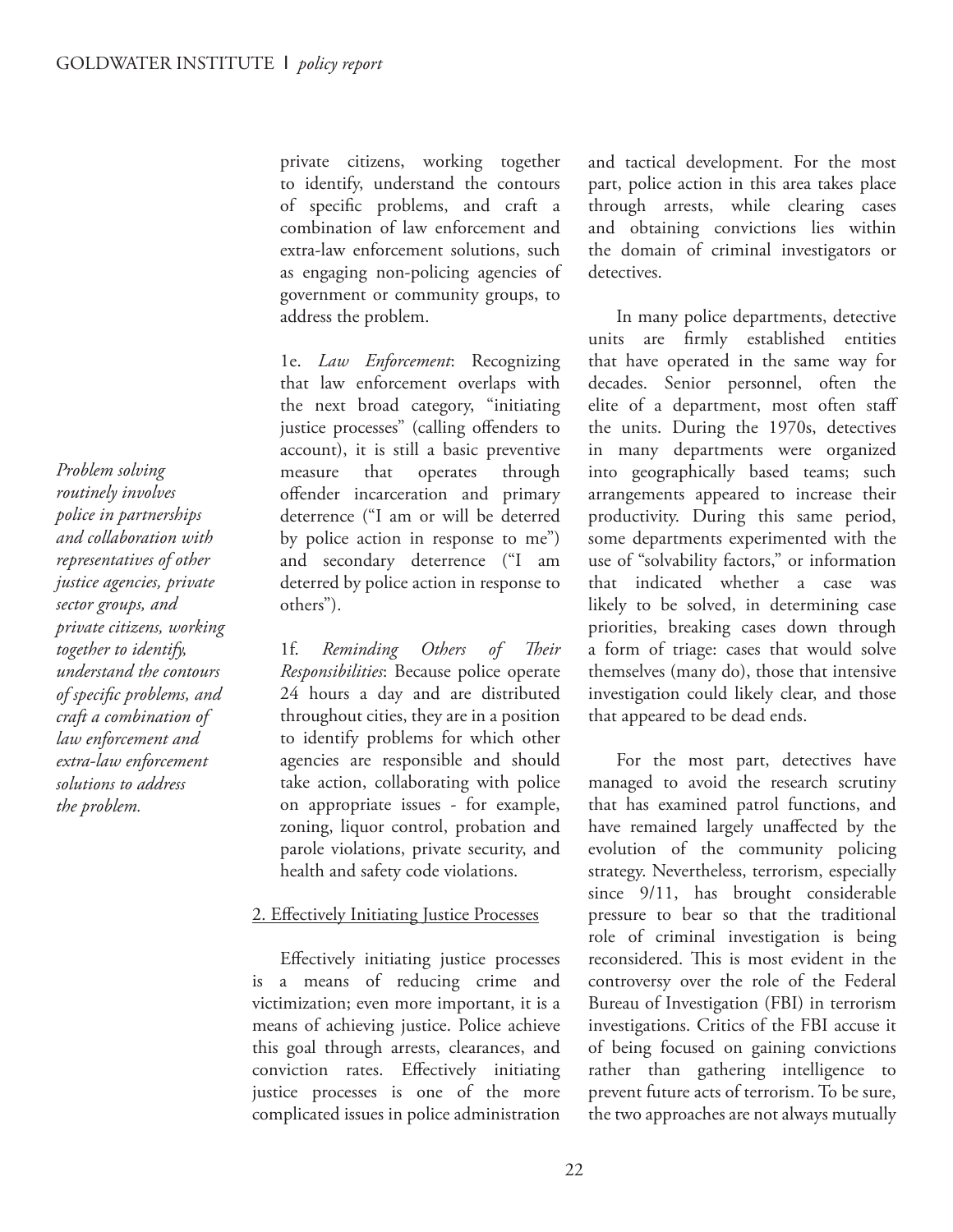exclusive but, depending on the case, they may be.

This same controversy is now beginning to affect local police departments: should the exclusive focus of detectives be on cases and preparing them for prosecution, or should information gained during the conduct of case investigations be used in crime prevention efforts? To give an example: a gang member's killing of a member of another gang often signals the beginning of a revenge cycle. Yet few departments have devised a mechanism, nor is there much motivation on the part of investigators, for sharing such intelligence with line officers or special units that could use it to stop the next violent incident in the cycle. Part of this is tradition; part is turf-related; part is detective intransigence; part is simply a failure to understand the potential of information sharing. None of these explanations, however, constitutes good policy. Consequently, a consensus is growing in the field that criminal investigation capacities of most police departments are underutilized.

At minimum, police departments should consider the following four outputs and identify related benchmarks for evaluating whether they are effectively initiating justice processes. It is important to underscore that none of these benchmarks is an end in itself: police must never lose sight of the overriding goal of preventing and reducing crime independent of the number of arrests, clearances, convictions, and investigations they achieve.

2a. *Arrests (number and quality)*: Despite the measurement problems they present, arrest and booking rates should be benchmarked and measured, because arrests are the first step in criminal justice processing and are associated with *booking,* the formal police method of processing offenders. We expect that arrests should be reasonable and based on probable cause. Booking should be done rapidly and thoroughly, both in deference to the arrestee and to get the arresting officer back on the street as soon as possible. Benchmarks should be linked both to the number and quality of arrests.

2b. *Clearances*: Clearance rates often indicate crimes solved by police (see discussion of arrests under Outcomes, below). Although standards for clearance rates can vary by department, they should be benchmarked and measured because they are potentially an indicator of police productivity and can provide a basis for holding police units and departments accountable.

*2c. Convictions*: The percentage of cases resolved either by plea bargaining to a lesser charge or by obtaining a guilty plea or verdict in a trial should be benchmarked and measured because such statistics can indicate the extent to which police provide prosecutors with cases that have been investigated legally and constitutionally and that are thorough enough to meet the threshold of probable cause.

*2d. Investigation/Use of Detectives:*  The extent to which detectives are involved in CompStat-like practices to identify local problems and develop solutions rather than using a case-bycase approach should be measured and benchmarked, including whether

*Should the exclusive focus of detectives be on cases and preparing them for prosecution, or should information gained during the conduct of case investigations be used in crime prevention efforts? Few departments have devised a mechanism, nor is there much motivation on the part of investigators, for sharing such intelligence*  with line officers or *special units that could use it to stop the next violent incident in the cycle.*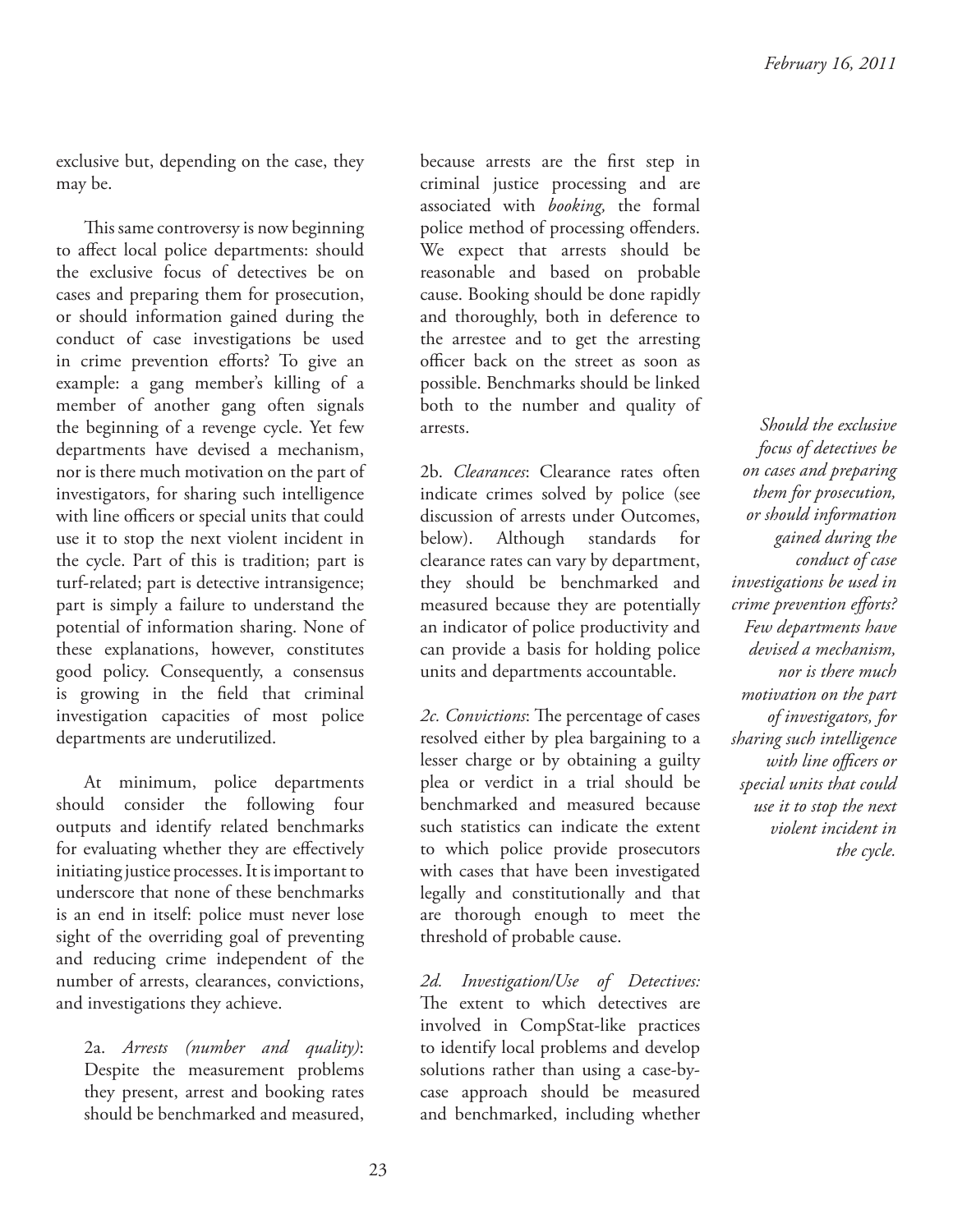detectives routinely share information with patrol and special unit officers.

#### 3. Reducing Fear and Enhancing Personal **Security**

The basic objective here is identifying what police actions reduce fear. Strong evidence suggests that five sets of activities reduce fear: 1) increasing the presence of police perceived by citizens through police foot patrol, bicycle patrol, and other activities that increase the quantity and quality of police-citizen interactions; 2) restoring order through broken windows approaches; 3) problem-solving efforts that address specific conditions within neighborhoods and communities; 4) reminding organizations of their responsibility; and 5) organizing the selfdefense capacity of neighborhoods and communities. The first four activities represent best practices and should be measured and benchmarked according to community priorities. The last activity warrants consideration of the substantial body of research going back to the 1930s that suggests even poor neighborhoods, effectively organized for self-defense, can contribute to crime prevention, order, and fear reduction. Washington Heights in New York City, once one of the most dangerous areas of the city, is an example of the latter; in a place where killers tried to entrap police, children now play as parents watch from their stoops. This was partially a result of conscious efforts by police to help organize neighborhood watch and community patrol efforts. This experience counsels that departments should establish benchmarks linked to activities police use in organizing the self-defense capacity of a community and measure progress toward that goal.

#### 4. Guaranteeing Safety in Public Spaces

"Public spaces" range from parks to streets, sidewalks, commercial areas, malls, schools, public transit facilities (i.e., train and bus stations), and roadways. Best practices and benchmarks for improving performance in the maintenance of safety in public spaces should be based on activities such as police patrol of various forms in parks; crafting and implementing order maintenance programs aimed at problems such as street prostitution, drug use, or graffiti; partnering with business improvement district representatives and private security forces in commercial areas, such as in Midtown Manhattan and areas of Seattle: and traffic enforcement on major thoroughfares.<sup>53</sup>

#### 5. Using Financial Resources Fairly, Efficiently, and Effectively

The proper use of financial resources is an important indicator of excellence in policing.<sup>54</sup> To achieve this objective, we recommend establishing the following best practices with appropriate benchmarks to measure performance:

5a. *Cost per Citizen*: Police departments should carefully measure the trend in policing costs per citizen and should set benchmarks triggering review of the correlation between cost and services actually being provided by police if significant changes in the trend occur.

5b. Deployment Efficiency/Fairness: This benchmark should establish measurable goals for a police department's allocation system, the basis on which resources and personnel are allocated to neighborhoods or geographical

*Best practices and benchmarks for improving performance in the maintenance of safety in public spaces should be based on activities such as police patrol of various forms in parks; crafting and implementing order maintenance programs aimed at problems such as street prostitution, drug use, or graffiti; partnering with business improvement district representatives and private security forces in commercial areas, such as in Midtown Manhattan and areas of Seattle; and traffic enforcement on major thoroughfares.*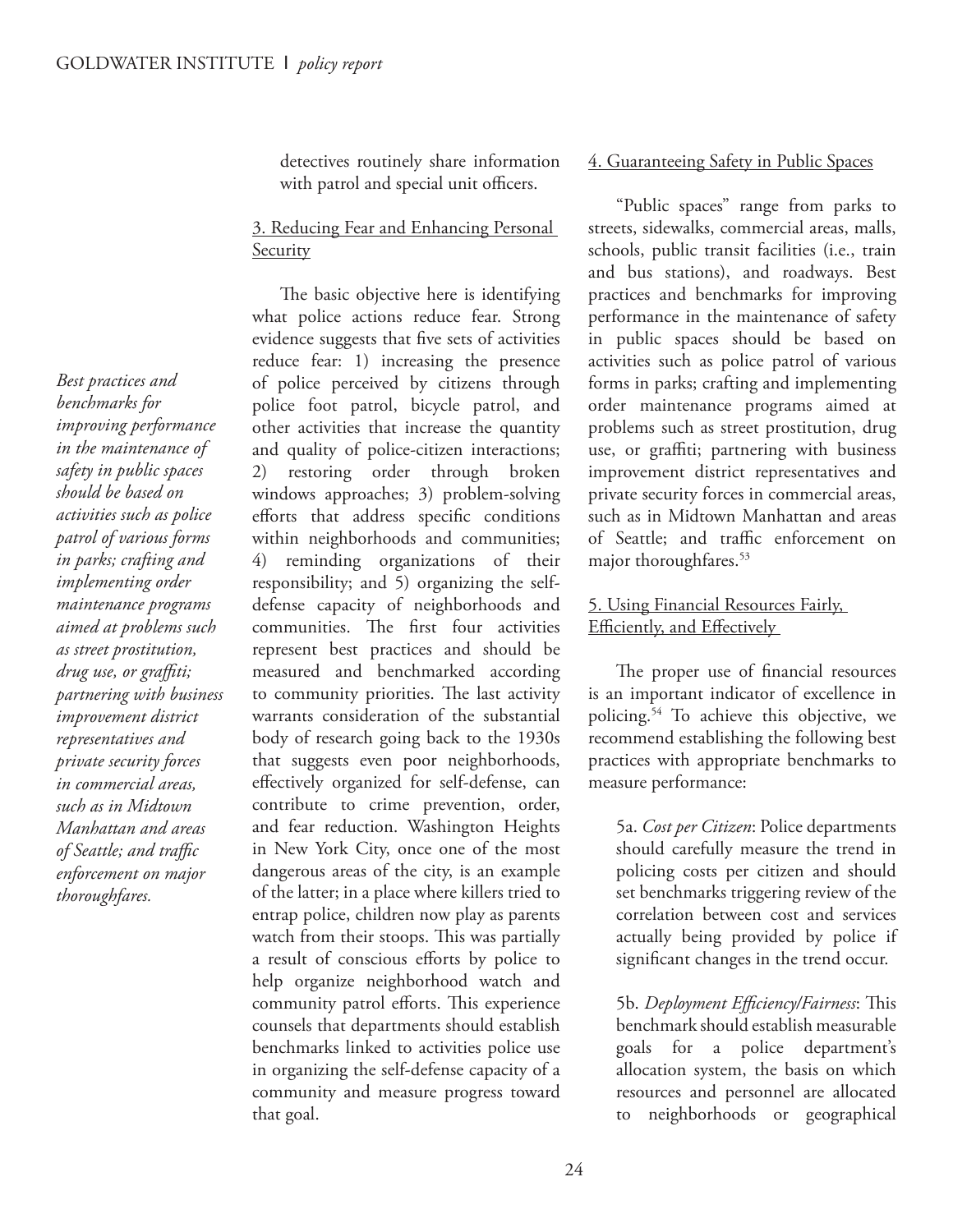areas. Deployment patterns are determined by a variety of factors including crime levels, calls for service, population patterns, geographical characteristics (rivers, expressways, or other boundaries), determination of different neighborhoods' capacities for self-defense (e.g., the availability of private security), and other elements. The current best deployment practice has at least two characteristics that at times conflict: first, it is flexible, quickly changing depending upon shifting problems and other criteria; second, it attempts to retain as many permanent patrol assignments as possible to ensure that officers remain in areas long enough to become familiar with them and be familiar to residents and users of the area. At times, both values should be sought by having special units deployed flexibly and patrol officers deployed permanently.

5c. Scheduling Efficiency: The demand for service should be measured and workdays and times for relevant police assignments scheduled to ensure available resources will match the demand for service. This will require tracking crime patterns, 911 calls, regular calls for nonemergency incidents, and requests for community meetings.

5d. *Budget Compliance*: Agencies should use cost-control measures to stay within their budgets - an oft-ignored administrative process. Since personnel costs constitute the overwhelming portion of any police budget, the best practice is monthly reporting on expenditure levels against the portion of the budget year that has passed.

5e. Overtime: The misuse of overtime is widespread across police agencies, often used for activities that have little impact on agency goals. The best practice is to assign approximately 75 percent of such funds to geographic (district/precincts) and unit (tactical) commanders who will assign overtime to high-performing officers and focus overtime work on improving lagging performance indicators. Real-time overtime expenditure monitoring and policing performance monitoring, through CompStat or other similar policing management practices, can ensure accountability in the use of overtime for this purpose. An instructive example of the effective use of overtime incentives is recounted in the Goldwater Institute's "A New Charter for American Cities," in which Steve Bartlett, former mayor of Dallas, describes making overtime available only to high-performing officers and only if the overtime is performed in underperforming precincts.<sup>55</sup>

5f. *Policing Alternatives*: As discussed in greater detail later, police departments should establish a practice of considering, where appropriate, outsourcing specific functions through civilianization, managed competition, privatization, and regionalization.

#### **Alternative Models of Policing as a Means of Achieving Fair, Efficient, and Effective Use of Financial Resources**

Improving performance in policing ideally should begin with serious efforts within the organization, even if this requires a change in leadership, basic organizational structure, and police

*Agencies should use costcontrol measures to stay within their budgets.*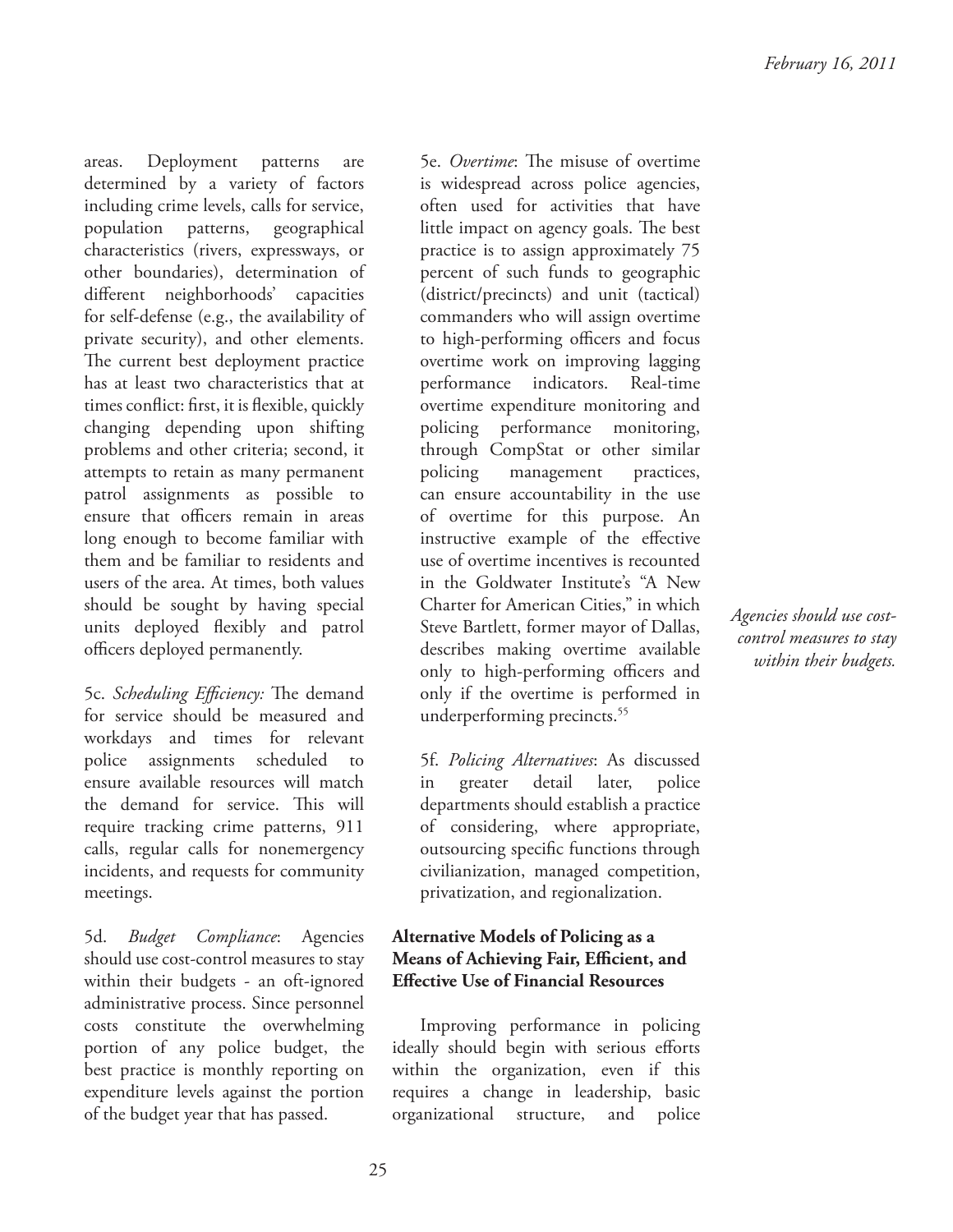In the challenging fiscal *environment local governments currently face, police resources*  may be insufficient to *meet local demand for what the community considers minimal levels of public safety, the local police department may be otherwise unwilling or unable to meet this demand, or civilianizing particular functions or working more closely with other policing organizations may be simply advantageous.*

processes - in effect, overhauling the police department. In the challenging fiscal environment local governments currently face, police resources may be insufficient to meet local demand for what the community considers minimal levels of public safety, the local police department may be otherwise unwilling or unable to meet this demand, or civilianizing particular functions or working more closely with other policing organizations may be simply advantageous. It is therefore necessary to consider other options for improving policing and ensuring public safety where police organizations either cannot alone or do not succeed in meeting expectations set by the community: privatization of, or competition for, core functions; outsourcing of special functions; civilianization of special functions; and regionalization - ranging from core police functions to special functions.<sup>56</sup>

Historically, such ideas have been a hard sell in American policing. Part of the objection, especially during the mid-century reform era, has been the idea that since police deal with some confidential matters, all policing operations should remain secret. This secretiveness was abetted by the "thin blue line" and "blue curtain" ideologies: police know best; citizens should passively support police; and citizen and political oversight of police operations constitute a form of corruption. The development of strong police unions in many parts of the country during the 1960s further supported this position. Many unions resisted all forms of civilianization or outsourcing or, when some form of civilianization was forced on them, supported and obtained legislation prohibiting sworn personnel from working under the direction of civilians. Some police unions even lobbied successfully

against legislation permitting the creation of Business Improvement Districts (BIDs), demanding that all policing in the jurisdiction be carried out by local police. The most extreme forms of resistance approached a level of paranoia, such as the argument that even stenographic workers should be sworn armed officers able to defend police stations if they came under attack.<sup>57</sup>

The result was that many officers were removed from the core functions of preventing crime, reducing fear, and investigating crimes and arresting suspects. Instead officers did stenographic work, managed automobile fleets, drove vans, developed and maintained information technologies, photographed crime scenes and, perhaps, provided photographs for employee identification cards, ran crime labs, and did other odd jobs for which they were with rare exception neither prepared nor competent. Outcomes often were disastrous: mismanaged automobile fleets, barely or mal-functioning information technology, inept fiscal controls, and botched work by crime labs. Perhaps most important, highly trained and expensive officers were kept from frontline policing, the core function of the agency.<sup>58</sup> This was not an inconsiderable problem. One of the major findings of the RAND Corporation's 1975 study of criminal investigation was that detective work, as conducted then, consisted primarily of gathering materials for court hearings - easily a secretarial job.<sup>59</sup> Unpopular or not among police, however, these options have been adopted in many locations.

*Privatization of and/or Competition for Core Police Functions* is perhaps the most controversial of the options. If one takes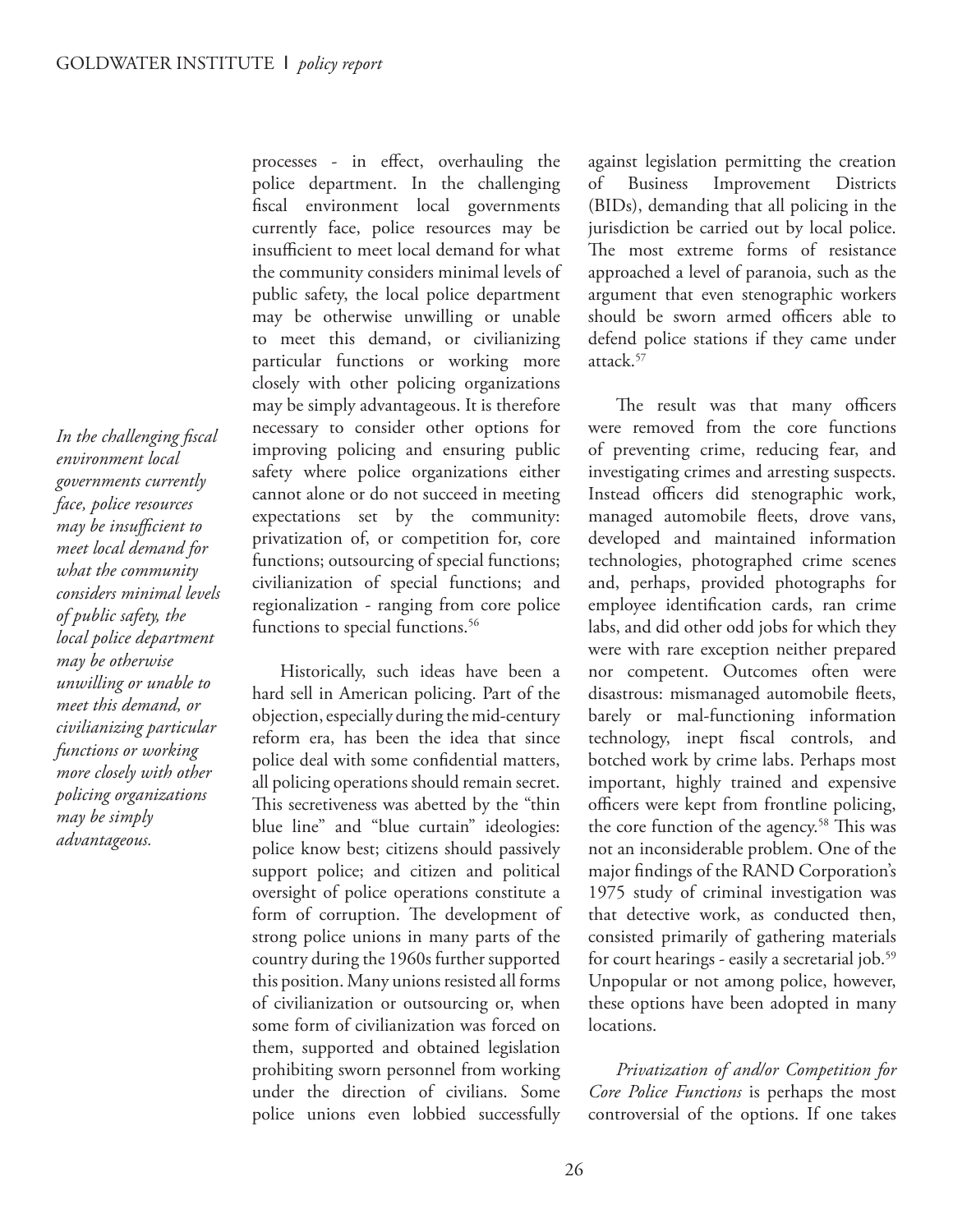a broad historical view of Anglo-Saxon policing, it is clear that public policing as we have come to know it is a relatively new historical development dating back only to the mid-19th century. Before then, policing was primarily a private or communal responsibility. As policing matured, its domain expanded to include near total responsibility for policing neighborhoods and communities. President Johnson's Commission, undeniably one of the most powerful forces shaping mid-century policing and criminal justice thinking, virtually ignored private security and other community efforts to control crime: in effect, using sociologist Clifford Shearing's term, it "de-privatized" policing.<sup>60</sup> The role of citizens and communities was assumed to be exclusively one of supporting police both morally and financially, while deferring in all policing matters.

Community policing represented a backlash against this trend, not only recognizing the powerful shift toward the use of private security following World War II but also incorporating the idea that police needed both consent from (moral support), and collaboration with, a broad array of private and public sector sources to be successful. In effect, policing has moved toward "re-privatization." One sees this movement in a variety of dimensions, perhaps most conspicuously in the development of BIDs and other forms of private sector "ownership" of public spaces. Bryant Park, located in New York City immediately behind the public library in Midtown Manhattan, is perhaps the most classic example of the latter. After several drug-related homicides and the failure of NYPD's two attempts to regain and maintain control of the park during the 1980s, it was fenced in and closed.

Under private sponsorship, Bryant Park reopened in the 1990s and is now a jewel of an urban park. Details about how this was accomplished are readily available in case studies: much of the emphasis lay in a focus by private security upon attention to physical conditions, and misdemeanor enforcement.<sup>61</sup>

The point of this example  $-$  at least at this time in history  $-$  is that the private sector was able to achieve a level of control over public spaces that police could, or would, not.<sup>62</sup> Other circumstances have developed as well during the last few decades in which public police share the conduct of core policing functions with representatives of the private sector. In many cities, security officers, ranging, for example, from unarmed uniformed guides in Baltimore to armed ex-police and FBI agents in Fort Worth, Texas, patrol public spaces. In Portland, Oregon, BID representatives share common radio networks and locker facilities with police to facilitate communication and cooperation.

Managed competition for carrying out core police functions may or may not be a form of privatization. Although current events cause us to associate the term with the delivery of medical services, more broadly understood, managed competition is a market-based approach in which consumers can choose from an array of competing service providers.<sup>63</sup> The purpose of managed competition is to control costs and improve the quality of services. In policing this could take a variety of forms: public agencies (state police, sheriff departments, and local police departments) competing to provide police services to an entire community, a section of a community, or a special community function or area

*Community policing represented a backlash against this trend of minimal citizen involvement, not only recognizing the powerful shift toward the use of private security following World War II but also incorporating the idea that police needed both consent from, and collaboration with, a broad array of private and public sector sources to be successful.*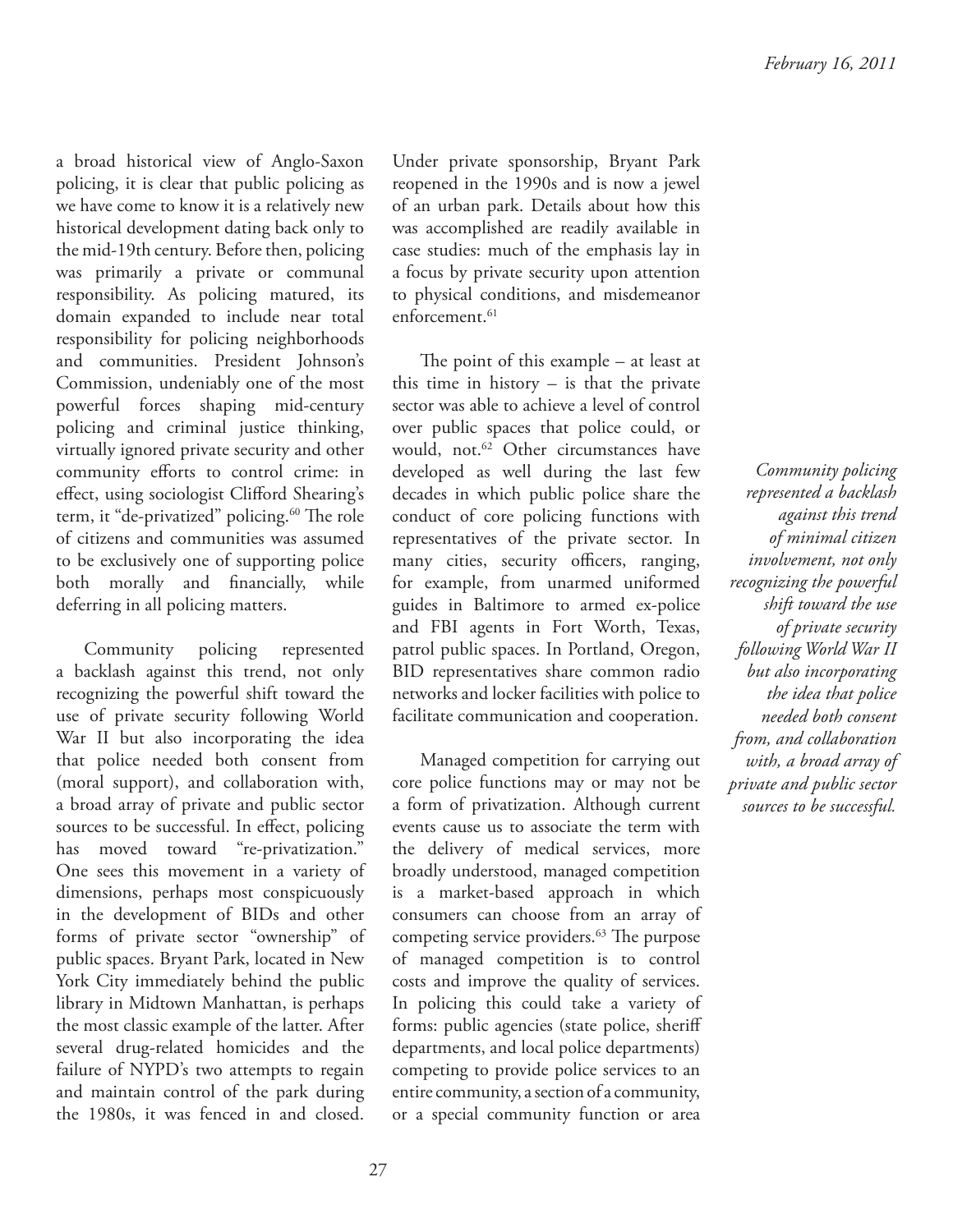(e.g., transportation, parks, schools, public housing projects), or private sector agencies competing among themselves or against public agencies to police communities, sections of communities, or special community areas or functions.

Examples of public agencies competing to provide services are relatively few, and most often the services pertain to special policing in limited areas, such as public transportation, parks, or schools. The Los Angeles police and sheriff's departments regularly compete for contracts to police public transportation. We find many more instances of public agencies collaborating with and even deferring to private sector policing in locations such as gated communities, parks, and high-pedestrian traffic downtown areas of large cities.<sup>64</sup> Generally, even when public police defer to private police, public police assume greater responsibility for dealing with felonies, including criminal investigation of felonies and violent street crime, while private security may deal with enforcement of regulations and misdemeanors. We know of no communities in which public policing competes with private agencies to provide all police services, although conceptually it is not inconceivable. We do find managed competition in other parts of the justice system, such as the operation of prisons in the corrections sector.

*Outsourcing* is related directly to the option of privatizing police functions. It refers to the organizational practice of contracting with an outside agency for the provision of specific services other than core functions that otherwise would be provided by the organization itself. Purposes of outsourcing include cost savings, increasing the organization's

capacity to concentrate on its core functions, improving the quality of services that can be outsourced, and reducing the organizational need for and costs of hiring and training new employees or retraining extant employees. Like privatization, outsourcing is an underutilized approach in police management, not to mention city government in general, and should be considered by localities.

One strong proponent of outsourcing was former Indianapolis mayor Stephen Goldsmith (1992-2000). His desire was "to move every possible hour of policing" to its core function of being out on the street preventing crime.<sup>65</sup> He tried to determine: "What does a sworn officer do best?" "What does a civilian do best?" "What does an outsourcing company do best?" Key to his approach was the need to get at least three issues "correct in the contract": quality control, privacy, and confidentiality. The details of "getting it right," while beyond the scope of this paper, are central to achieving the goals of outsourcing noted above.<sup>66</sup> Eventually, confronted with the typical police resistance surrounding "security issues," Goldsmith relied more heavily on civilianization than outsourcing.

*Civilianization*, an alternative to outsourcing, refers to police departments hiring civilians to staff positions for which no special police training is required. The positions that civilian personnel can fill range from fairly routine secretarial work to complicated information technology management. Civilianization can reduce costs, keep police involved in their core functions, and access special technical and professional skills. As Mayor Goldsmith's experience suggests, civilianization

*Civilianization, an alternative to outsourcing, refers to police departments hiring civilians to staff positions for which no special police training is required. Civilianization can reduce costs, keep police involved in their core functions, and access special technical and professional skills.*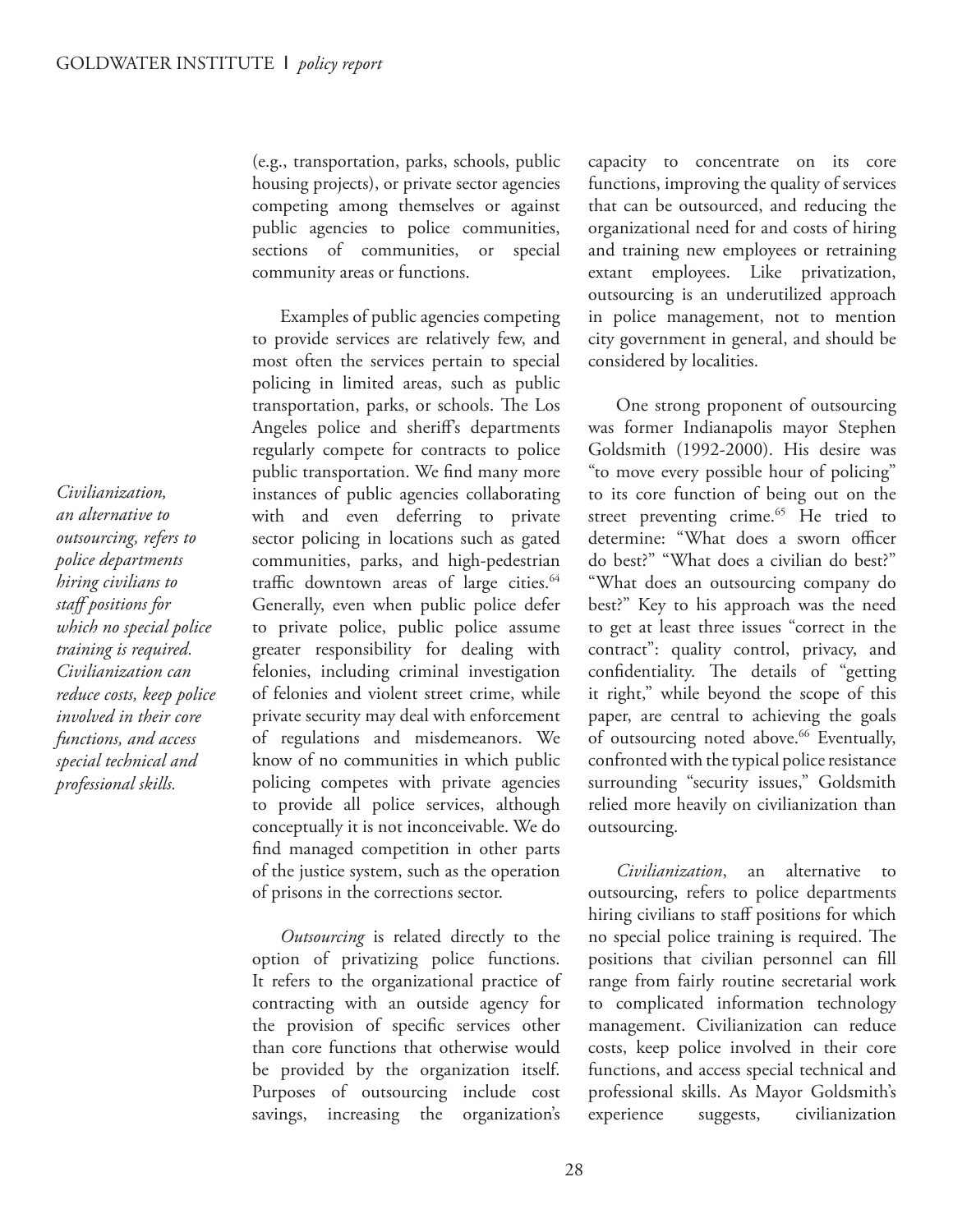meets considerably less resistance than outsourcing. In fact, it has become routine in most police departments.

*Regionalization* refers to police departments cooperating or coordinating functions through two distinct approaches. The first combines all police forces in a geographical area. In practice, this generally applies to county and city police merging to provide all police services. Two examples are Charlotte-Mecklenburg, North Carolina, and Las Vegas, Nevada.<sup>67</sup> The second takes place when police departments in a region combine in the provision of specific noncore functions such as police academies, crime labs, and jails. The 9/11 terrorist attack gave a strong push to the latter form of regionalization. Supported by both state and federal sources, regions created "fusion centers" that at first concentrated on terrorism, but as knowledge about terrorism became more sophisticated, shifted to concentrating on all crimes.<sup>68</sup> Regionalization, especially merging of all police functions, has long been on the agenda of mid 20th-century reformers. For good or ill, most communities want to control their own police and have resisted regionalization, pushing merger of all functions at once largely off the table. However, regionalization of discrete special functions, such as SWAT (special weapons and tactics), is showing considerable promise and progress.

Considering these various options, we recommend outsourcing, civilianization, and regionalization of particular functions as courses for police departments to pursue when they are faced with the challenges of improving the delivery of policing services, and with limited financial resources. We also cautiously recommend managed

competition and privatization, noting that both methods of service delivery raise significant but manageable problems related to accountability, oversight, and relationships of policing or security agencies with the local community.

Before undertaking managed competition or privatization, for example, localities need to ensure that contracts contain appropriate assurances that citizen expectations will be met and that community values and priorities will have a fundamental role in shaping policing policy and performance. Furthermore, because irreparable harm can result if there is a failure to furnish the core function of criminal law enforcement, contingency plans, such as cross-coverage agreements with neighboring municipalities, should be adopted in anticipation of the possible termination or cessation of private policing contracts. Meeting these minimum requirements and providing satisfactory answers to other questions $^{69}$  may prove especially challenging in large-scale privatization or managed competition projects. Nevertheless, collaborations between police departments and private security agencies, where the latter do not completely assume public police functions but work with police within circumscribed functional and geographical areas, such as those associated with BIDs or similar types of organizations, can be extremely valuable. Indeed, the evidence suggests that for bounded areas - public transportation systems, parks, sports arenas, or public housing developments and the like - localities should consider managed competition and privatization for provision of specific basic policing services.

*Regionalization, especially merging of all police functions, has long been on the agenda of mid 20th-century reformers. For good or ill, most communities want to control their own police and have resisted regionalization, pushing merger of all functions at once largely off the table. However, regionalization of discrete special functions, such as SWAT, is showing considerable promise and progress.*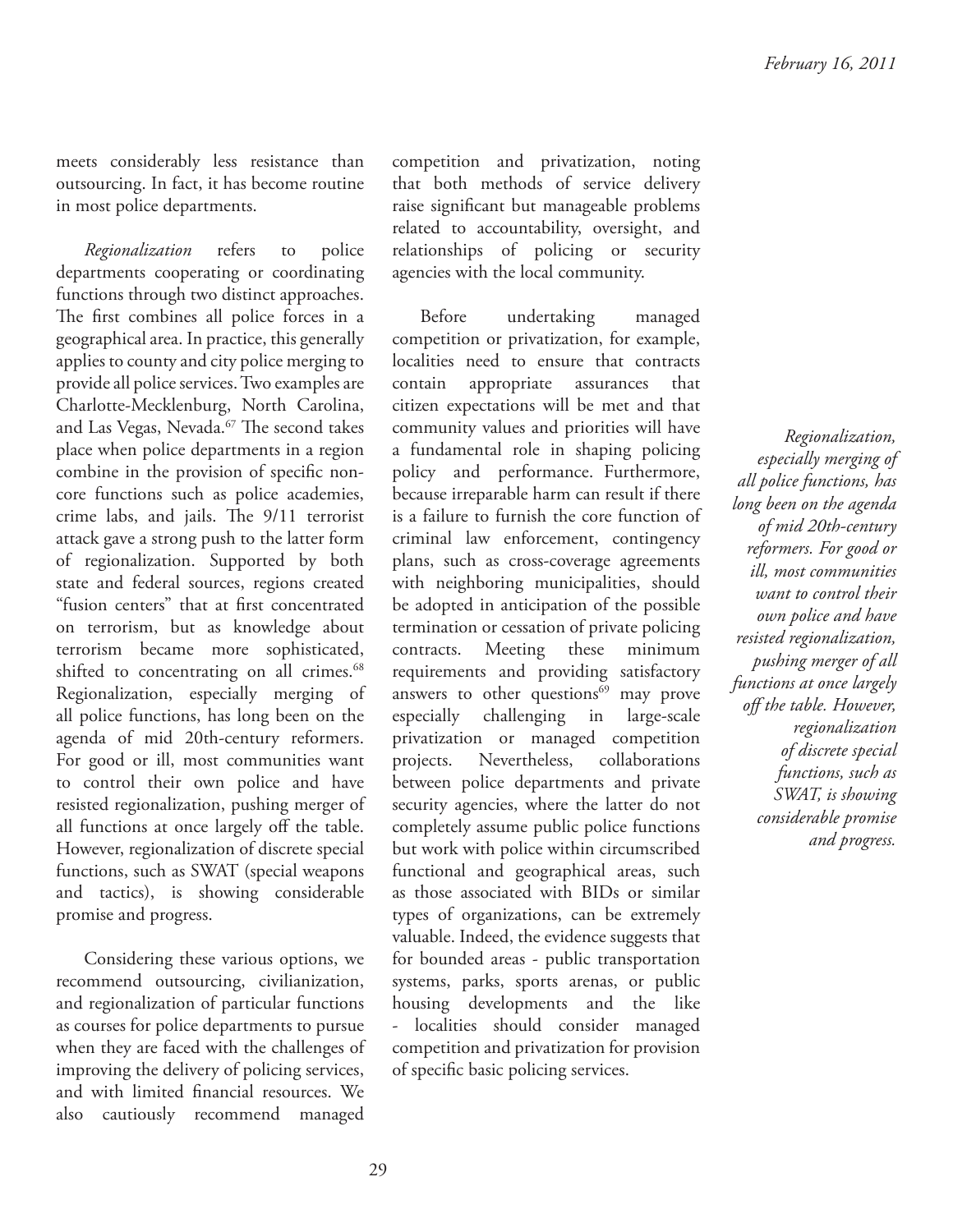Therefore, to summarize this section, we recommend that policymakers and political leaders:

- *Pursue processes of re-privatization inherent in community policing through encouraging the development of BIDs and other private sector approaches to crime prevention, and supporting police collaboration and coordination with them.* Managed competition among policing agencies may prove more workable in particular settings but still carries significant problems. Privatization of *all* core police functions does not appear to be a viable political option for most cities, and we view it only as a last resort.
- *Pursue outsourcing.* While still viewed skeptically by many in policing and subject to resistance, outsourcing will be an important means of addressing crime and safety problems as information technology, crime analysis, problem solving, and other such functions gain in value, acceptance, and complexity. Just as most police departments have come to rely on civilian employees routinely, outsourcing should also increase.
- *Encourage civilianization as departments adjust to declining budgets and the need for special skills*.
- *Consider regionalization of particular functions, with fusion centers being an example*.

6. Using Force and Authority Fairly, Efficiently, and Effectively

This sixth set of outputs can serve as both internal (among patrol units within a department) and external benchmarks, and as outcome and output benchmarks. We recommend the following benchmarks and best practices for using force and authority fairly, efficiently, and effectively:

6a. *Value-based Guidelines for Use of Force*: Because the use of force is a highly discretionary police activity, police departments should establish value-based guidelines for the use of force that instill in police officers the priorities that must be considered before using force.

6b. *An Easily Accessible Citizen Complaint System*: Complaints must be courteously and promptly accepted in locations accessible to and easily identified by citizens. Many believe that having a complaint system available via the Internet is an essential part of any serious attempt to make a complaint system easily accessible. In Arizona, Chandler, Phoenix, Mesa, and Tucson all have readily available Internet-based complaint systems.

6c. *Mechanisms for Both Informal and Formal Resolution of Complaints against Police*: Many, if not most, complaints have to do with impolite or caustic police behavior: most citizens would be happy with a simple apology. Care must be taken, however, to ensure that police departments do not apply pressure to avoid formal complaints, and that those received are handled professionally.

*Because the use of force is a highly discretionary police activity, police departments should establish value-based guidelines for the use of force that instill in police officers the priorities that must be considered before using force.*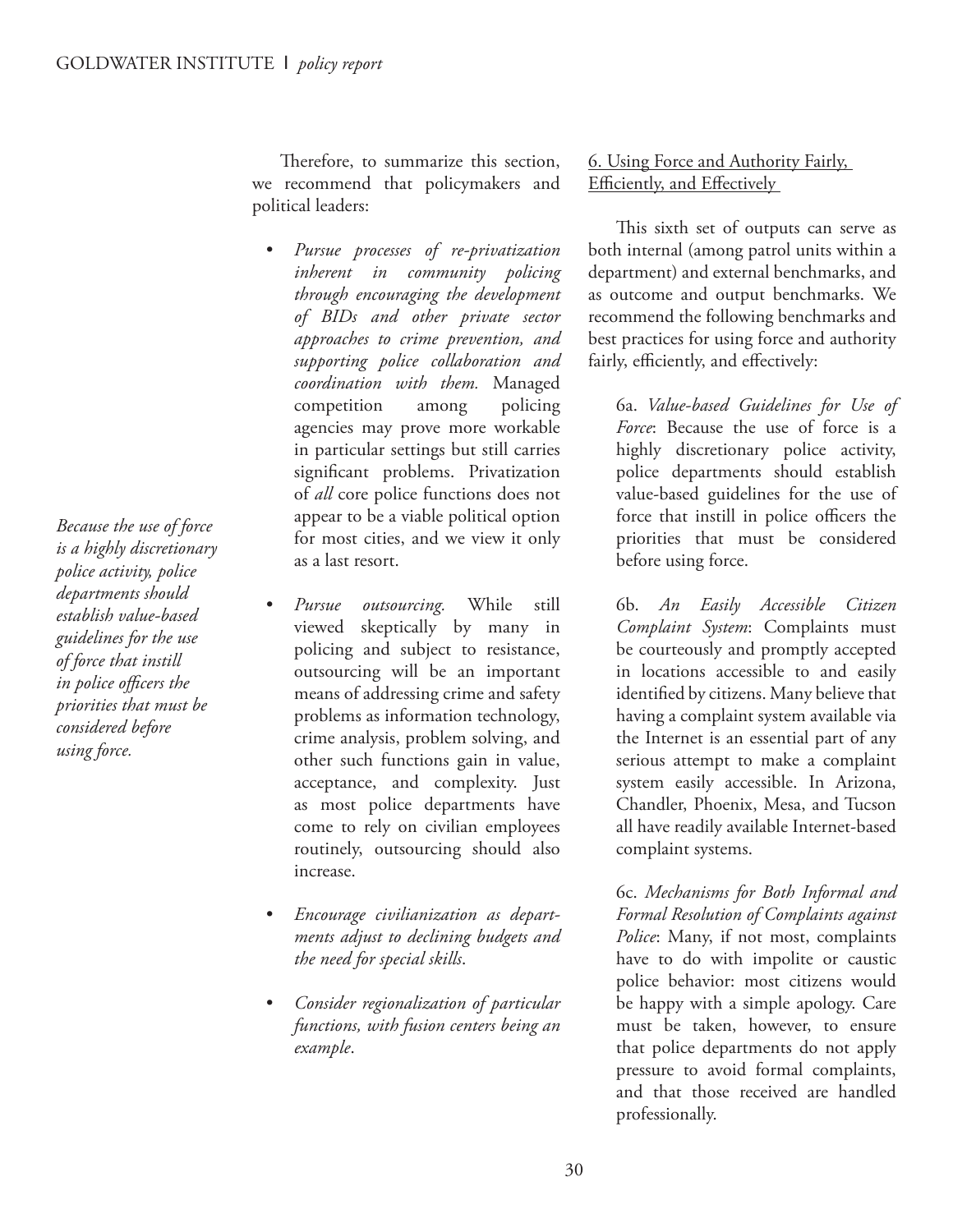6d. S*peedy Resolution of All Complaints*: Both citizens and officers deserve speedy resolution. Delays will lead to decay of citizen confidence that they are receiving fair treatment. For officers, pending complaints often result in bad assignments or delays in promotion.

*6e. Training*: Officers need to be trained in the development of verbal and tactical skills to defuse conflicts and in the use of the array of devices they now have available to exercise control over citizens. This training should be linked to departmental values and guidelines.

*6f. Quality Debriefing*: Police departments have been reluctant to debrief their experiences in handling crisis events; yet they have much to learn by debriefing. For example, lessons learned from debriefing the Columbine, CO school massacre taught police that they could not wait for special units in an active shooting situation.<sup>70</sup>

*6g. Monitoring Troublesome Offi cers*: Evidence shows that a small number of officers are responsible for a large percentage of cases in which charges of police brutality and abuse are brought. Departments should set up a monitoring system to identify such officers, attempt to find means through which their behavior can be changed, assign them to low-conflict jobs, or terminate their police employment.

#### 7. Satisfying Customer Demand/ Achieving Legitimacy with Those Policed

Satisfying customer demand and establishing legitimacy with citizens has been a special problem in minority

communities. Part of this issue is historic; part a residue of cultural tradition. Regardless, there are many examples of police departments that were once seriously at odds with neighborhoods and communities but now have supportive, relatively harmonious relations with diverse communities. Los Angeles is an example of such a turnaround; Boston is another.<sup>71</sup> We have learned from Los Angeles that police can restructure their relationship with communities while aggressively working to lower crime rates. Indeed, the good news is that reducing victimization and restoring order is one of the prerequisites for establishing police legitimacy.

However, in pursuing the goal of achieving legitimacy and satisfying customer demand, it is important to remember that police should not do for citizens what they can and should do for themselves. Moreover, citizens might ask or demand of police that they do inappropriate things - such as taking action that deprives other citizens of their rights. The most critical issue in servicing demand is dealing with 911. The evidence regarding 911 is strong: rapid response to calls for service provides little benefit in solving problems or preventing crime. (This does not refer to rapid response for either fire departments or emergency medical service - only to police service.) This does not mean that police should not respond rapidly to service calls. It means that police departments should not be organized or officers assigned around the purpose of reducing response times. Managing calls for service accordingly is essential for all police departments.

Subject to these caveats, we recommend the following best practices for dealing with citizen demands and achieving legitimacy,

*Evidence shows that a small number of offi cers are responsible for a large percentage of cases in which charges of police brutality and abuse are brought. Departments should set up a monitoring system to identify such offi cers, attempt to fi nd means through which their behavior can be changed, assign them to low-confl ict jobs, or terminate their police employment.*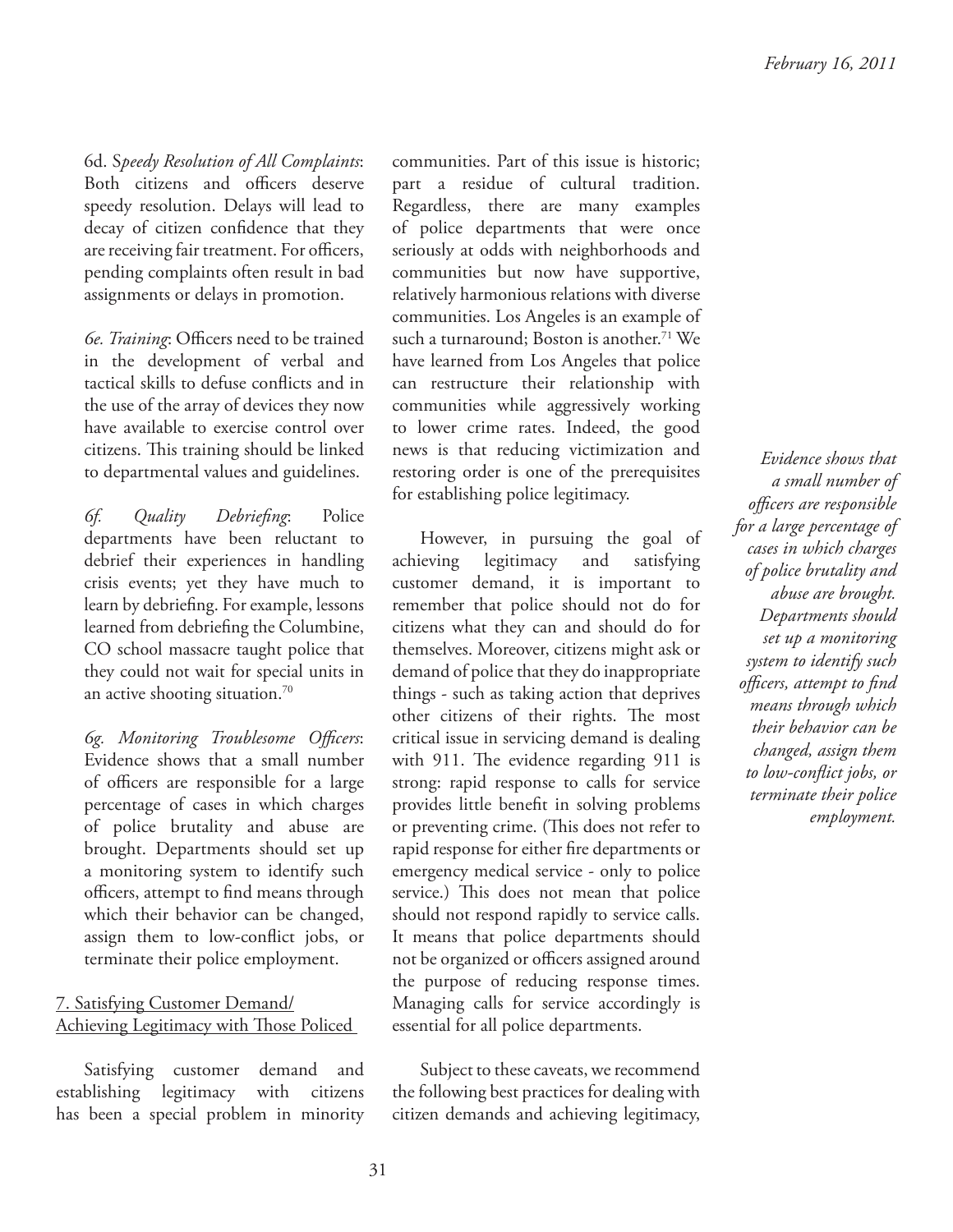*Frequent contact with citizens, and opening up police "business" insofar as possible, is key. Offi cers can update citizens on activities in their neighborhoods regularly at association meetings. The Internet off ers many more opportunities for transparency. Both Tucson and Mesa present their crime data in easily accessible forms: Mesa provides crime data in a CompStat format; Tucson uses a simple format that allows yearto-year comparison.*

and the development of corresponding benchmarks:

7a. *Value Statement*: A clear set of value statements should guide officers as they deal with citizen expression of their demands that emphasizes understanding, patience, and helpfulness without officers being manipulated to pursue inappropriate goals or actions. Both Tempe and Chandler provide strong examples of such statements on their police department websites.<sup>72</sup>

7b. *Call Management System*: Although officers should rush to emergency calls, the tradition of staying in automobiles just to respond immediately to calls for service should end. Riding in cars, waiting for calls, is not good police work. Second, the idea that "good" police response is responding to all calls by sending a car is wasteful of police resources. Alternative responses to calls for service should be a high priority of police departments. Police can service many calls via telephone: for example, in Milwaukee, officers on light duty because of injury or illness handle a substantial portion of calls. Citizen approval of police service delivered in this fashion is quite high. In Arizona, the Mesa Police Department has compiled a useful pamphlet that can be printed from its website and distributed, listing telephone numbers and contacts for various types of police and other safety-related assistance clearly distinguishing emergency-911 calls from other types of calls.

7c. *Shaping Citizen Demands*: Police should actively educate citizens about the services they offer and available

alternative services. Such programs should not be focused on sloughing off responsibilities but as a means for citizens to obtain better services more quickly. Phoenix, Mesa, Tucson, Chandler, and Tempe, for example, all run regular citizens' police academies, which can help educate citizens in this way.

7d. *Transparency*: Frequent contact with citizens, and opening up police "business" insofar as possible, is key. Using Los Angeles as an example, portions of many CompStat meetings were open to neighborhood residents and interested citizens (discussions of confidential matters, such as suspects, were not open). Officers can update citizens on activities in their neighborhoods regularly at association meetings. The Internet offers many more opportunities for transparency. Both Tucson and Mesa present their crime data in easily accessible forms: Mesa provides crime data in a CompStat format; Tucson uses a simple format that allows year-to-year comparison.

#### *7e. Handling of Complaints*: (See 6b, c, d.)

*7f. Regular Collaboration and Sharing of Responsibility*: Community input should occur not only to identify major community problems but also so that the community can share responsibility for managing those problems.

#### **Measuring Outcomes to Determine the Effectiveness of Police Performance**

At the outset, it is clear that measuring police performance today has become a more comprehensive and multifaceted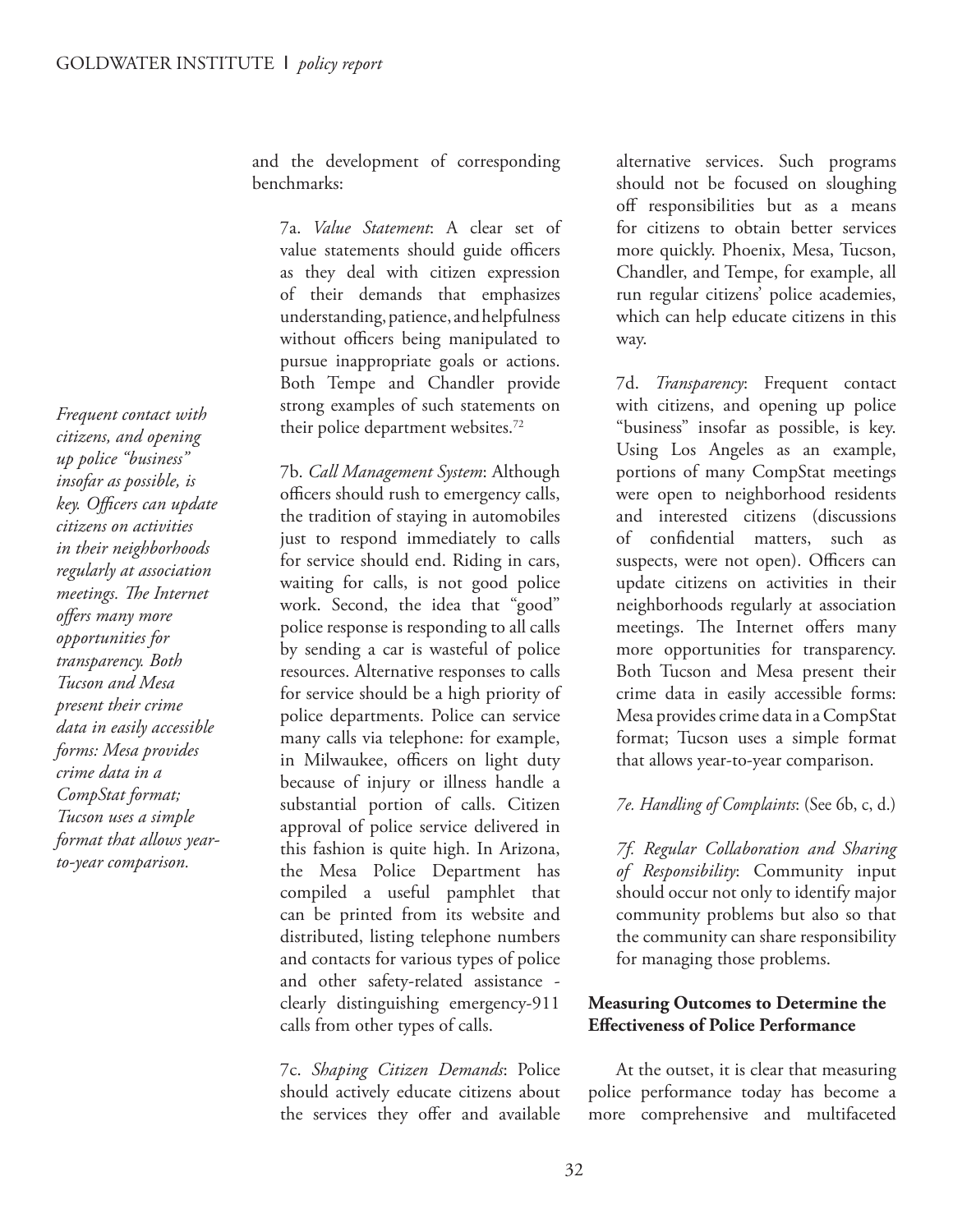undertaking as we recognize, value, and expect police to perform a wider range of duties, both crime and non-crime related, and accomplish a broader set of outcomes than previously. Nevertheless, assessing police performance and measuring outcomes, if done well, should enable a community and police department to (1) determine whether police achieve the goals that they, and the community, have set and whether they attain these goals in the manner desired, and (2) improve policing itself by setting standards of practice (benchmarks) and establishing expected outcomes.

Accordingly, to measure outcomes we must begin with citizen priorities about what is important in either a city or district; add to this the problems that the area confronts based on additional sources (police data can reveal problems that citizens may or may not be aware of); identify the means used to deal with the problem (best practices); and finally, select outcome data sources that pertain to the problems of the area and are feasible given the resources available. We will end up with a mix of outcome measures particular to a city or district, all of which are likely to have some shortcomings. Nevertheless, the mix of measures allows for cross-verification (in social science this is known as "triangulation") and greater confidence in the reliability of the indicators.<sup>73</sup> With this as background, we recommend using the following outcome measurement criteria according to the seven ultimate objectives of policing described earlier (see Figure 5).<sup>74</sup>

#### 1. Reducing Crime and Victimization:

• *Uniform Crime Reporting*: We discussed earlier the problems

of using the UCR program for performance measurement. UCR statistics measure only *reported and recorded* crime and are vulnerable to manipulation. Likewise, an increase in certain types of offenses could indicate that more people are willing to report such crimes as rape because of the improvement of their handling by police. Nevertheless, the UCR measurements can be reliable and, when they are, should be utilized for benchmarking and measurement. Two indicators, homicide and car theft, are generally considered to be reliable and accurate and should be used as benchmarks across police departments.

• *Victimization Surveys*: Victimization surveys, which examine a random sample of a given population, provide a more accurate picture of crime levels and also provide a check on UCR measurements. They are, however, expensive to conduct and also have shortcomings such as under- and overreporting. But the perfect must not be the enemy of the good, and we recommend the use of well-crafted victimization surveys as part of a triangulation approach.

#### 2. Effectively Initiating Justice Processes:

• *Arrests*: We discussed earlier the problems with using arrest as an output indicator. The same concerns arise in using it to measure outcomes. Definitions of arrest can vary among jurisdictions. Using arrest as a sign of productivity can lead to overcriminalization, especially of minority populations. This characteristic can

*Assessing police performance and measuring outcomes, if done well, should enable a community and police department to determine whether police achieve the goals that they, and the community, have set and whether they attain these goals in the manner desired, and to improve policing itself by setting standards of practice and establishing expected outcomes.*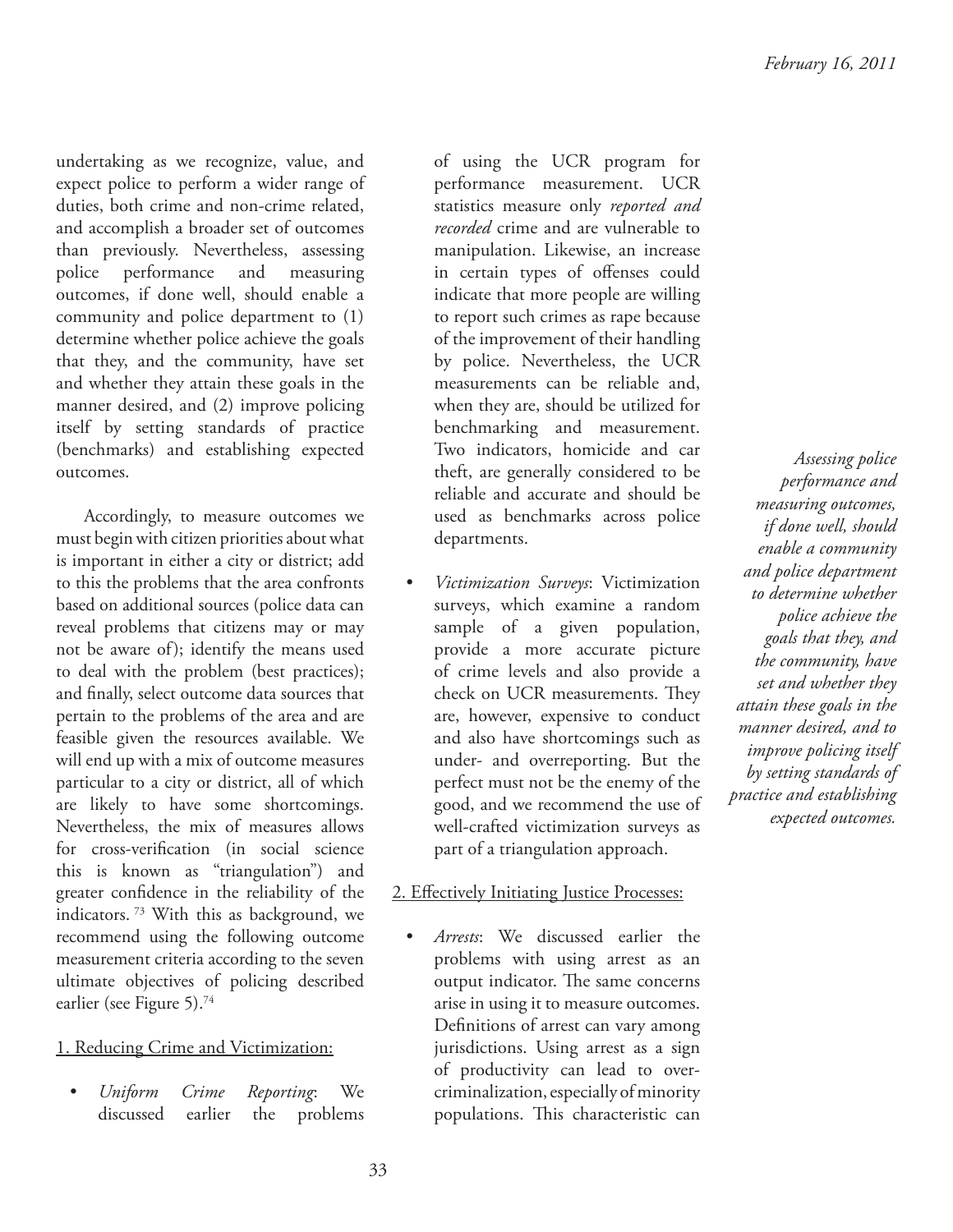*Clearances are* 

*vulnerable to the same defi nitional problems as arrest. However, clearances are probably more reliable for internal rather than external benchmarking. Again, if approached with eyes wide open to the weaknesses of clearance measurement, clearances should be utilized as a measure of performance as part of a triangulation approach.*

| Objectives                                                                                   |                                                |                |                                          |   |
|----------------------------------------------------------------------------------------------|------------------------------------------------|----------------|------------------------------------------|---|
| <b>Reduce Crime and</b><br><b>Victimization</b>                                              | UCR statistics for homicides<br>and car thefts |                | Crime victimization survey<br>statistics | ⊠ |
| <b>Effectively Initiate</b><br><b>Justice Processes</b>                                      | Quality arrest and clearance<br>statistics     | $\overline{M}$ | Conviction and guilty-plea<br>statistics | ⊠ |
| Reduce Fear and<br><b>Enhance Personal</b><br>Security                                       | Residential sales/purchase<br>statistics       |                | Average business closing hours           | ⊠ |
| <b>Ensure Safety in Public</b><br><b>Spaces</b>                                              | Counts of public usage                         | 冈              | Property values and rental costs         | ⊠ |
| <b>Use Financial Resources</b><br>Fairly, Efficiently, and<br><b>Effectively</b>             | Cost of policing per citizen                   | ⊠              | Overtime expenditures                    | ⊠ |
| Use Force Fairly,<br>Efficiently, and<br><b>Effectively</b>                                  | Complaints filed against<br>officers           | $\overline{M}$ | Liability suit settlement<br>amounts     | ⊠ |
| <b>Satisfy Consumer</b><br>Demands/Achieve<br><b>Legitimacy with Those</b><br><b>Policed</b> | Attitudinal survey statistics                  | ⊠              | Response times                           | ☑ |
|                                                                                              |                                                |                |                                          |   |

**Figure 5: A Balanced Scorecard of Outcome Measurement\***

\*We emphasize that the adoption of outcome measurements must be tailored to neighborhoods, their problems, and their potential solutions. Not all outcome measurements necessarily apply to all neighborhoods. Moreover, additional outcome measurements are discussed below, and others will be devised as knowledge and skills advance.

weaken the value of arrests as a benchmark for comparing different police organizations. With proper guidance, however, arrests can serve as an important internal benchmark within departments and should be utilized for triangulation.

• *Clearances*: Clearances are vulnerable to the same definitional problems as arrest.<sup>75</sup> Moreover, clearances can be manufactured by officers or units - for example, if they offer to trade lessening the charge or recommending leniency in sentencing in exchange for the offender accepting responsibility for additional crimes, such as burglaries. Clearances are probably more reliable for internal (within departments) rather than external (between departments) benchmarking. Again, if approached with eyes-wide-open to the weaknesses of clearance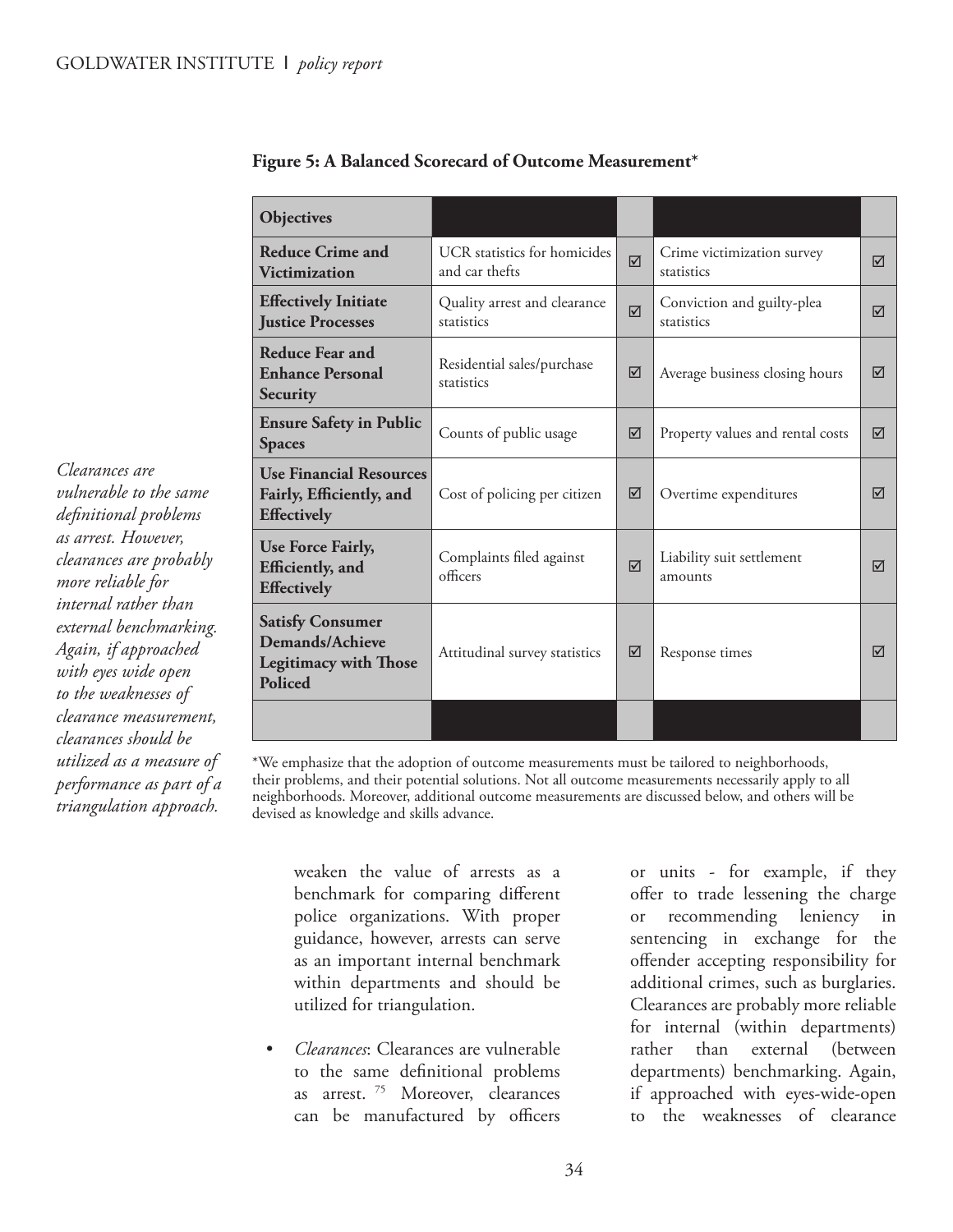measurement, clearances should be utilized as a measure of performance as part of a triangulation approach.

• *Convictions*: Convictions and other forms of case handling like plea bargaining should be considered as outcome measures. However, given that such processes are largely under the control of prosecution, and that many prosecutors are unwilling to take any cases to court that are not certain, convictions can be more reflective of prosecutorial policies than police performance. As part a triangulation approach, measuring convictions for benchmarking is recommended.

#### 3. Reducing Fear and Enhancing Personal Security:

- *Attitudinal Surveys*: Like victimization surveys, attitudinal surveys can provide information about levels of fear in communities that should be used for both internal and external benchmarking (if the surveys and methodologies coincided). Although expensive, they cost less than victimization surveys. Such surveys can measure both reported attitudes and behaviors (e.g., purchase of weapons). Tempe, for example, regularly surveys citizens both on its own and through an outside organization.
- *Focus Groups and Other Feedback Sources (Neighborhood Associations, Crime Watch Groups, Small Business Owners*): This method is used to obtain attitudinal information from residents and citizens who are stakeholders in the neighborhood.

• *Social and Economic Indicators*: There is some overlap here with the next category (4). Measures might include real estate data indicating numbers of citizens buying homes in a neighborhood or moving in, as opposed to leaving; numbers of businesses and financial institutions opening or closing; or information on whether businesses such as restaurants, athletic clubs, recreation facilities, grocery, and drugstores stay open in the evening. While not strictly an outcome measure, such indicators may suggest developing trends that are relevant to a triangulation approach.

#### 4. Guaranteeing Safety in Public Spaces:

- *Counts of Public Usage*: Police can use observers to count or revenues to register increased or decreased use of public spaces - public transportation, parks, zoos, public toilets, sidewalks, and malls.
- *Traffic Records*: Traffic records can provide data about accidents, deaths, injuries, and damage and should be considered for outcome measurement of related policing activities.
- *Property Values and Rental Costs*: Real estate, tax, and other records should be used to determine the impact of crime and fear (or lack thereof) on property and commercial interests. Trends in these statistics should be considered as a component of outcome measurement and benchmarking.

*Like victimization surveys, attitudinal surveys can provide information about levels of fear in communities that should be used for both internal and external benchmarking.*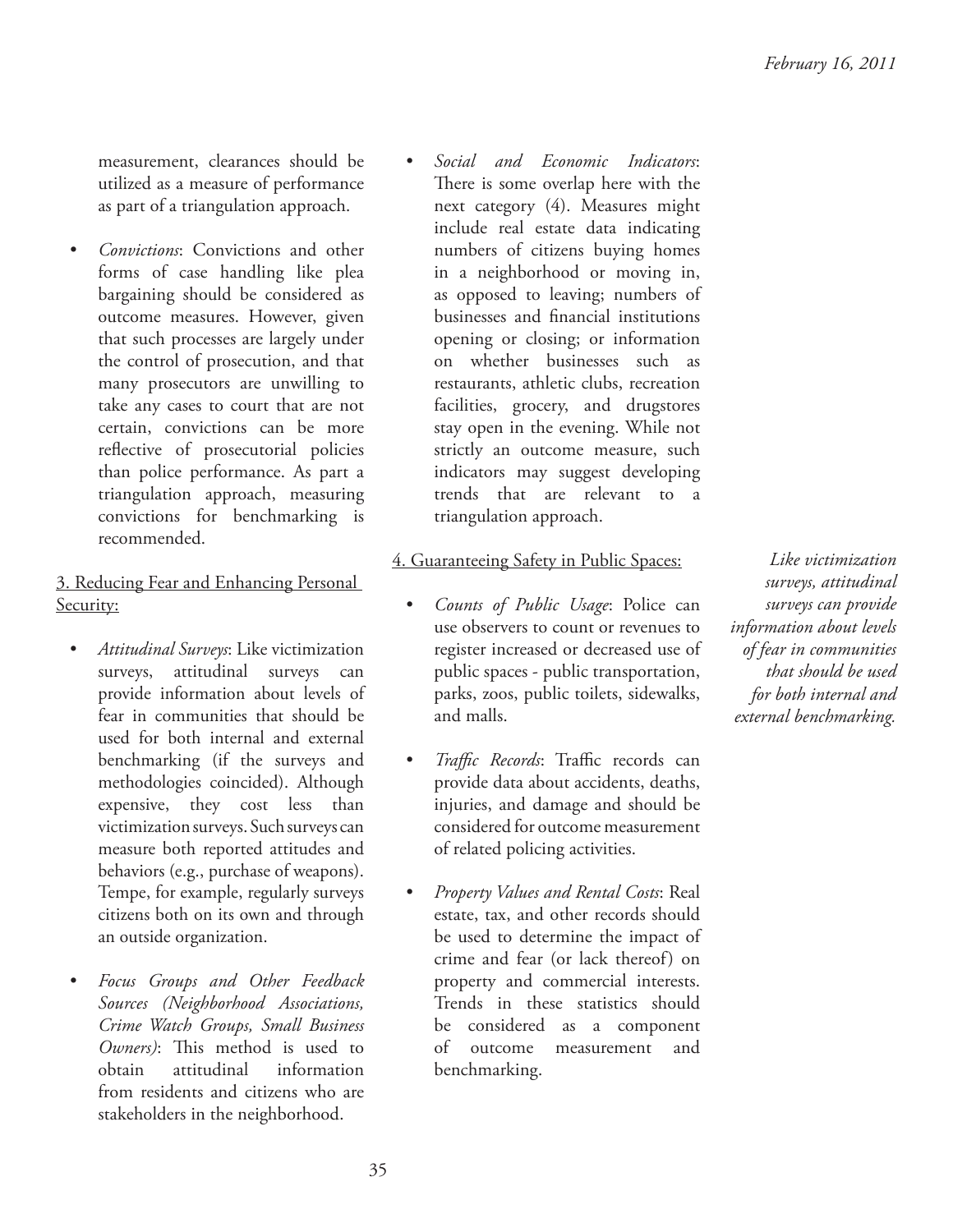#### 5. Using Financial Resources Fairly, Efficiently, and Effectively:

Department data or data from outsourcing efforts should be reviewed to determine whether desirable outcomes have been achieved in the following metrics: (a) cost per citizen, (b) deployment efficiency/ fairness,  $(c)$  scheduling efficiency,  $(d)$ budget compliance, and (e) overtime expenditures.

#### 6. Using Force and Authority Fairly, Efficiently, and Effectively:

- *Analysis of Citizen Complaints*: Such an analysis should examine the substance, numerical trends in, and promptness with which complaints are handled.
- *Observations of Complaint Process*: One method we recommend for evaluating such a process is to walk several people, perhaps actors, through the complaint process and record their experiences.
- *Settlements in Liability Suits*
- *Police Shootings*
- *Review of Guidelines and Training Material*
- *Review of Records of Debriefi ngs*

7. Satisfying Customer Demands/ Achieving Legitimacy with Those Policed:

• *Response Times*: Departmental data are readily available, although given our understandings about the efficacy of rapid response, they provide only limited information about the effectiveness of police response.

- *Evaluation of Alternative Responses to Calls for Service*: Follow-up telephone interviews can be conducted relatively inexpensively with citizens who have called for service.
- *Surveys and/or Interviews with Political and Organizational Elites*: These surveys would provide information about both the level of credibility of and trust in the police department.
- *Attitudinal Surveys*: Discussed previously, under 3.

#### **How To Implement High-Performance Policing**

We have recommended a range of best practices, corresponding benchmarks, and output and outcome measures for police that represent decades of an increasingly successful evolution in policing theory. Admittedly, most of these have weaknesses, which we have discussed. Our proposed solution to this problem is to *use multiple measurements of a variety of performance criteria (described earlier) for the purpose*  of triangulation (cross-verification) as part of a *balanced scorecard*. Such performance benchmarking and measurement no doubt involve constant and transparent monitoring and feedback to facilitate both achievement of goals and improvement in police performance, as they allow for timely, ongoing adjustment of priorities and processes (see Figures 4 and 5).<sup>76</sup> Screenshots from the CompStat management program maintained by the City of Los Angeles exemplify state-of-the-

*Department data or data from outsourcing eff orts should be reviewed to determine whether desirable outcomes have been achieved in the following metrics: cost per citizen, deployment effi ciency/fairness, scheduling effi ciency, budget compliance, and overtime expenditures.*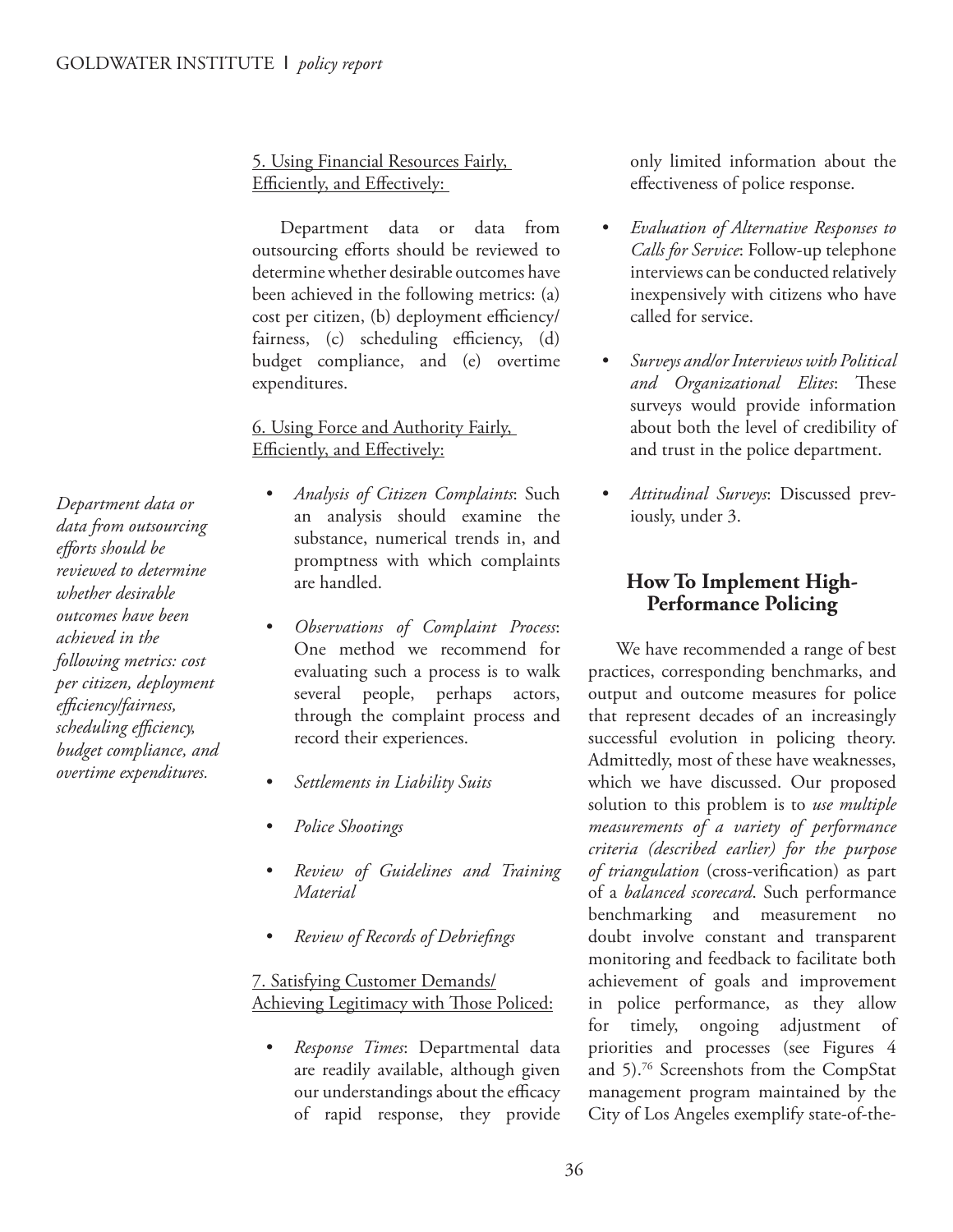art outcome measurement with respect to various ultimate policing objectives (see Figures 6 through 9).

The next question is how a department should actually identify desirable, achievable, and measurable targets for performance in view of the typical pluralism and variation by district and city in urban problems that citizens and police confront. In addition to accommodating reasonable community preferences and priorities as discussed above, the solution to this problem lies in tailoring performance benchmarks to those successfully employed in similar localities or districts.

To tailor output and outcome measures, we recommend looking to other cities for performance and outcome benchmarks (see Figure 10). For example, no city can afford to ignore what has happened in New York City. While it can be argued that New York is like no other city in the United States, what happened there was so profound that the basic principles leading to success – especially problem analysis, managerial accountability, and leadership

#### **Figure 6: Reducing Crime and Victimization\***

| <b>VIOLENT CRIMES</b>     | 08/01/10 TO<br>08/28/10 | 07/04/10 TO<br>07/31/10 | % Change |
|---------------------------|-------------------------|-------------------------|----------|
| HOMICIDE                  | Q                       | 15                      | -40%     |
| <b>RAPE</b>               | 11                      | 13                      | $-15\%$  |
| <b>ROBBERY</b>            | 237                     | 276                     | $-14%$   |
| <b>AGGRAVETED ASSULTS</b> | 266                     | 277                     | $-4\%$   |
| <b>TOTAL VIOLENT</b>      | 523                     | 581                     | $-10\%$  |

| <b>PROPERTY CRIMES</b>             | $08/01/10$ TO<br>08/28/10 | 07/04/10 TO<br>07/31/10 | % Change |
|------------------------------------|---------------------------|-------------------------|----------|
| <b>BURGLARY</b>                    | 315                       | 348                     | $-9\%$   |
| <b>GTA</b>                         | 301                       | 358                     | $-16%$   |
| <b>BTFA</b>                        | 270                       | 389                     | $-31\%$  |
| PERSONAL/OTHER THEFT               | 334                       | 392                     | $-15%$   |
| <b>TOTAL PROPERTY</b>              | 1220                      | 1487                    | $-18%$   |
| <b>TOTAL PART I</b>                | 1743                      | 2068                    | $-16%$   |
| CHILD/SPOUSAL ABUSE (PART I & II)* | 233                       | 233                     | $0\%$    |
| <b>SHOTS FIRED</b>                 | 82                        | 120                     | $-32\%$  |
| <b>SHOOTING VICTIMS</b>            | 40                        | 59                      | $-32\%$  |

*To tailor output and outcome measures, we recommend looking to other cities for performance and outcome benchmarks.*

\*Figures 6 through 9 are only meant as illustrations of what outcome measurements can be assessed. As discussed in connection with Figure 5, many other outcome measurements are highly relevant to assessing performance and should be considered as part of a balanced scorecard. Moreover, outcome measurements must be carefully tailored to neighborhoods, their problems, and their potential solutions. Not all outcome measurements necessarily apply to all neighborhoods.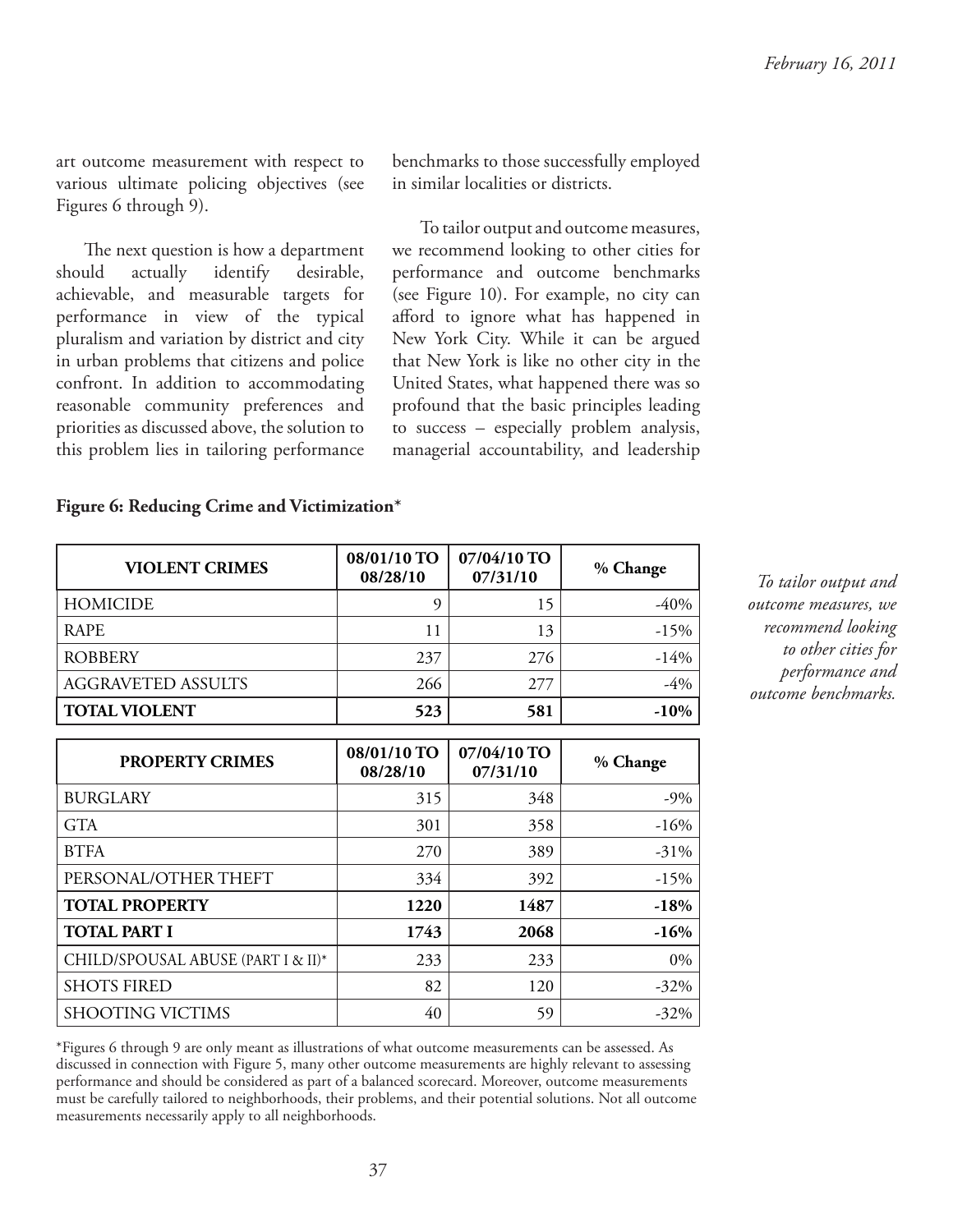| <b>ARRESTS</b>           | 08/01/10 TO<br>08/28/10 | 07/04/10 TO<br>07/31/10 | % Change |
|--------------------------|-------------------------|-------------------------|----------|
| <b>HOMICIDE</b>          | 8                       | 9                       | $-11%$   |
| <b>RAPE</b>              | 6                       | 5                       | 20%      |
| <b>ROBBERY</b>           | 74                      | 80                      | $-8\%$   |
| AGGRAVATED ASSAULTS**    | 200                     | 171                     | 17%      |
| <b>BURGLARY</b>          | 59                      | 80                      | $-26%$   |
| <b>LARCENY</b>           | 114                     | 114                     | $0\%$    |
| <b>AUTO THEFT</b>        | 61                      | 57                      | 7%       |
| <b>TOTAL VIOLENT</b>     | 288                     | 265                     | 9%       |
| <b>TOTAL PART I</b>      | 522                     | 516                     | $1\%$    |
| <b>TOTAL ALL ARRESTS</b> | 2341                    | 2231                    | $0\%$    |

## Figure 7: Effectively Initiating Justice Process

| <b>TYPE OF CRIME</b><br><b>INVESTIGATED</b> | <b>July 2010</b><br><b>CRIME CLEARANCE RATE %</b> |        |                       |           |                             |            |          |
|---------------------------------------------|---------------------------------------------------|--------|-----------------------|-----------|-----------------------------|------------|----------|
|                                             | Southwest   Harbor                                |        | 77th<br><b>Street</b> | Southeast | <b>OSB</b> Gang<br>Homicide | <b>OSB</b> | Citywide |
| Criminal Homicide                           |                                                   |        |                       |           | 77                          | 56         | 65       |
| Forcible Rape                               | 500                                               |        | 25                    |           |                             | 80         | 65       |
| Robbery                                     | 28                                                | 63     | 25                    | 27        |                             | 30         | 32       |
| <b>Aggravated Assault</b>                   | 38                                                | 23     | 49                    | 43        |                             | 42         | 48       |
| 273.5 PC*                                   | 100                                               | 33     |                       | 200       |                             | 80         | 81       |
| Burglary                                    | 10                                                | 11     | 8                     | 8         |                             | $\Omega$   | 13       |
| Larceny                                     | 19                                                | 15     | 9                     | 7         |                             | 13         | 14       |
| Grand Theft*                                | 14                                                | 26     | 16                    | 13        |                             | 17         | 19       |
| Grand Theft Person*                         |                                                   |        |                       |           |                             |            | 13       |
| $B/TFMV^*$                                  | 16                                                | 1      | 7                     | 3         |                             | 6          | 5        |
| Auto Theft                                  | $\overline{2}$                                    | 7      | 20                    | 14        |                             | 12         | 11       |
| Part I Totals                               | 19                                                | 16     | 19                    | 16        | 92                          | 18         | 19       |
| Child Abuse                                 |                                                   | $-100$ | 100                   |           |                             | 27         | 40       |
| Other Felony                                | 62                                                | 45     | 47                    | 52        |                             | 51         | 55       |
| Other MISD                                  | 60                                                | 38     | 38                    | 32        |                             | 43         | 44       |
| <b>TOTALS</b> (Crime)                       | 34                                                | 26     | 28                    | 26        | 92                          | 29         | 31       |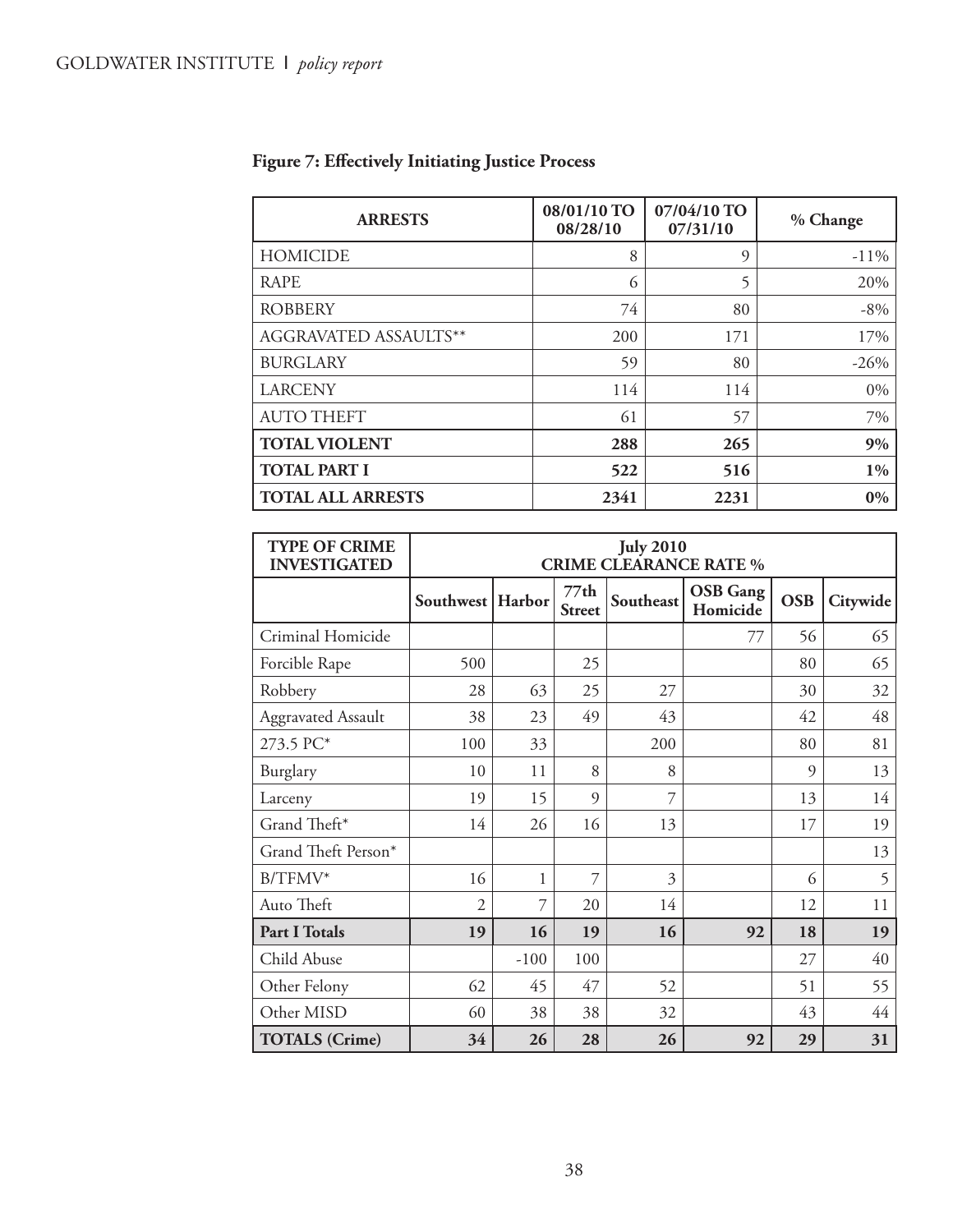| <b>SICK/IOD</b>                                   |                                               |                   |        |  |  |  |  |
|---------------------------------------------------|-----------------------------------------------|-------------------|--------|--|--|--|--|
|                                                   | YTD '10 thru DP 7                             | YTD '09 thru DP 7 | Change |  |  |  |  |
| Sick Hours                                        | 65,152                                        | 56,252            | 16%    |  |  |  |  |
| <b>IOD</b> Hours                                  | 35,885                                        | 34,694            | 3%     |  |  |  |  |
| <b>Total Hours</b>                                | 101,037                                       | 90,946            | 11%    |  |  |  |  |
|                                                   | FY 2010/2011 SWORN ACCOUNTABLE OVERTIME USAGE |                   |        |  |  |  |  |
| Total Annual Goal                                 | 269,379                                       |                   |        |  |  |  |  |
| DP 7/2010 thru DP 8/2010 PP2 YTD Goal Hours       | 33,478                                        |                   |        |  |  |  |  |
| DP 7/2010 thru DP 8/2010 PP2 YTD Total Hours Used | 27,104                                        |                   |        |  |  |  |  |
| DP 7/2010 thru DP 8/2010 PP2 % Used vs. YTD Goal  | 81%                                           |                   |        |  |  |  |  |

#### Figure 8: Using Financial Resources Fairly, Efficiently, and Effectively

## Figure 9: Using Force and Authority Fairly, Efficiently, and Effectively

| <b>Area Complaints</b>      |                                   |                                          |                                    |                                      |                                      |                                |
|-----------------------------|-----------------------------------|------------------------------------------|------------------------------------|--------------------------------------|--------------------------------------|--------------------------------|
|                             | 01/01/10 TO<br>07/31/10           | 01/01/09 TO<br>07/31/09                  | Percent<br>Change                  |                                      |                                      |                                |
| Complaints Issued           | 484                               | 559                                      | $-13%$                             |                                      |                                      |                                |
| Initial Classification      |                                   |                                          |                                    |                                      |                                      |                                |
| Chain of Command            | 240                               | 271                                      | $-11%$                             |                                      |                                      |                                |
| Failure to Appear           | 7                                 | 14                                       | $-50%$                             |                                      |                                      |                                |
| Failure to Qualify          | 10                                | 13                                       | $-23%$                             |                                      |                                      |                                |
| Internal Affairs Group      | 214                               | 214                                      | 0%                                 |                                      |                                      |                                |
| Preventable T/Cs            | $\overline{0}$                    | 30                                       |                                    |                                      |                                      |                                |
| Use of Force                | 13                                | 16                                       | $-19%$                             |                                      |                                      |                                |
| <b>Area Complaints</b>      |                                   |                                          |                                    |                                      |                                      |                                |
|                             | Closed<br>01/01/10 TO<br>07/31/10 | <b>Closed</b><br>01/01/09 TO<br>07/31/09 | <b>Closed</b><br>Percent<br>Change | Sustained<br>01/01/10 TO<br>07/31/10 | Sustained<br>01/01/09 TO<br>07/31/09 | Sustained<br>Percent<br>Change |
| <b>Complaints Closed</b>    | 576                               | 522                                      | 10%                                | 56                                   | 93                                   | $-40%$                         |
| Final Allegation            |                                   |                                          |                                    |                                      |                                      |                                |
| Discourtesy                 | 185                               | 134                                      | 38%                                | 5                                    | $\overline{2}$                       | 150%                           |
| Failure to Appear           | 12                                | 15                                       | $-20%$                             | 5                                    | 5                                    | 0%                             |
| Failure to Qualify          | 9                                 | 14                                       | $-36%$                             | 5                                    | 7                                    | $-29%$                         |
| <b>Improper Remarks</b>     | 3                                 | 10                                       | $-70%$                             | 1                                    | $\overline{2}$                       | $-50\%$                        |
| Neglect of Duty             | 146                               | 121                                      | 21%                                | 19                                   | 15                                   | 27%                            |
| Preventable T/Cs            | 3                                 | 57                                       | $-95%$                             | 1                                    | 42                                   | $-98%$                         |
| Unauthorized Force          | 78                                | 73                                       | 7%                                 | $\boldsymbol{0}$                     | $\boldsymbol{0}$                     | $N.C.*$                        |
| <b>Unauthorized Tactics</b> | 31                                | 26                                       | 19%                                | $\boldsymbol{0}$                     | $\overline{4}$                       |                                |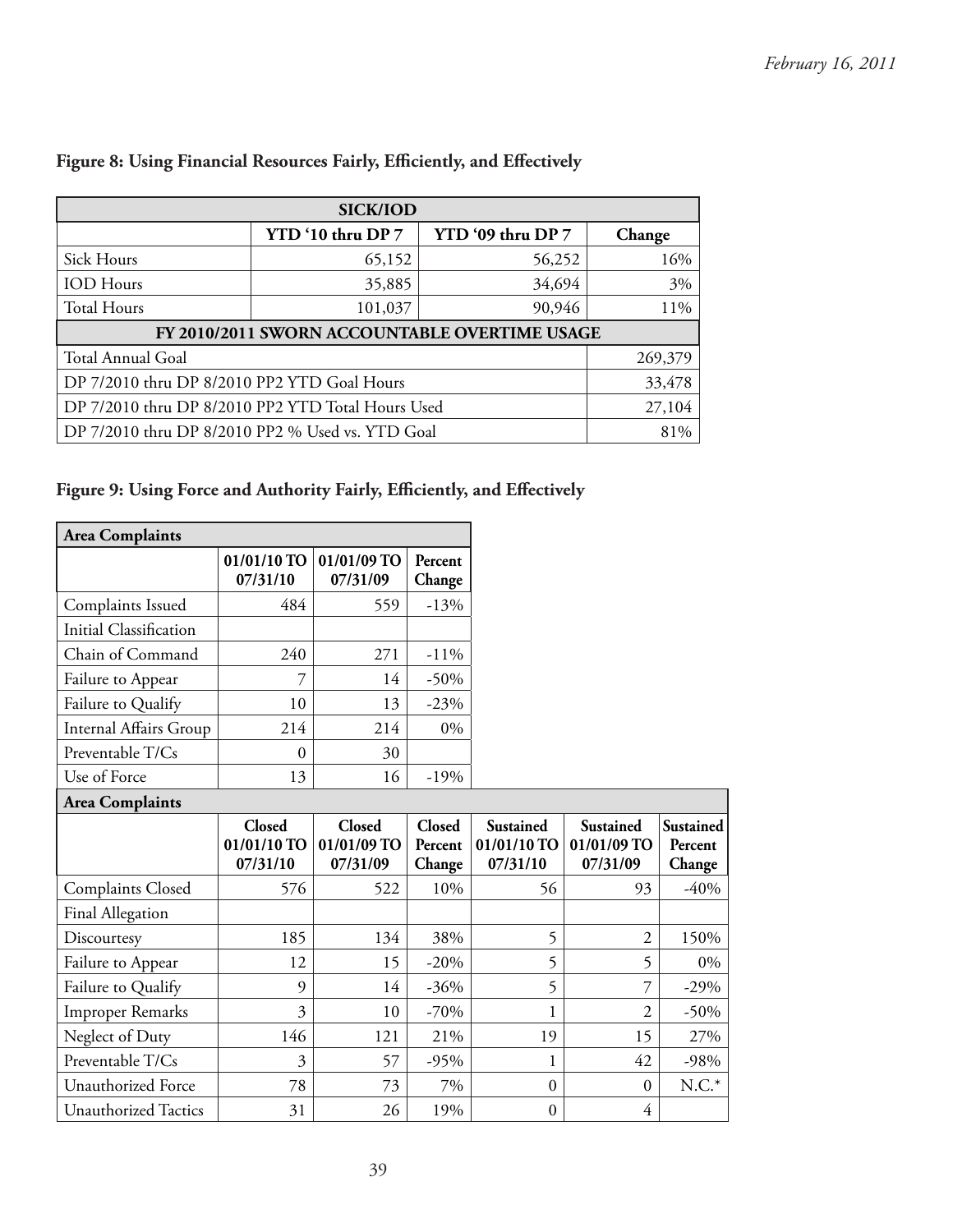|                                            | Homicides<br>per 100,000<br><b>Residents</b><br>(UCR) | Arrests per<br>100,000<br><b>Residents</b><br>(UCR) | <b>Clearance Rate</b> | Complaints<br>against Officers<br>per 100,000<br><b>Residents</b> |
|--------------------------------------------|-------------------------------------------------------|-----------------------------------------------------|-----------------------|-------------------------------------------------------------------|
| Mesa                                       |                                                       | 15.1                                                | 33%                   | 3.4                                                               |
| Los Angeles                                | 8                                                     | 13                                                  | 31%                   | 4.8                                                               |
| Difference from<br>Comparable Jurisdiction | -8                                                    | $+1.9$                                              | $+2\%$                | $-1.4$                                                            |

| Figure 10: Hypothetical Comparable Measurement Scorecard: Mesa vs. Los Angeles* |  |  |  |
|---------------------------------------------------------------------------------|--|--|--|
|                                                                                 |  |  |  |

\*Figure 10 is only meant as an illustration of what outcome measurements can be compared across jurisdictions. As discussed in connection with Figure 5, many other outcome measurements are highly relevant to assessing performance and should be considered as part of a balanced scorecard. Moreover, the comparison of outcome measurements across jurisdictions must be carefully tailored to comparing similar neighborhoods with similar problems. Not all outcome measurements necessarily apply to all neighborhoods.

*It must be emphasized that adopting best practices, benchmarks, and measurement policies is not enough. High-performance policing also requires strong leadership.*

– deserve to be understood and considered for adaptation elsewhere. Comparisons can be drawn as well between police districts of different cities that share similar characteristics, as a process of internal benchmarking. Nearly all cities have districts that are roughly comparable. For example, Milwaukee's District 3, an innercity minority district, might not look much like Tempe's District 1, a downtown university district, but it certainly looks a lot like District 5, another inner-city minority district in Tempe.

Accordingly, every city and police department needs to develop (1) a research and development capacity for searching out best policing practices and outcome measures in light of the problems it identifies and seeks to address, and  $(2)$ a formal measurement process as well as a capacity for ongoing documentation, monitoring, assessing, and feeding back information for adjustment purposes during implementation of programs and processes. Constant monitoring and feedback are essential to facilitate both achievement of goals and improvement in police performance, as they allow for timely, ongoing adjustment of priorities and processes.<sup>77</sup> Where in-house capacity does not exist, police departments should consider partnerships with universities or research organizations, as well as to assist periodically in conducting community surveys and formal evaluations of policing activities on a limited or wide scale.<sup>78</sup>

#### **Leadership Still Matters**

Finally, it must be emphasized that adopting best practices, benchmarks, and measurement policies is not enough. High-performance policing also requires strong leadership. Effective organizational leadership consists of seven essential elements: (1) having a clear vision of the organizational mission that is in-step with the demands of major players in the organization's environment (mayor and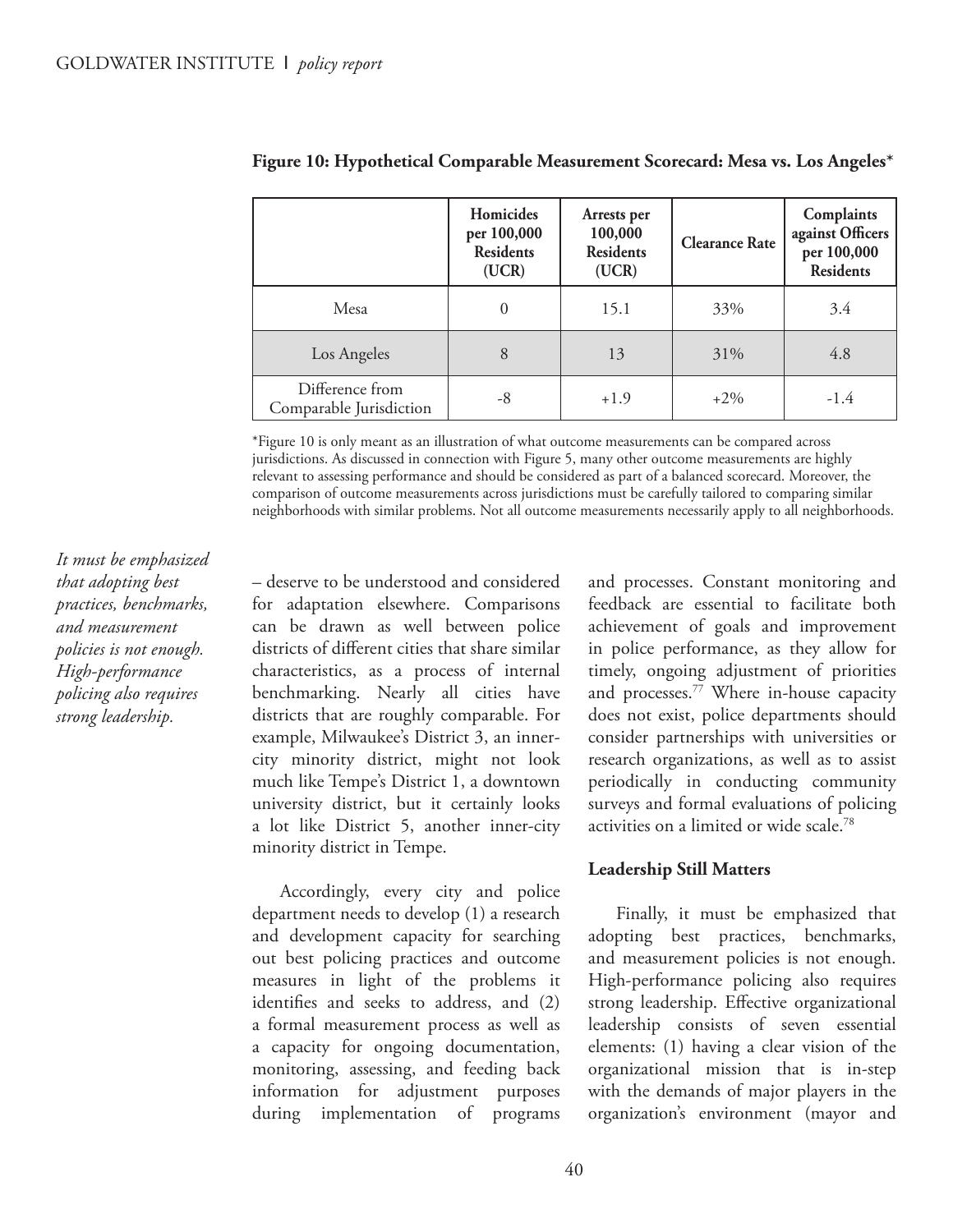other key politicians, citizens, private sector interests, etc.); (2) articulating this vision in terms that capture and excite both external constituencies and operational personnel; (3) identifying key leaders in the organization, obtaining their commitment, and placing them in positions where they can exert influence and control; (4) identifying and isolating - or better yet, winning over - naysayers; (5) setting expectations and performance boundaries; (6) developing interactive control mechanisms; and (7) implementing consequences for performance.<sup>79</sup>

*Vision*: The idea of an organizational vision, like that of organizational values, has often degraded into a cliché: a motto on the wall for the benefit of visitors and clients rather than a powerful driving force. The most successful example of the power that vision can have in policing is from New York City. There the demand for restoration of order, especially in Manhattan but throughout the city as well, was initially recognized in the private sector (e.g., BIDS and community groups), then was expressed politically with the election of Rudy Giuliani, a Republican in an overwhelmingly Democratic city, and ultimately became the core function of the NYPD. Virtually everyone from the mayor on down shared this common vision of the basic business of the police - restoring order in the city. Both Chandler and Tempe provide strong vision statements on their police department websites: Tempe's strategic plan flows from its mission statement; Chandler's vision statement is available in an easily distributed foldout format. Other cities must identify and actively pursue the unique "vision" that will guide police and other actors who will work with them.

*Expectations and Boundaries*: Expectations for accomplishment must be developed for the organization as a whole, units in the organization, and performers within those units. These expectations need to be put forward in ways that support the core functions of the organization. Such expectations should be clearly defined, measurable, measurable over time, and easily collected, with results fed back to the organization, unit, or individual in simple format and terms.<sup>80</sup> Although it is difficult to tell employees exactly what they should not do, in policing – where decisions are highly discretionary – leaders must identify and communicate clearly to employees those actions that are impermissible. Telling employees what lines they may not cross sets minimum standards of performance. Such boundaries allow for the use of discretion, but within established guidelines.<sup>81</sup> Accountability for achieving what is expected must then be enforced at every level in the organization.

*Interactive Control Mechanisms*: Such processes involve face-to-face conversations and confrontations regarding individual unit or organizational performance, with the explicit purpose of promoting accountability for policing activities and outcomes within a particular area. The NYPD's CompStat is the best example of an interactive control mechanism. In it, middle managers (captains) openly discuss their areas of responsibility in front of superiors and peers. Such systems allow leaders of decentralized organizations to involve themselves in the planning and execution of problem-solving procedures that are both consistent with the overall vision of the organization and responsive to local demands and needs. Moreover, midmanagers can learn from both their leaders and their peers.

*Expectations for accomplishment must be developed for the organization as a whole, units in the organization, and performers within those*   $units.$  *These expectations need to be put forward in ways that support the core functions of the organization. Such expectations should be clearly defi ned, measurable, measurable over time, and easily collected, with results fed back to the organization, unit, or individual in simple format and terms.*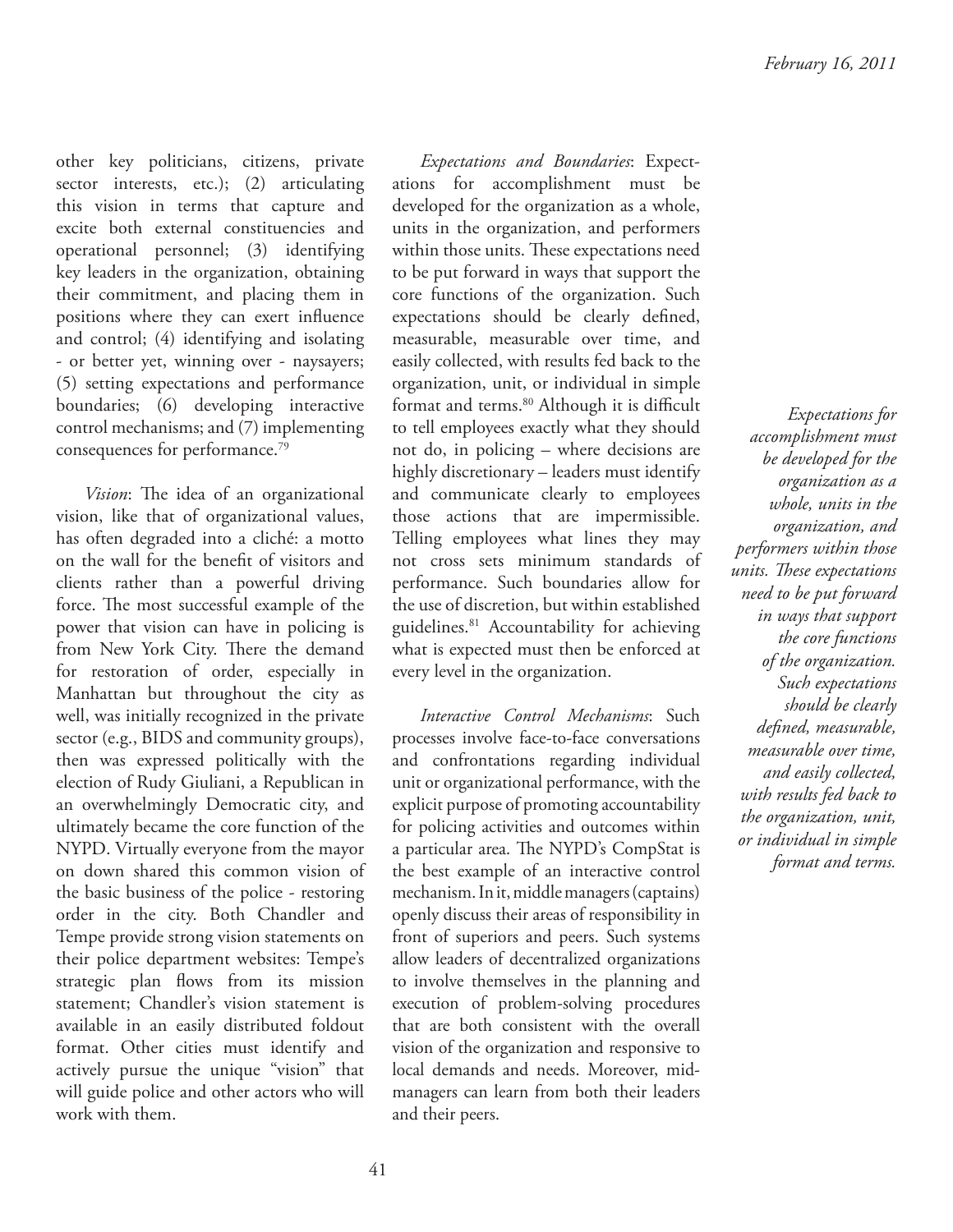The essence of mature *community policing as practiced most effectively and effi ciently today lies in the recognition that citizens themselves possess the freedom, liberty, and much of the responsibility for maintaining order and safety in public spaces. Policing performed well acknowledges, respects, and even defers to citizens in these efforts.* 

*Consequences*: Both superior and inadequate performance must have consequences. Inadequate performance can be addressed through retraining, discipline, demotion, and termination. Superior performance can lead to promotion, monetary reward, additional benefits (time off), better assignment within rank, public recognition, and other formal and informal rewards. Although the provision of consequences can be difficult in light of civil service rules and unions, good leaders find ways to acknowledge and implement consequences for work done or not done. Similar to what has been previously recommended by the Goldwater Institute, 82 prudent leaders should strongly consider outsourcing services as a consequence of intractable underperformance.

#### **Concluding Recommendations For Arizona**

The essence of mature community policing as practiced most effectively and efficiently today lies in the recognition that citizens themselves possess the freedom, liberty, and much of the responsibility for maintaining order and safety in public spaces. Policing performed well acknowledges, respects, and even defers to citizens in these efforts. Vigilant individual residents help to keep their neighborhoods safe through everyday social interaction. Neighborhood associations carry out collective measures through forming citizen patrols; cleaning up streets and parks; setting up centers for youth to gather; identifying troublesome hot spots where gangs, prostitutes, or drug activity are threatening safety; and notifying and working with police. Citizen groups in communities often form to eliminate graffiti or pursue other crime

problems such as domestic violence, while business improvement districts and private security organizations all play important roles in keeping residential, commercial, and public areas safe and secure. In sum, citizens properly exercise significant rights and responsibilities in securing safety in their communities; within the boundaries of safety and legality, police should not do for citizens what they can and should do for themselves - but police *do* have core functions, and in performing those functions, they should be held to the highest standards.

From the foregoing discussion, then, we hope that readers will take away the following concluding points that are applicable to Arizona, as well as to virtually all other U.S. jurisdictions, many of which have already adopted them:

- *Police and the Community*: As part of its strategic planning, a police department should identify specific goals and tactics for establishing a strong working relationship with citizens and local private and public organizations for purposes of ascertaining citizen priorities for crime control, gaining their agreement concerning strategies for addressing citizen and police priorities, and determining how citizens will participate in overall efforts. Police should then monitor relationships with citizens as part of formal police measurement processes and through periodic surveys or other means for collecting and analyzing such data.
- *Measurement*: To ensure accountability of police to the local community for meeting their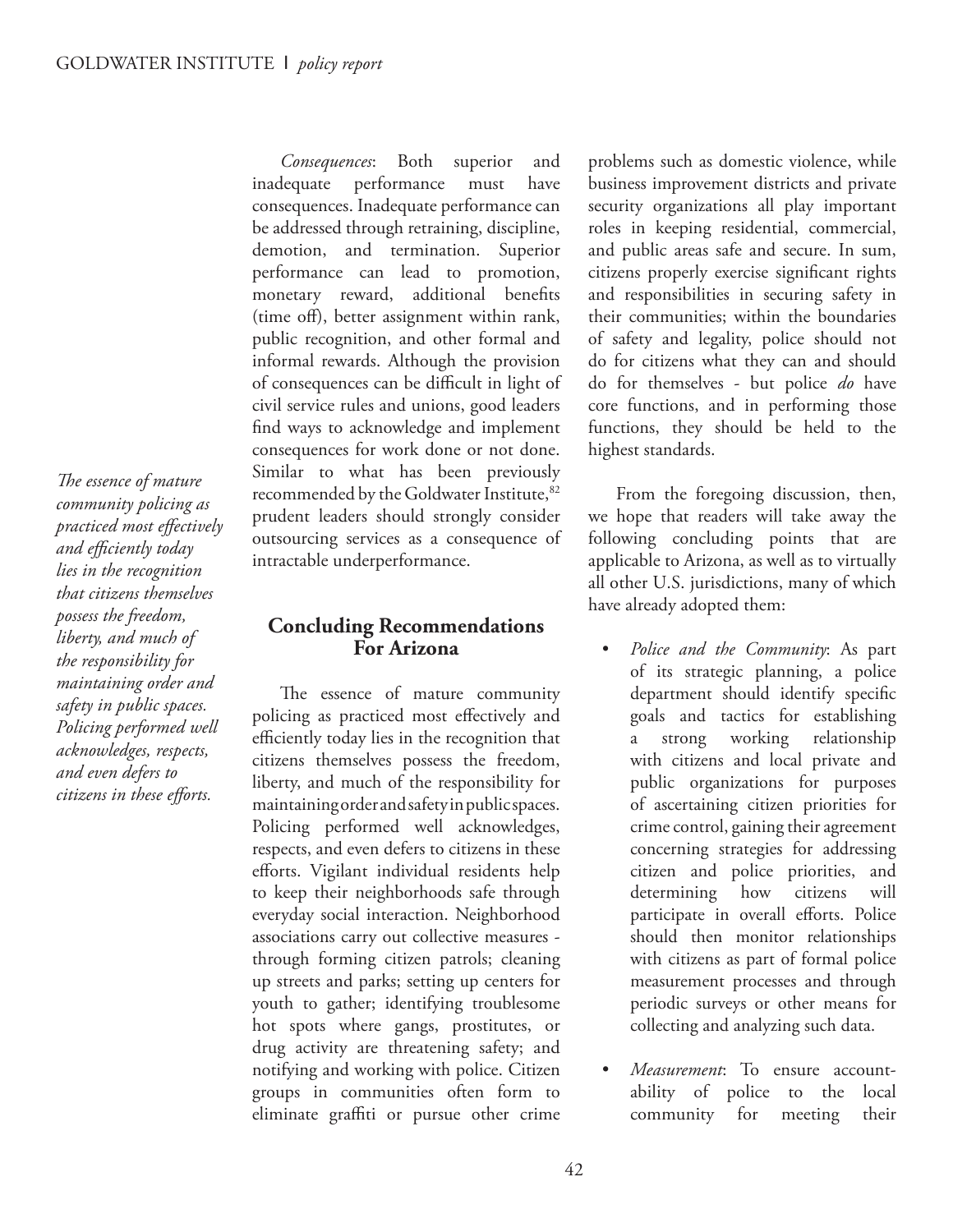designated functions and for improving policing effectiveness, police should carry out constant, ongoing assessment and measurement of (a) their relationship with citizens and other legitimate interests, (b) police outputs, and (c) outcomes. This approach is consistent with the concept of a balanced scorecard. Ideally, police should have this capacity in-house; however, obtaining assistance from outside agencies is a reasonable alternative.

- *Promoting Excellence in Policing Practices*: Police now have available a rapidly developing inventory of best practices that can be drawn upon to improve their skills and eff ectiveness and that also can be used as benchmarks for evaluating their current performance. They should be held accountable for knowing about, being able to assess the potential utility for their own use, and implementing recognized best practices in policing.
- *Management and Leadership Accountability*: Police leadership must ultimately be held accountable for the conduct of police performance, for the achievement of established goals and outcomes, and for instituting a measurement system that ensures police accountability to the local community. Police leaders and managers should evidence mastery and successful application of basic control principles.
- *Alternative Policing*: Public police, policymakers, and political leaders should look to civilianization,

outsourcing, privatization, managed competition, and regionalization to maximize use of available resources and to improve policing services, with appropriate caveats.

In light of the storm brewing south of the border, we strongly recommend that communities in Arizona take immediate steps to institutionalize these fundamental principles of high-performance policing through the enactment of appropriate statutes, ordinances, and management directives. The steps will help ensure that Arizona's police departments remain true to their primary functions of protecting citizens' rights and maintaining law and order.

*In light of the storm brewing south of the border, we strongly recommend that communities in Arizona take immediate steps to institutionalize these fundamental principles of highperformance policing through the enactment of appropriate statutes, ordinances, and management directives. The steps will help ensure that Arizonaís police departments remain true to their primary functions of protecting citizensí rights and maintaining law and order.*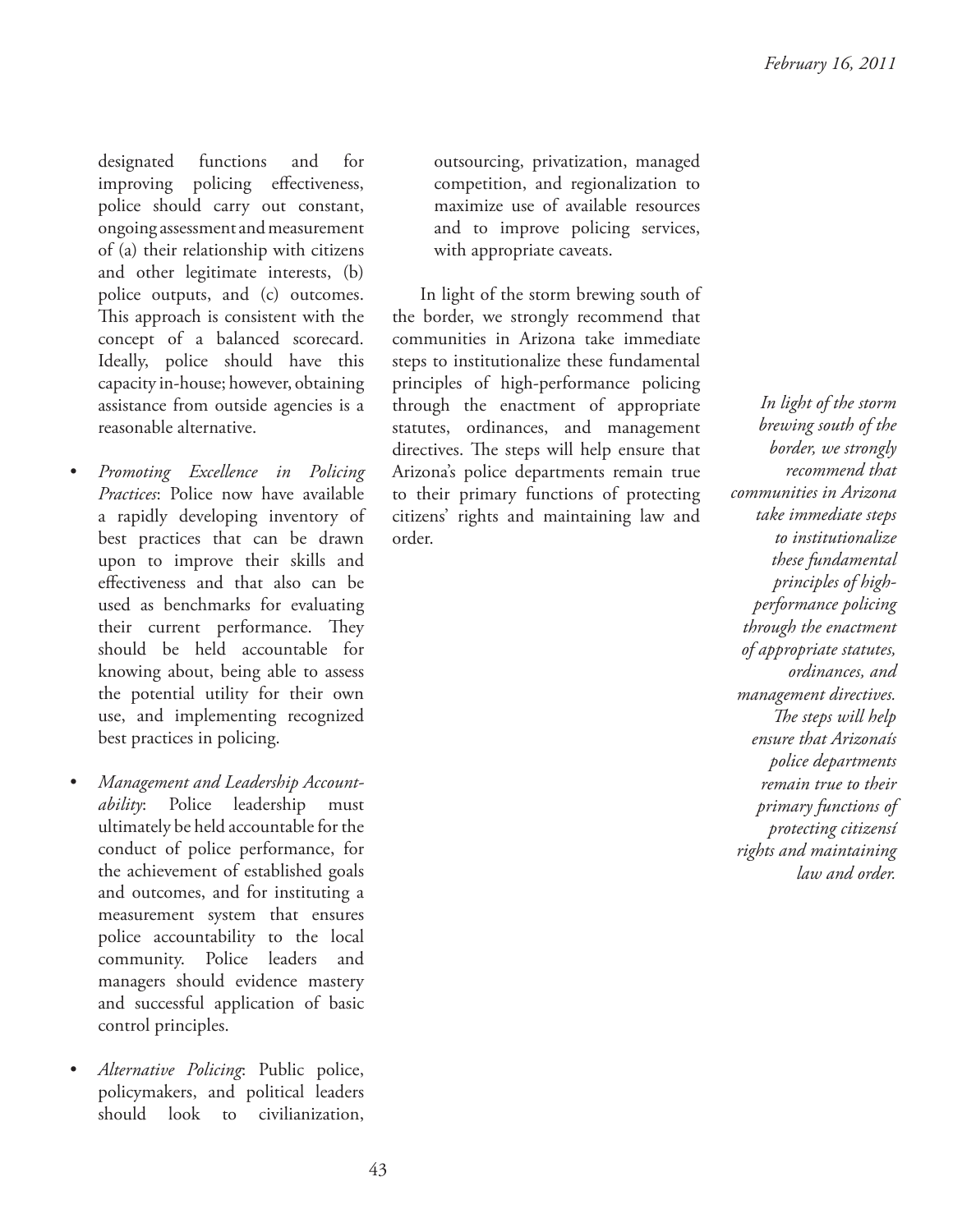#### **About the Authors**

George L. Kelling holds a doctorate in social welfare from the University of Wisconsin-Madison. Kelling is a senior fellow at the Manhattan Institute and recently retired as a professor in the School of Criminal Justice at Rutgers University. Formerly, he was a professor in criminal justice at Northeastern University and a fellow in the Kennedy School of Government at Harvard University. He has practiced social work as a child-care worker and as a probation officer, and he has administered residential care programs for aggressive and disturbed youths. In 1972, Kelling began work at the Police Foundation and conducted several largescale experiments, most notably the Kansas City Preventive Patrol Experiment and the Newark Foot Patrol Experiment. The latter was the source of his contribution to his most familiar publication in *The Atlantic*, "Broken Windows," with James Q. Wilson.

During the late 1980s, Kelling developed policies to maintain order in the New York City subway system that ultimately led to radical crime reductions. Later, he consulted with the New York City and Los Angeles police departments under William Bratton.

Catherine M. Coles holds a law degree and a doctorate in social anthropology. She taught at Dartmouth College and was a research associate at the Kennedy School of Government at Harvard University, and at Rutgers University-Newark. She has done research in constitutional and criminal law, prosecution, the courts, and public policy related to these areas. She has conducted several studies that identified strategies and problem-solving efforts developed by prosecutors and city attorneys in major U.S. cities as part of a movement toward community-based prosecution and crime prevention.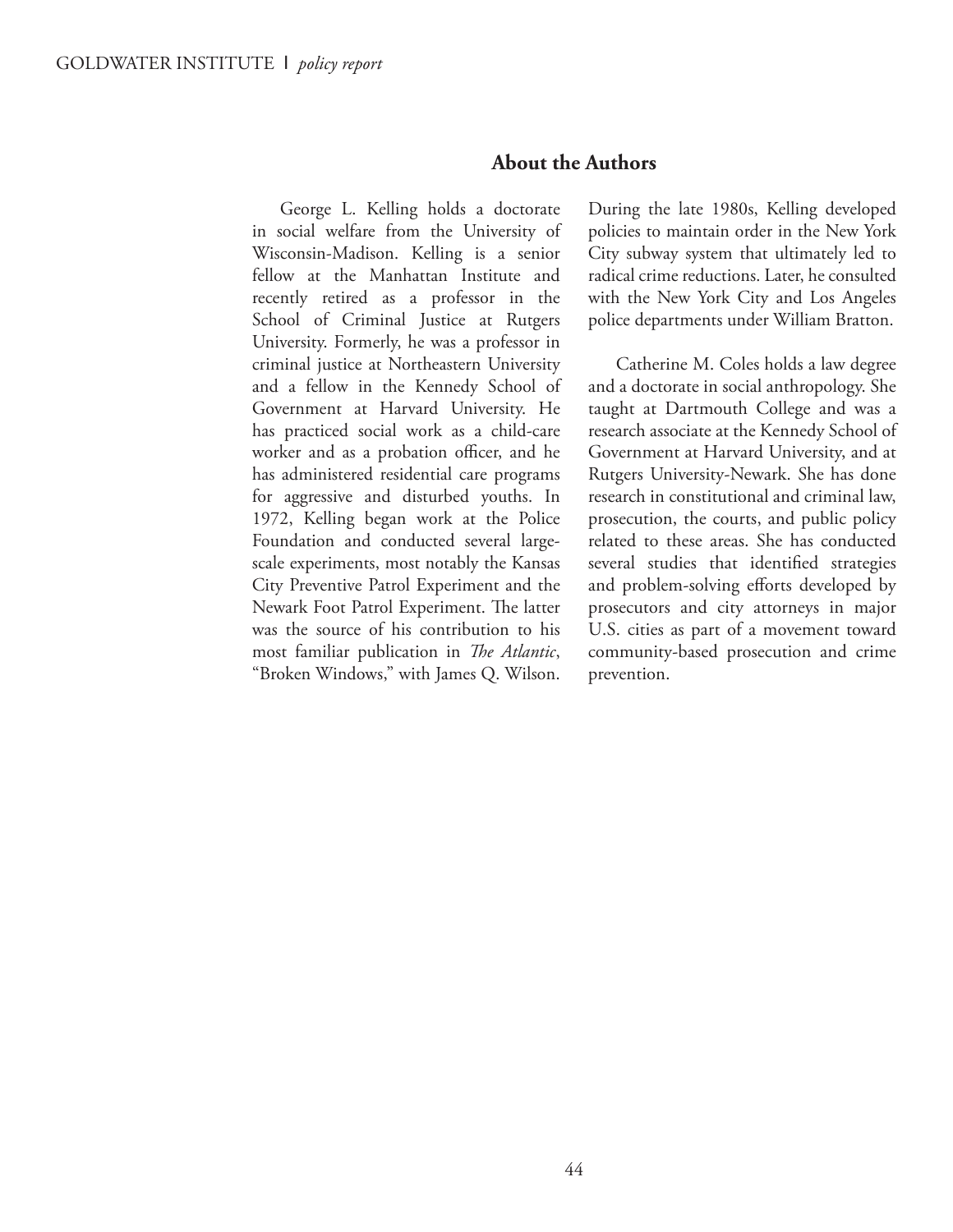#### NOTES

1. Nick Dranias, "A New Charter for American Cities: 10 Rights to Restrain Government and Protect Freedom," Goldwater Institute Policy Report, March 11, 2009, 40-41, available at http:// goldwaterinstitute.org/article/2745 (last visited September 13, 2010).

2. Evan Perez, "Violent Crime Falls Sharply," *Wall Street Journal*, May 25, 2010, available at http://online.wsj.com/ article/NA\_WSJ\_PUB:SB10001424052 748704113504575264432463469618. html (last visited September 13, 2010).

3. Dennis Wagner, "Rocky Point Police Chief Shot," *Arizona Republic*, June 22, 2010, available at http://www. azcentral.com/news/articles/2010/06/22/2 0100622rockypoint0622.html (last visited September 13, 2010).

4. Jerry Seper and Matthew Cella, "Signs in Arizona Warn of Smuggler Dangers," *Washington Times*, August 31, 2010, available at http://www. washingtontimes.com/news/2010/aug/31/ signs-in-arizona-warn-of-smugglerdangers/ (last visited September 13, 2010); Terence P. Jeffrey, "Arizona Sheriff: Border Patrol Has Retreated from Parts of Border Because It's 'Too Dangerous,'" CNSNEWS. com, August 16, 2010, available at http:// www.cnsnews.com/news/article/71105 (last visited September 13, 2010).

5. Erin Kelly, "As Border Patrol Expands, Corruption Concerns Rise," *Arizona Republic*, March 10, 2010, available at http://www.azcentral.com/news/articles/ 2010/03/12/20100312border-corruptionon-the-rise.html (last visited September 13, 2010); Dennis Wagner, "Major Arizona Drug-smuggling Ring Broken Up," *Arizona Republic*, April 27, 2010, available at http://www.azcentral.com/news/articles /2010/04/27/20100427arizona-drug-ring-

broken-up.html (last visited September 13, 2010); Andrew Becker, "Southwest Border Corruption Cases Continue to Rise," Center for Investigative Reporting (blog), November 20, 2009, available at http:// www.centerforinvestigativereporting.org/ blogpost/20091120southwestborderco rruptioncasescontinuetorise (last visited September 13, 2010); Ralph Vartabedian, "U.S. Soldiers, Law Officers Snared in Border Drug Sting," *Los Angeles Times*, May 13, 2005, available at http://articles. latimes.com/2005/may/13/nation/nabribes13 (last visited September 13, 2010).

6. Peel's Principles cited in Louis A. Radelet and David L. Carter, *The Police and the Community*, 5th ed. (Englewood Cliffs, N.J.: Prentice-Hall, 1944), 9, quoting W.L. Melville Lee, *A History of Police in England* (London: Methuen, 1901), chap. 12.

7. One final introductory note is in order: included in the analysis and discussion that follow are brief references regarding the applicability to various police departments in Maricopa County (including Phoenix) and also to Tucson. Because we did not have the opportunity to visit Arizona police departments, all citations to policing there are based upon data available from previously conducted studies and departmental websites. Other researchers no doubt will, and readers themselves should, exercise appropriate caution in making judgments about current police operations based upon these data. Websites consulted included Chandler Police Department (http://chandlerpd. com/), Mesa Police Department (http:// www.mesaaz.gov/police/), Tempe Police Department (http://www.tempe.gov/ police/), Phoenix Police Department (http://phoenix.gov/police/index.html), and Tucson Police Department (http:// tpdinternet.tucsonaz.gov/).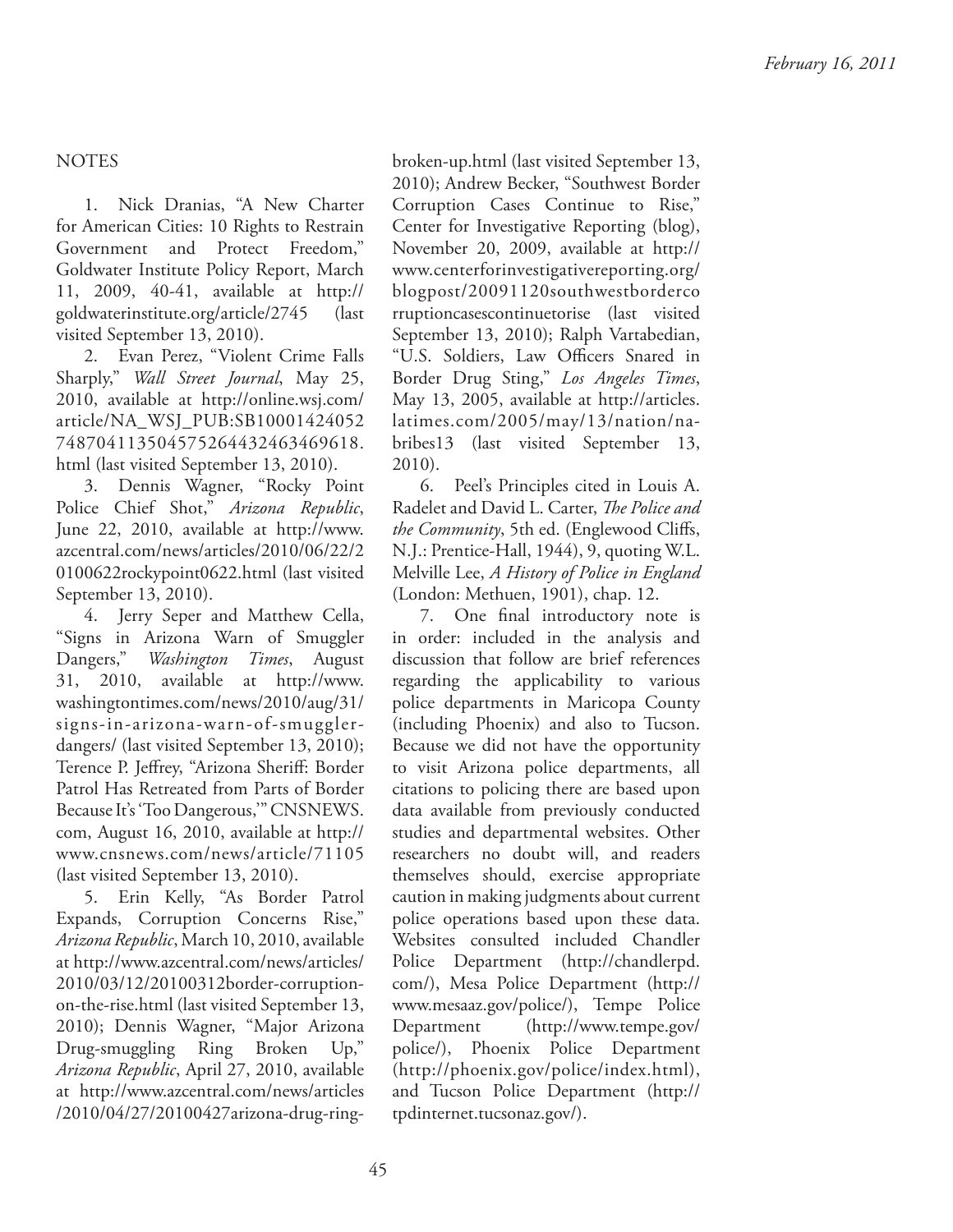8. George L. Kelling and Mark H. Moore, "The Evolving Strategy of Policing," *Perspectives on Policing* (National Institute of Justice) 4 (November 1988). Some have argued, especially advocates of "evidencebased," "intelligence-led," or "predictive" policing, that we are now at the end of the community era and entering a new policing paradigm. We believe this to be mistaken, since all such empirical approaches simply add new analytical techniques to the problem-solving methods that are integral ingredients of community policing.

9. Robert M. Fogelson, *Big-City Police* (Cambridge, Mass.: Harvard University Press, 1977), 13-14.

10. August Vollmer, "Police Progress in the Past Twenty-Five Years," *Journal of Criminal Law and Criminology* 24, no. 1 (May-June 1933).

11. O. W. Wilson, "Basic Police Policies," *The Police Chief* (International Association of Chiefs of Police) (November 1956): 28-29.

12. See Mark Moore, with David Thacher, Andrea Dodge, and Tobias Moore, *Recognizing Value in Policing* (Washington, D.C.: Police Executive Research Forum, 2002) and NetMBA, "Process Flow Structures" at http://netmba. com/operations/process/structure/ (last visited September 13, 2010).

13. For a summary of this research, see George L. Kelling and Catherine M. Coles, "The Failure of Past Policing Strategies," in *Fixing Broken Windows: Restoring Order & Reducing Crime in Our Communities* (New York: Free Press, 1996), 70-107.

14. Alan M. Weber, "Crime and Management: An Interview with New York City Police Commissioner Lee P. Brown," *Harvard Business Review* (May-June 1991): 112.

15. Norman Podhoretz, "My New York," *National Review* (June 4, 1999): 2-8.

16. George Kelling, "Measuring What

Matters," *City Journal* (Spring 1992): 21-33.

17. U.S. Department of Justice, Bureau of Justice Statistics, and Princeton University Study Group on Criminal Justice Performance Measures, *Performance Measures for the Criminal Justice System* (Washington, D.C., 1993).

18. James Q. Wilson and George L. Kelling, "Broken Windows: The Police and Neighborhood Safety," *The Atlantic* (March 1982): 29-38.

19. Herman Goldstein, *Problem-Oriented Policing* (New York: McGraw-Hill, 1990).

20. See generally Gary Cordner, *Reducing Fear of Crime: Strategies for Police* (U.S. Department of Justice, January 2010), 20-21, available at http://www. cops.usdoj.gov/files/RIC/Publications/ e110913242-ReducingFear.pdf (last visited September 2, 2010).

21. George L. Kelling and William H. Sousa, Jr., "Do Police Matter: An Analysis of the Impact of New York City's Police Reform," Manhattan Institute Civic Report no. 22 (December 2001).

22. For a detailed account, see Kelling and Coles, "Chapter Four, Taking Back the Subway: New York City's Quality-of-Life Program," in *Fixing Broken Windows*, 108-156.

23. William Bratton, *Turnaround: How America's Top Cop Reversed the Crime Epidemic* (New York: Random House, 1998), 294.

24. For a full description of the CompStat process and implementation, see Jon Shane, "CompStat Process," *FBI Law Enforcement Bulletin* (April 2004): 12-21; "CompStat Design," *FBI Law Enforcement Bulletin* (May 2004): 12-19; and "CompStat Implementation," *FBI Law Enforcement Bulletin* (June 2004): 13-21. For a description of a CompStat-like process in the private sector, see Robert Simons, "Control in an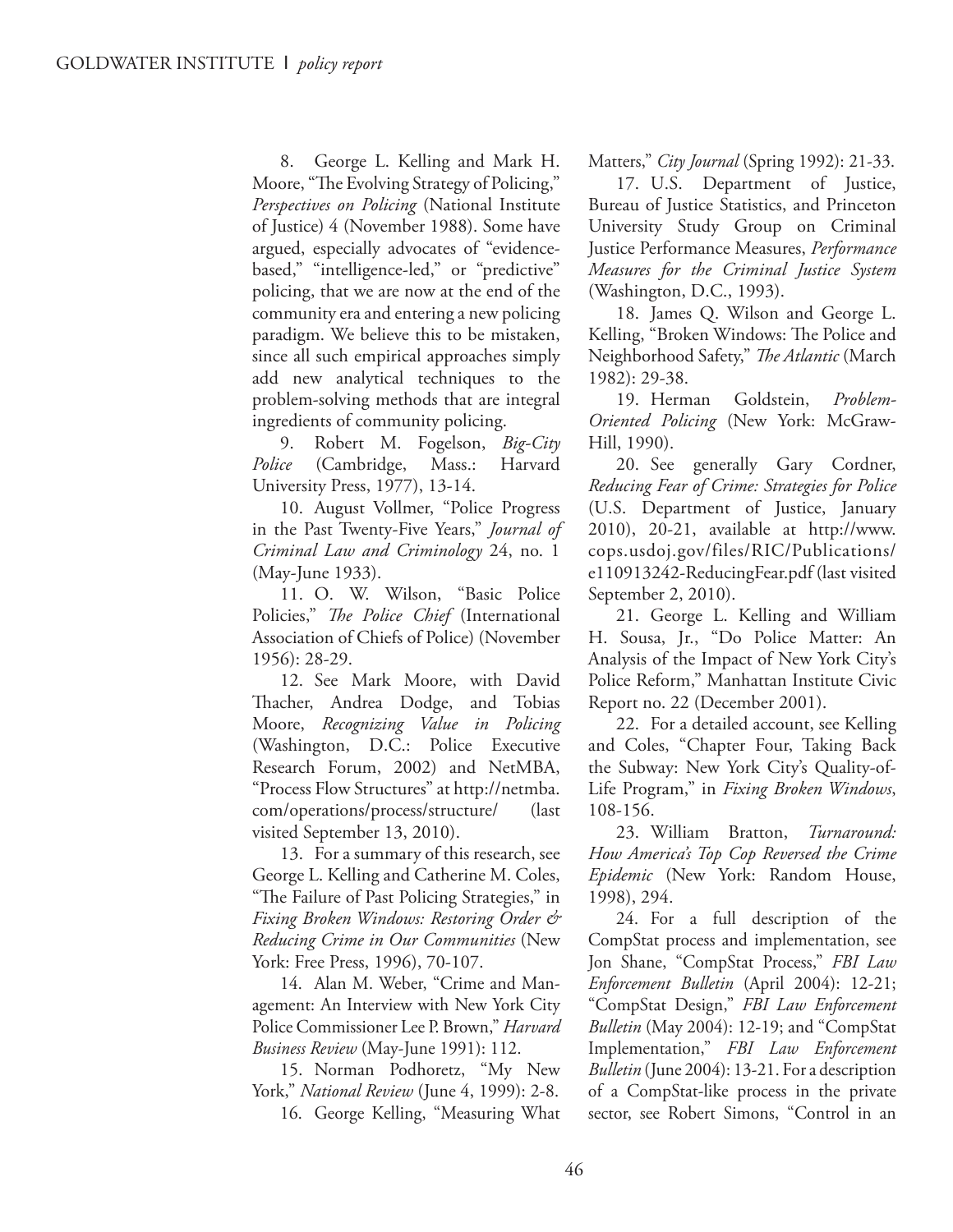Age of Empowerment," *Harvard Business Review* (March-April 1995): 80-88.

25. David Kennedy, "Pulling Levers: Chronic Offenders, High-Crime Settings, and a Theory Prevention," *Valparaiso University Law Review* 31 (1997): 449-484.

26. Shane, "CompStat Implementation," 20.

27. Figures are based upon the 2000 census and 2007 projections; available June 27, 2010, at http://en.wikipedia.org/wiki/ List\_of\_US\_states\_by\_population\_density.

28. Data are for 2007-2008, from Kaiser State Health Facts, available August 27, 2010, at http://www. statehealthfactsonline.org/comparebar. jsp?ind=18&cat=1.

29. Data are for 2007-2008, from Kaiser State Health Facts, available June 27, 2010, at http://www.statehealthfacts. org/comparebar.jsp?ind=2&cat=1.

30. For a discussion of Tempe's response to gangs earlier in the decade, see Institute for Law and Justice, *Evaluation of Community Policing in Tempe, Arizona: Final Report* (National Institute of Justice, Department of Justice, March 2002). On Phoenix, see Charles M. Katz and Vincent J. Webb, "Police Response to Gangs," Institute for Law and Justice, April 2004.

31. See Mesa Police Department's website at http://www.mesaaz.gov/police/ COMPSTAT/statistics.aspx.

32. Institute for Law and Justice, *Evaluation of Community Policing in Tempe, Arizona*.

33. Vincent Webb, Scott Decker, and Shawn Ward, *Police Department Systems Technology Enhancement Project (ISTEP): Case Study, Tempe, Arizona* (Cambridge, Mass.: Abt Associates, April 1999).

34. The balanced scorecard, along with benchmarks, has been used as a template for improving and measuring performance throughout organizations. See Robert S. Kaplan and David P. Norton, "Using the Balanced Scorecard as a Strategic Management System," *Harvard Business Review* (July-August 2007), and "Balanced Scorecard Hall of Fame Profile: Royal Canadian Mounted Police," Harvard Business School and Balanced Scorecard Collaborative (2005).

35. Moore et al., *Recognizing Value in Policing*, 61-65.

36. The framework builds upon the work of Professor Mark Moore of Harvard University and his colleagues, who identify seven ultimate objectives of police performance, and suggest seven related outcomes with corresponding measures. Moore et al., *Recognizing Value in Policing*; Mark H. Moore, with Anthony Braga, *The "Bottom Line" of Policing: What Citizens Should Value (and Measure!) in Police Performance* (Washington, D.C.: Police Executive Research Forum, 2003).

37. For police, these groups include, among others, local elected officials (mayors, city council members, police commissions, civilian review boards, and specially commissioned boards), state officials and agencies, federal agencies, the media, interest groups (e.g., police unions or the American Civil Liberties Union), criminal justice partner agencies (district attorneys, city attorneys, federal attorneys, courts, probation, parole), private sector partners (BIDs, private security agencies, health organizations, business groups), and neighborhood associations, community leaders, and private citizens.

38. An array of functions was recognized explicitly in the set of standards for criminal justice published in February 1979 by the American Bar Association (ABA). Part of the ABA report identified the following functions of police: identify criminal offenders and criminal activity and, where appropriate, apprehend offenders and participate in subsequent court proceedings;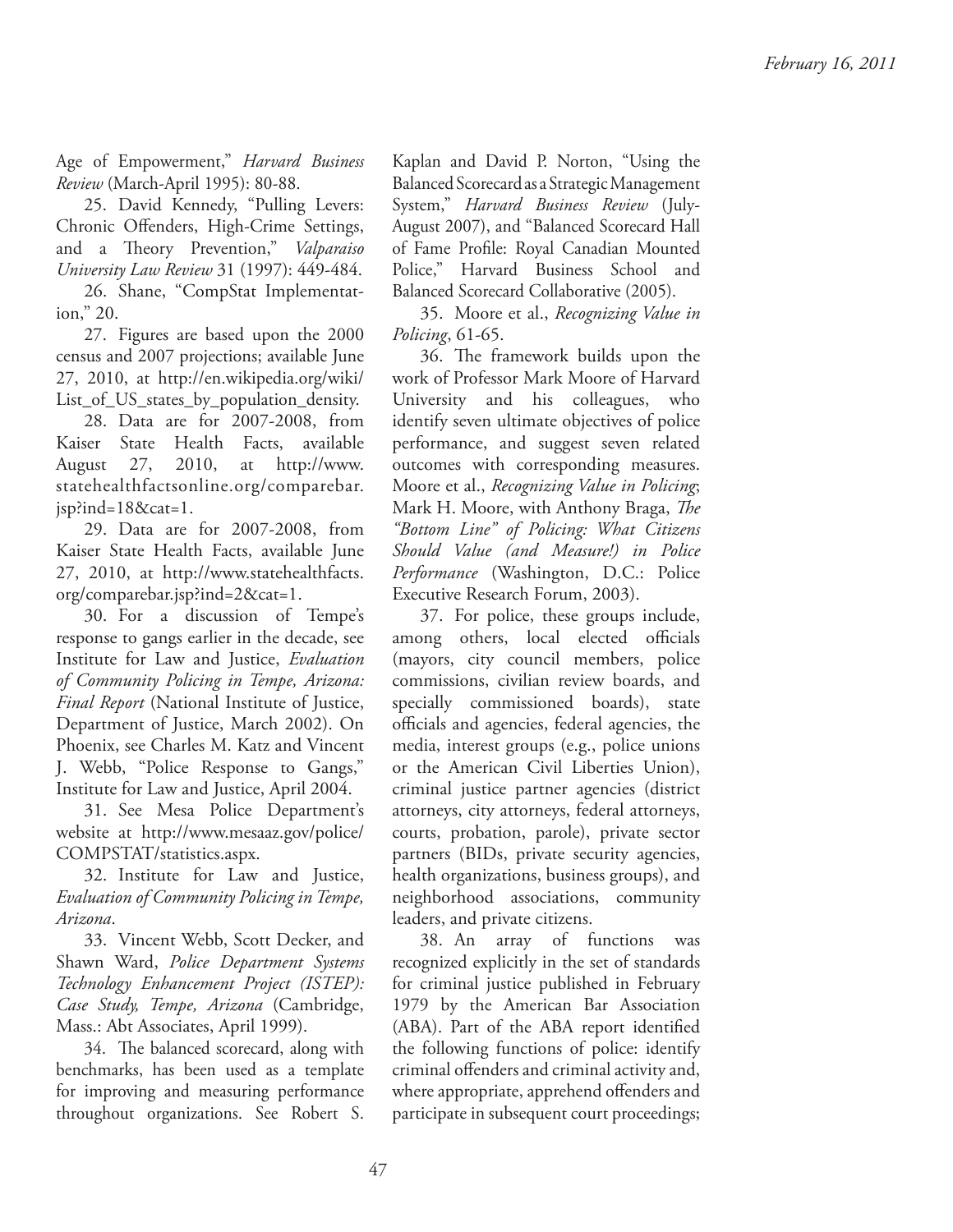reduce opportunities for the commission of some crimes through preventive patrol and other measures; aid individuals who are in danger of physical harm; protect constitutional guarantees; facilitate the movement of people and vehicles; assist those who cannot care for themselves; resolve conflict; identify potentially serious law enforcement or governmental problems; create and maintain a feeling of security in the community; promote and preserve civil order; and provide other services on an emergency basis. In respects, publication of these functions gave strong voice to the shift in police strategy occurring at the time, though still in inchoate form. *ABA Standards for Criminal Justice* I, 2nd ed. (American Bar Association, 1980).

39. Although beyond the scope of this report, looming in the background of any current discussion of policing in Arizona is the issue of illegal immigration and the role of local police in dealing with it. Most police leaders are reluctant to have local police take a lead role in identifying and arresting illegal immigrants. Their reasons are not ideological, since they have no qualms about contacting federal officials when illegal immigrants commit crimes. Their concerns are multiple: first, whether appropriate or not, many police departments got burned badly by "racial profiling," and few departments want to go through this again. Second, leaders are concerned that victims and witnesses of crimes who are illegal immigrants will not be willing to come forward to report their experiences, in effect making them fair game for criminal predators. Finally, local police have worked hard to establish appropriate relations with minority and immigrant neighborhoods and fear losing those relationships. To be sure, this does not mean that police should cater to illegal behavior or refuse to enforce a state law. But it does raise the question

of whether local police should absorb this federal responsibility at the cost of strained community relations.

40. See below, "Satisfying Customer Demand/Achieving Legitimacy with Those Policed," items 7a-e.

41. The term "dimensions of police performance" and the general principles discussed in this paragraph are attributable to the work and research of Moore et al., *Recognizing Value in Policing*, and Moore and Braga, *The "Bottom Line" of Policing*.

42. Moore uses the term "call offenders to account"; however, this phrase is misleading. Taken literally, it implies that police move beyond investigation and arrest to achieving justice on their own. Clearly this is not what Moore and his colleagues intend. We think this aspect of police actions actually refers to initiating the full process of holding offenders accountable through their actions. Consequently through the rest of this monograph we substitute the phrase "effectively initiate justice processes" for "calling offenders to account."

43. Moore et al., *Recognizing Value in Policing*, 78.

44. The balanced scorecard, along with benchmarks, has been used as a template for improving and measuring performance throughout organizations. See Kaplan and Norton, "Using the Balanced Scorecard as a Strategic Management System"; "Balanced Scorecard Hall of Fame Profile: Royal Canadian Mounted Police"; and Robert S. Kaplan and David P. Norton, **The Balanced Scorecard: Translating Strategy** *into Action* (Cambridge, Mass.: Harvard Business School Press, 1996).

45. "Benchmark," *Oxford Dictionary of Business* (Oxford: Oxford University Press, 2002), http://www.oxfordreference.com.

46. Robert S. Kaplan, "The Limits of Benchmarking," *Balanced Scorecard Report*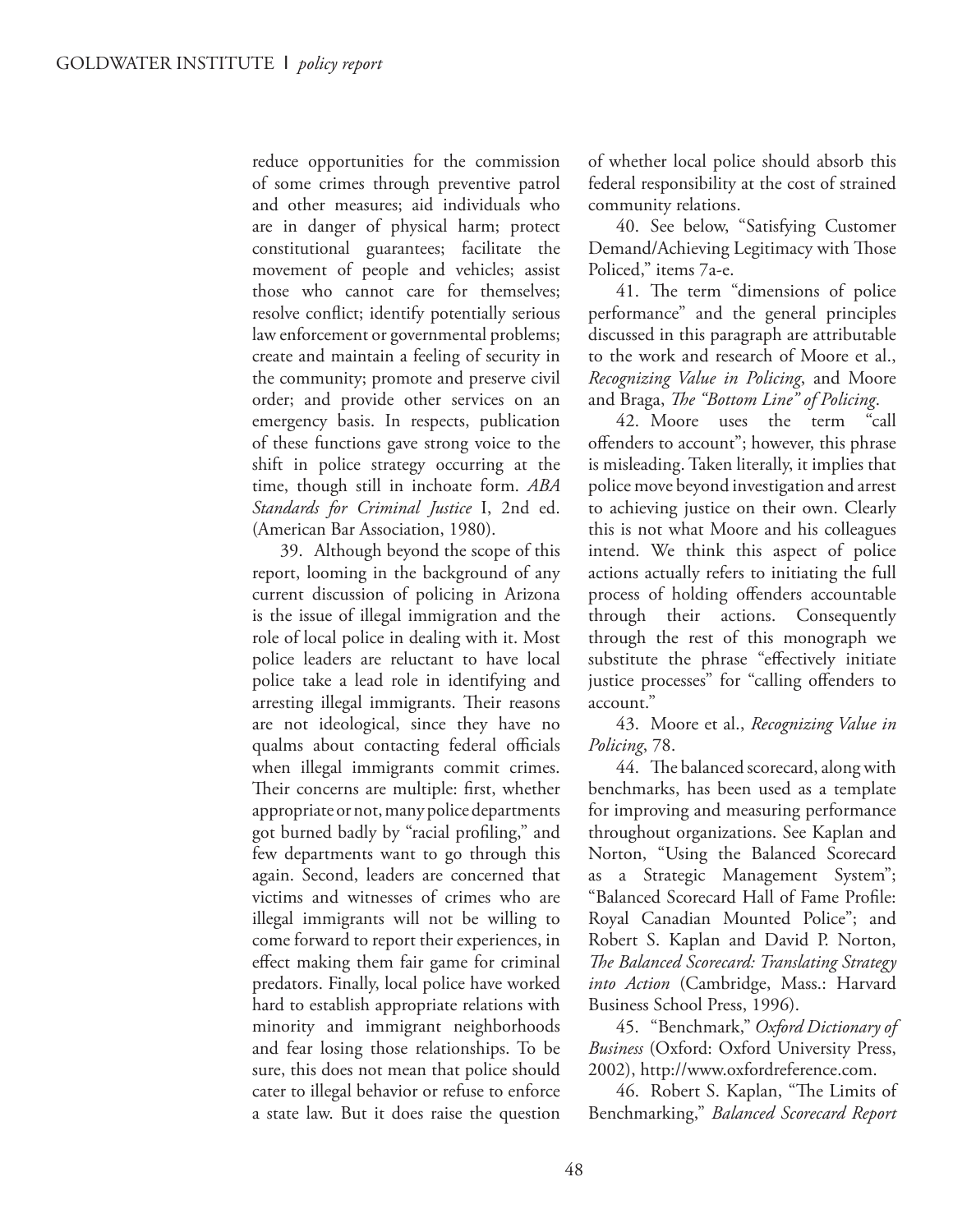(Harvard Business School Publishing, 2005), 3.

47. Lawrence W. Sherman and Richard A. Berk, *The Minneapolis Domestic Violence Experiment* (Police Foundation, April 1984).

48. This does not mean that police departments should not attempt to search for best practices and use benchmarking to evaluate themselves, their units, or their personnel. It might mean that departments must take one step backward when drawing comparisons. By this we mean that benchmarking, at least in some of its initial uses, might need to focus less on outcomes and outputs (tactics) and more on the processes that gave rise to the tactics. Did the department, unit, or officer approach the presenting problem in a systematic way that has given rise to successful tactics or outcomes for dealing with similar problems in other cities, departments, or units? The "reference point" in such an approach is neither the outcome nor output; it is the process, whether CompStat or another form of problem-solving, through which outputs or tactics are developed. Finally, a benchmark could be used as a starting point for a unit or department seeking to compare problem trends over time. Some of the same data and definitional problems might be present, but they are more easily managed in such a scenario.

49. Police Foundation, *The Newark Foot Patrol Experiment* (Washington, D.C., 1981).

50. For example, the Resource Information Center of the Office of Community Oriented Policing Services (COPS) has a lengthy online list of best practice brochures that range from "Abandoned Vehicles" to "Witness Intimidation." The Police Executive Research Forum (PERF) has a similar inventory of best practices that cover management as

well as community problem issues.

51. An important caveat: even though regular foot patrol might be conducted in a particular neighborhood, the use of foot patrol does not in itself indicate that the department is conducting community policing. Similarly, a department might create neighborhood storefront offices, but this does not mean that the department is actually carrying out community policing. No particular *program* or *tactic* alone constitutes real community policing; rather, community policing is a department-wide strategy that operates through a geographical focus, utilizes a problem-oriented approach, and seeks to involve local capacities in determining priorities and specific problemsolving methods. Kelling and Moore, "The Evolving Strategy of Policing."

52. See David Kennedy, "Pulling Levers: Chronic Offenders, High-Crime Settings, and a Theory Prevention," *Valparaiso University Law Review* 31 (1997): 449-484.

53. Kelling and Coles, *Fixing Broken Windows*, ch. 4:108-156; ch. 6:194-235.

54. We thank Robert Wasserman, a police consultant, for his advice on this section.

55. Dranias, "A New Charter for American Cities," 40-41.

56. For a detailed account of the history of private approaches to public safety and the issues associated with privatization and civilianization, see Brian Forst, "The Privatization and Civilianization of Policing," in *Boundary Changes in Criminal Justice Organizations* (Washington, D.C.: U.S. Department of Justice, Office of Justice Programs, 2000), http://www.ncjrs. gov/criminal\_justice2000/vol2\_2000.html (last visited September 13, 2010).

57. Personal experience of George Kelling regarding the Milwaukee Police Department during the 1960s.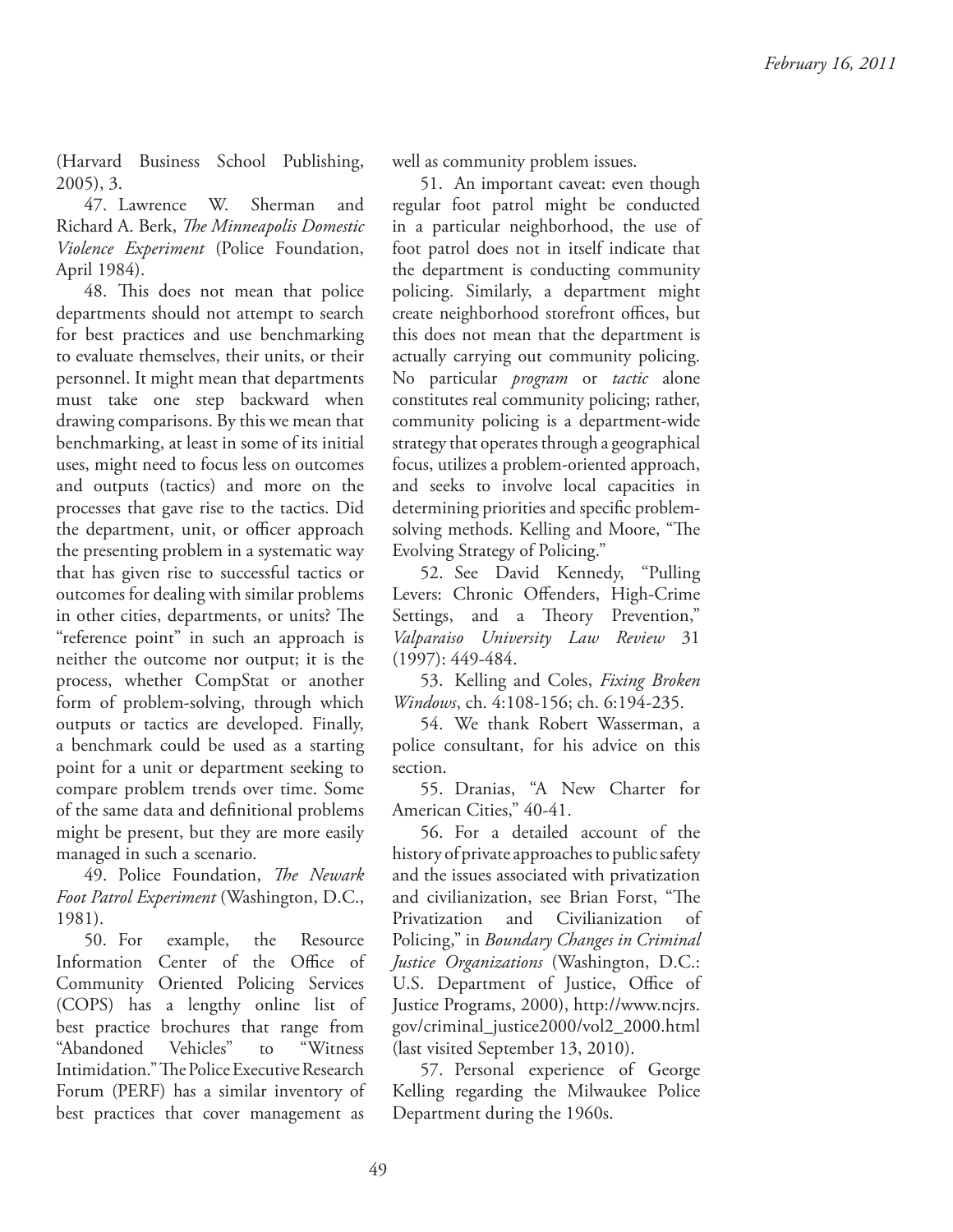58. See Alexis Sotiropoulos, "Making Time: Freeing Up Front-Line Policing, Serco Institute (London, 2008).

59. Peter Greenwood, Jan Chaiken, and Joan Petersilia, *The Criminal Investigation Process* (Lexington, Mass.: D.C. Heath and Company, 1977).

60. See Clifford Shearing, "The Relationship between Public and Private Policing," in Michael Tonry and Norval Morris, *Modern Policing* (Chicago: University of Chicago Press, 1992).

61. Kelling and Coles, *Fixing Broken Windows*, 111-114.

62. During the early 2000s, Kelling was asked by Los Angeles Chief of Police William Bratton to help reclaim the city's MacArthur Park. In this case, the LAPD mobilized segments of the community, ranging from local citizen groups to the Parks Department and put together a plan modeled on that created for Bryant Park in New York City to reclaim the park. It too has been a great success. The captain who successfully headed this effort was rewarded by a series of quick promotions—Charlie Beck is now chief of the LAPD.

63. See Robin A. Johnson and Norman Walzer, "Privatization and Managed Competition: Management Fad or Long-Term Systematic Change for Cities," ch. 9 in *Local Government Innovation: Issues and Trends in Privatization and Managed Competition* (Westport, Conn.: Quorum Books, 2000).

64. Kelling and Coles, *Fixing Broken Windows*, 194-235.

65. Stephen Goldsmith, personal interview with George Kelling, June 11, 2010.

66. For details about outsource contracting, see Gary L. Sturgess, "To Gladden the Heart of Miss Nightingale: Contracting for Complexity," Serco Institute Discussion Paper no. 2 (London, 2006),

and Briony Smith, "What Gets Measured: Contracting for Delivery," Serco Institute (London, 2007).

67. Personal observations, George Kelling, 2000-2005.

68. For a detailed discussion of fusion centers see "Fusion Center Guidelines," Executive Summary (Washington, D.C.: Bureau of Justice Assistance, Office of Justice Programs, U.S. Department of Justice Global Justice Information Sharing Initiative, and U.S. Department of Homeland Security, April 2006), available at http://www.iir.com/global/products/ fusion\_center\_executive\_summary.pdf (last visited September 13, 2010).

69. Many substantive questions are present and must be addressed wherever the options of using private or public police (other than local public police) are considered: How do we ensure equitable policing? How would further privatization affect information sharing—a critical issue given terrorism? To what extent should or could we privatize the use of force or authorize its use by agencies not directly accountable to local citizens or authorities? Finally, how would a focus on policing activities in geographical areas, and on police relationships with and accountability to these neighborhoods, be maintained? While we cannot address here all these (or other) concerns implicated in using managed competition and/or private policing, they present basic issues related to organizational accountability.

70. Hon. William H. Erickson, Chairman, *The Report of Governor Bill Owen's Columbine Review Commission*, ix (State of Colorado, May 2001), available at http://www.state.co.us/columbine/ Columbine\_20Report\_WEB.pdf (last visited September 13, 2010).

71. See Christopher Stone, Todd Foglesong, and Christine M. Cole, "Policing Los Angeles Under a Consent Decree: The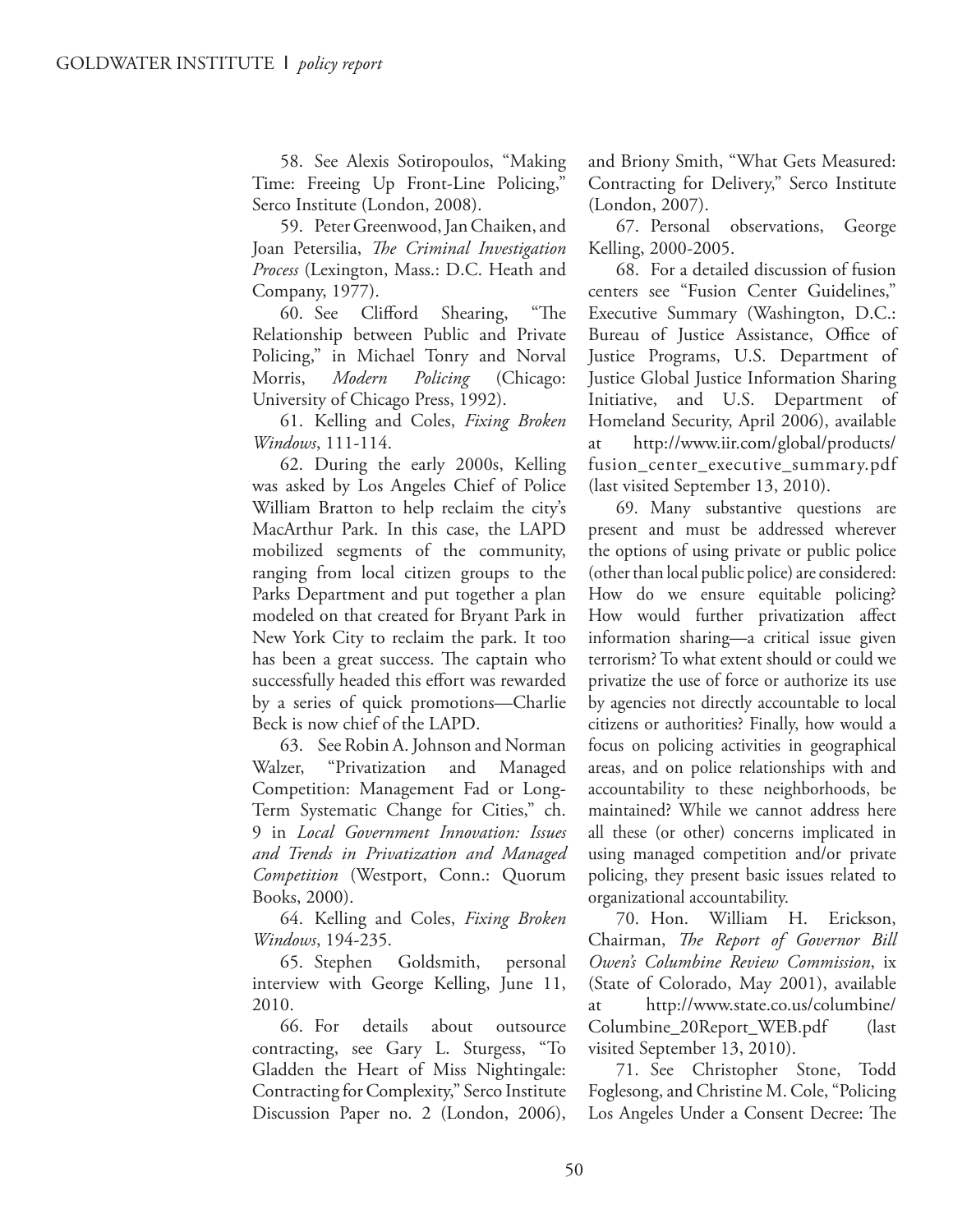Dynamics of Change at the LAPD," Program in Criminal Justice Policy and Management, Working Paper Series, Harvard Kennedy School (May 2009); Anthony A. Braga and Christopher Winship, "Partnership, Accountability, and Innovation: Clarifying Boston's Experience with Pulling Levers," in *Police Innovation: Contrasting Perspectives,* ed. David Weisburd and Anthony A. Braga (Cambridge: Cambridge University Press, 2006): 171-187.

72. Tempe Police Department Strategic Plan (2009-2010 to 2011- 2012), available at http://www.tempe. gov/cau/StrategicPlan.pdf (last visited September 13, 2010); Chandler Police Department Strategic Plan (2008-09), available at http://www.chandlerpd.com/ pdfs/2007\_08\_Strategic\_Plan.pdf (last visited September 13, 2010).

73. Recently, for example, a dispute arose when a researcher charged that NYPD precinct commanders altered UCR data to get positive results. Several observers were quick to point out that victimization data correlated highly with the UCR data in critical dimensions, thus cross-verifying the findings.

74. To restate, we use Moore's seven dimensions of the police performance and some of his elaborations on them. As readers will note, we have added materials to his original conceptualizations.

75. The claim has been made that Maricopa County has misreported crime clearances. See Clint Bolick, "Justice Denied: The Improper Clearance of Unsolved Crimes by the Maricopa County Sheriff's Office," Goldwater Institute Policy Brief no. 09-03 (May 21, 2009), available at http://goldwaterinstitute.org/article/2785 (last visited September 13, 2010).

76. Mark H. Moore and Anthony A. Braga, "Measuring and Improving Police Performance: The Lessons of CompStat and Its Progeny," *Policing: An International Journal of Police Strategies & Management* 26, no. 3 (2003): 439-453, available at http:// www.emeraldinsight.com/1363-951X.htm (last visited September 13, 2010).

77. Moore and Braga, "Measuring and Improving Police Performance."

78. See for example, Beth A. Sanders and Marc L. Fields, "Partnerships with Universitybased Researchers," *The Police Chief* (June 2009), available at http://policechiefmagazine. org/magazine/index.cfm?fuseaction=display\_ arch&article\_id=1821&issue\_id=62009. One of the best known partnerships over time has taken place with the Chicago CAPS program. See Wesley Skogan and Lynn Steiner, *Community Policing in Chicago, Year Ten; an Evaluation of Chicago's Alternative Policing Strategy*, Chicago Community Policing Evaluation Consortium and Institute for Policy Research, Northwestern University (January 2004), available at http://www. northwestern.edu/ipr/publications/policing\_ papers/Yr10-CAPSeval.pdf; and Wesley G. Skogan, *Police and Community in Chicago:*  A Tale of Three Cities (New York: Oxford University Press, 2006).

79. See W. Chan Kim and Renee Mauborgne, "Tipping Point Leadership," *Harvard Business Review* (April 2003): 2-12; see also Robert Simons, "Control in an Age of Empowerment," *Harvard Business Review* (March-April 1995): 80- 88, especially numbers 5 and 6.

80. See, Brenda E. Joyner and Cecily A. Raiborn, "Management Caveats for Measuring and Assessing Public Responsibility Performance," *Business Horizons* 48 (2005): 525-533.

81. Both the terms "boundaries" and "interactive control mechanisms" are derived from the work of Robert Simons. See Simons, *Control in an Age.*

82. Dranias, *A New Charter for American Cities*, 41.